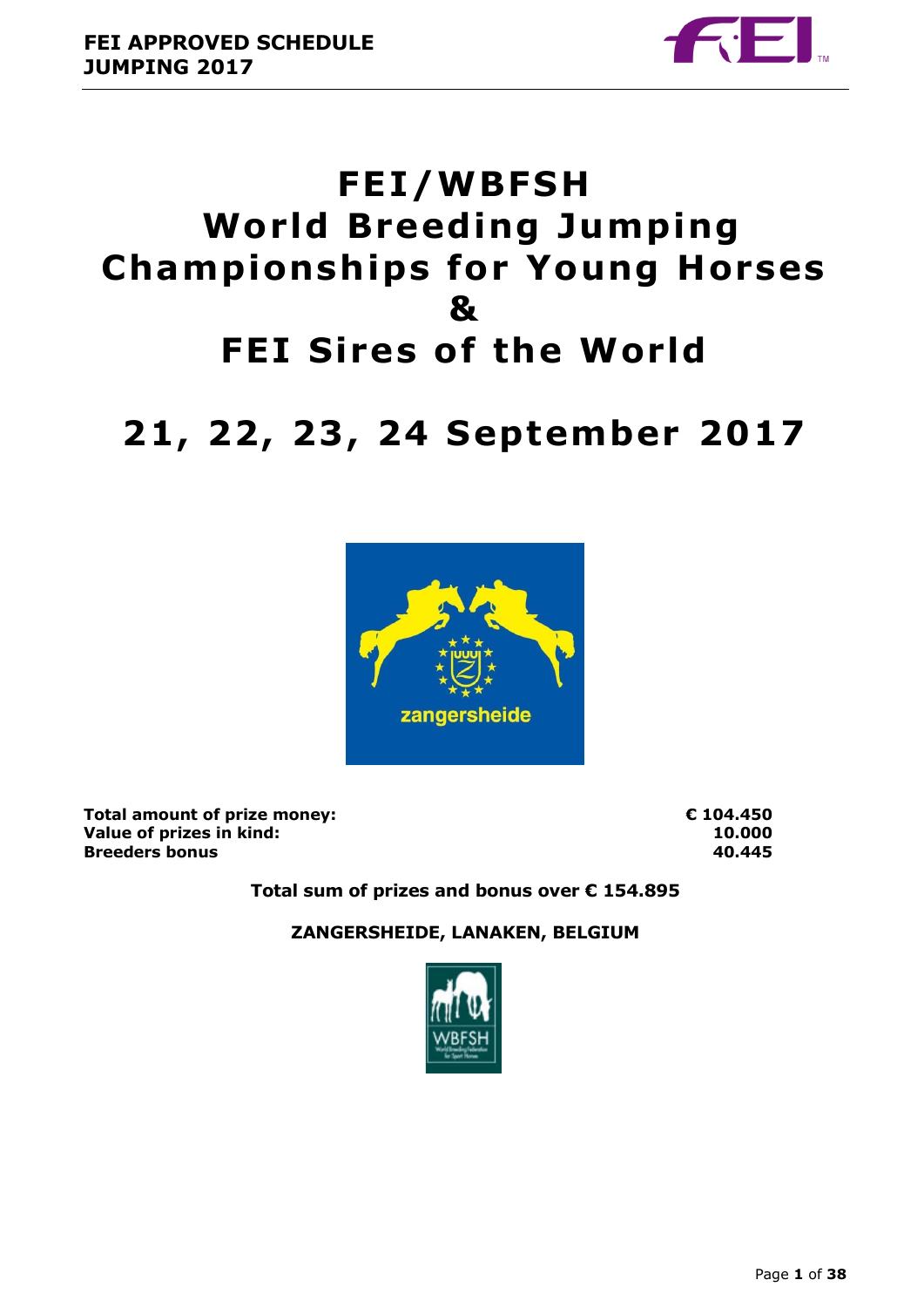

### <span id="page-1-0"></span>**I. DENOMINATION OF THE EVENT**

**Venue**: FEI/WBFSH World Breeding Young Horse Jumping Championships 2017 **Zangersheide, Lanaken - Belgium**

| Date:                                                                                                              | 21 - 24 september                                             |                                                                                           | NF:                                                                         | <b>Belgium</b> |                                                                           |
|--------------------------------------------------------------------------------------------------------------------|---------------------------------------------------------------|-------------------------------------------------------------------------------------------|-----------------------------------------------------------------------------|----------------|---------------------------------------------------------------------------|
| Indoor:                                                                                                            |                                                               |                                                                                           | Outdoor:                                                                    | $\boxtimes$    |                                                                           |
| <b>EVENT CATEGORIES:</b>                                                                                           |                                                               |                                                                                           |                                                                             |                |                                                                           |
| $CSIO5*$<br>$CSIO4*$<br>$CSIO3*$<br>$CSIO2*$<br>$CSIO1*$<br><b>CSIOY</b><br><b>CSIOJ</b><br><b>CSIOP</b><br>CSIOCh | $CSI5*-W$<br>$CSI4*-W$<br>$CSI3*-W$<br>$CSI2*-W$<br>$CSI1*-W$ | $CSI5*$<br>$CSI4*$<br>$CSI3*$<br>$CSI2*$<br>$CSI1*$<br>$CSIL1*$<br>$CSIYH2*$<br>$CSIYH1*$ | CSIU25-A<br>CSIY-A<br>CSIJ-A<br>CSICh-A<br>CSIV-A<br>CSIAm-A<br><b>CSIP</b> |                | CSIU25-B<br>CSIY-B<br>CSIJ-B<br>CSICh-B<br>CSIV-B<br>CSIA <sub>m</sub> -B |

Championship  $\boxtimes$  Games  $\Box$ 

## <span id="page-1-1"></span>**II. GENERAL CONDITIONS**

- FEI Statutes, 23rd edition, effective 29 April 2014
- FEI General Regulations, 23<sup>rd</sup> edition, effective 1 January 2009, updates effective 1 January 2017
- FEI Veterinary Regulations, 13<sup>th</sup> edition 2014, effective 1 January 2016, updates effective 1 January 2017
- **The Jumping Rules and its Annexes, 25th edition, updates effective 1 January 2017**
- **- CSI Invitation System according to Annex V of the FEI Jumping Rules and its Annexes 25th edition, effective 1 January 2016**

<http://inside.fei.org/fei/your-role/organisers/jumping/csi-invitation-rules>

- **- CSI AND CSIO Requirements according to Annex VI of the FEI Jumping Rules and its Annexes 25th edition, effective 1 January 2017**
- **- CSI/CSIO Prize Money requirements 2017**
- **http://inside.fei.org/system/files/Final%20CSI-CSIOs%20-%202017\_0.pdf - Longines Rankings – Groups Categories 2017**
- **http://inside.fei.org/system/files/Final%20Longines%20Ranking%20Groups%20- %202017\_0.pdf**
- Equine Anti-Doping and Controlled Medication Regulations (EADCMR), 2<sup>nd</sup> Edition, effective 1 January 2015, updates effective 1 January 2016
- FEI Anti-Doping Rules for Human Athletes (ADRHA), based upon 2015 WADA Code, effective 1 January 2015
- All subsequent published revisions/updates, the provisions of which will take precedence.
- \*\*\*\*\*\*\*\*\*\*\*\*\*\*\*\*\*\*\*\*\*\*\*\*\*\*\*\*\*\*\*\*\*\*\*\*\*\*\*\*\*\*\*\*\*\*\*\*\*\*\*\*\*\*\*\*\*\*\*\*\*\*\*\*\*\*\*\*\*\*\*

#### **THE ANNEXE(S) IS/ARE PART OF THIS APPROVED AND SIGNED SCHEDULE AND MUST BE DISTRIBUTED TO ALL OFFICIALS AND NFs AND IS AVAILABLE TO OTHERS UPON REQUEST** Approved by the FEI, Lausanne, on 28.06.2017

John P. Roche FEI Director Jumping

**NB: No modifications to the approved Schedule will be accepted less than two weeks prior to the event.**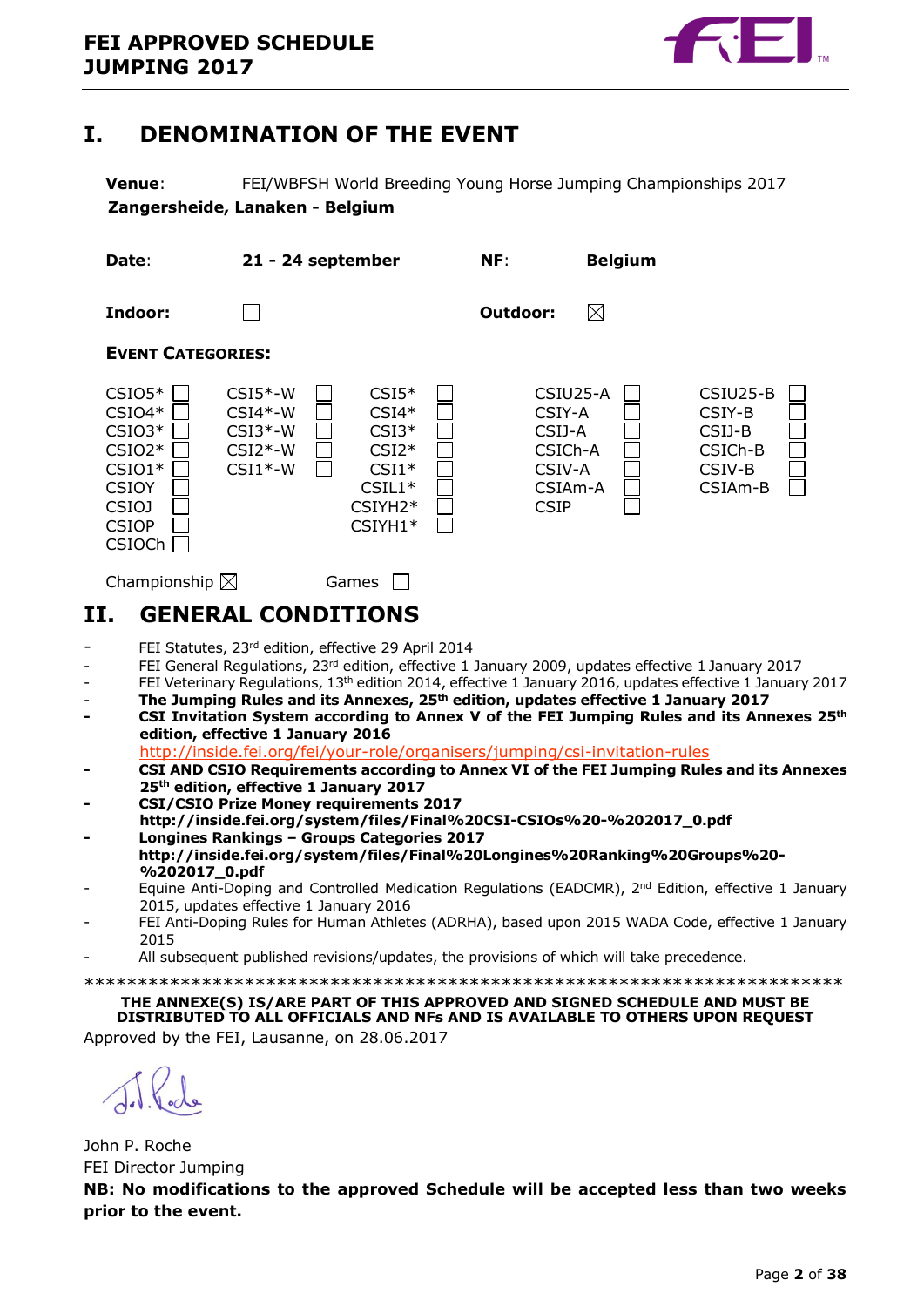

### **TABLE OF CONTENTS**

| ı.         |                                                                                              |  |  |  |  |
|------------|----------------------------------------------------------------------------------------------|--|--|--|--|
| II.        |                                                                                              |  |  |  |  |
| III.       |                                                                                              |  |  |  |  |
| IV.        |                                                                                              |  |  |  |  |
| 1.         |                                                                                              |  |  |  |  |
| 2.         |                                                                                              |  |  |  |  |
| 3.         |                                                                                              |  |  |  |  |
| 4.         |                                                                                              |  |  |  |  |
| 5.         |                                                                                              |  |  |  |  |
| V.         |                                                                                              |  |  |  |  |
|            |                                                                                              |  |  |  |  |
| 1.         |                                                                                              |  |  |  |  |
|            |                                                                                              |  |  |  |  |
|            |                                                                                              |  |  |  |  |
| 2.<br>3.   |                                                                                              |  |  |  |  |
| 4.         |                                                                                              |  |  |  |  |
| 5.         |                                                                                              |  |  |  |  |
| VI.        |                                                                                              |  |  |  |  |
| VII.       |                                                                                              |  |  |  |  |
|            |                                                                                              |  |  |  |  |
| 1.<br>2.   |                                                                                              |  |  |  |  |
|            |                                                                                              |  |  |  |  |
| VIII.      |                                                                                              |  |  |  |  |
| 1.         |                                                                                              |  |  |  |  |
| 2.         |                                                                                              |  |  |  |  |
| 3.         |                                                                                              |  |  |  |  |
| 4.         |                                                                                              |  |  |  |  |
| 5.         |                                                                                              |  |  |  |  |
| 6.         |                                                                                              |  |  |  |  |
| 7.         |                                                                                              |  |  |  |  |
| 8.         |                                                                                              |  |  |  |  |
| 9.         |                                                                                              |  |  |  |  |
| 10.        |                                                                                              |  |  |  |  |
| 11.<br>12. |                                                                                              |  |  |  |  |
| 13.        |                                                                                              |  |  |  |  |
| 14.        |                                                                                              |  |  |  |  |
| 15.        |                                                                                              |  |  |  |  |
| 16.        |                                                                                              |  |  |  |  |
| IX.        |                                                                                              |  |  |  |  |
| 1.         |                                                                                              |  |  |  |  |
| 2.         |                                                                                              |  |  |  |  |
| 3.         |                                                                                              |  |  |  |  |
| 4.         |                                                                                              |  |  |  |  |
| 5.         |                                                                                              |  |  |  |  |
| 6.         |                                                                                              |  |  |  |  |
| 7.         |                                                                                              |  |  |  |  |
| 8.         | EQUINE ANTI-DOPING AND CONTROLLED MEDICATION PROGRAMME (EADCMP). FEI VETERINARY REGULATIONS, |  |  |  |  |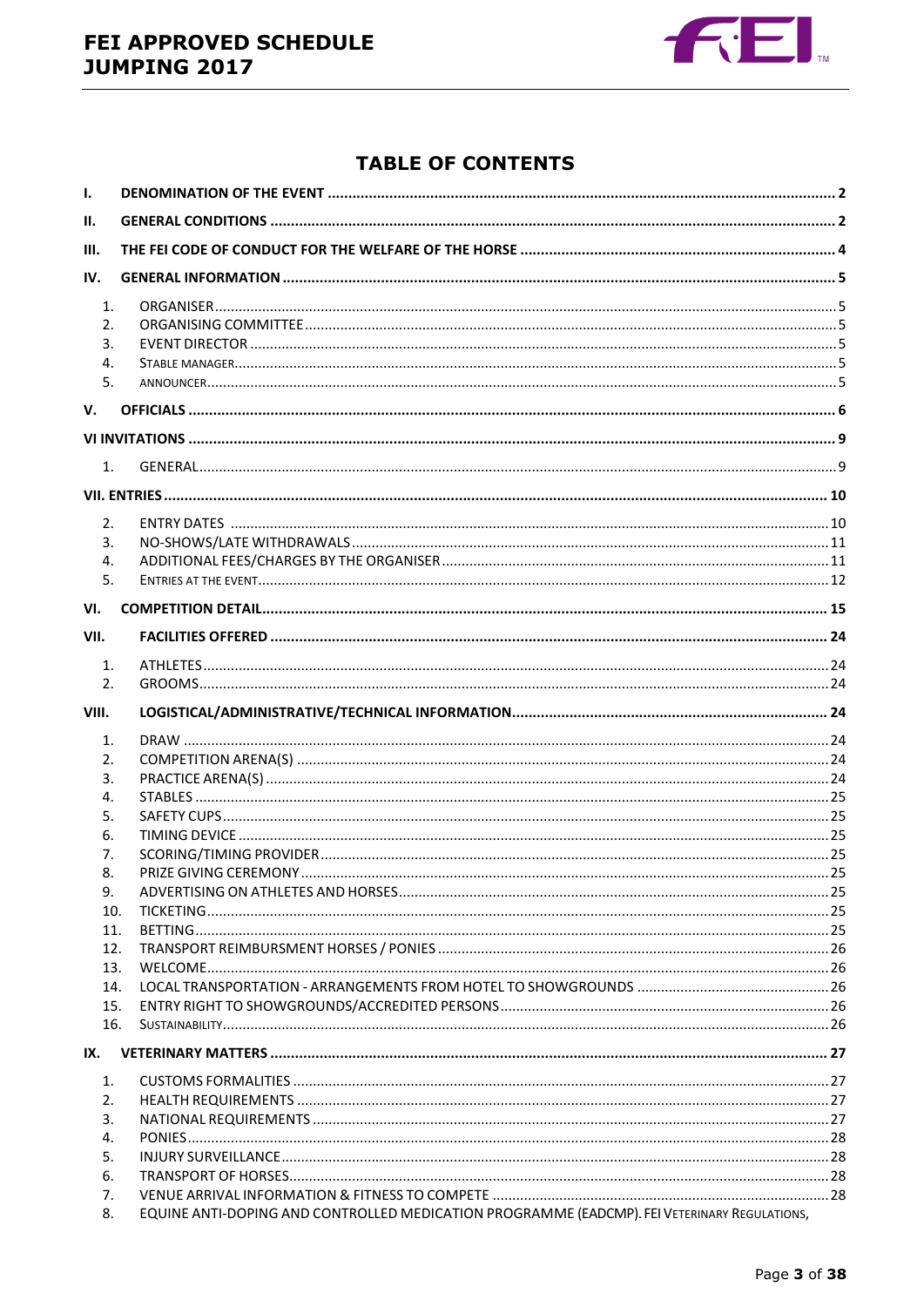

| <b>X.</b>      |  |
|----------------|--|
| XI.            |  |
| 1.             |  |
| $\overline{2}$ |  |
| 3.             |  |
| $\overline{4}$ |  |
| 5.             |  |
| 6.             |  |
| 7.             |  |
| 8.             |  |
| XII.           |  |

### <span id="page-3-0"></span>**III. THE FEI CODE OF CONDUCT FOR THE WELFARE OF THE HORSE**

The Fédération Equestre Internationale (FEI) expects all those involved in international equestrian sport to adhere to the FEI's Code of Conduct and to acknowledge and accept that at all times the welfare of the horse must be paramount and must never be subordinated to competitive or commercial influences.

- 1. At all stages during the preparation and training of competition horses, welfare must take precedence over all other demands. This includes good horse management, training methods, farriery and tack, and transportation.
- 2. Horses and Athletes must be fit, competent and in good health before they are allowed to compete. This encompasses medication use, surgical procedures that threaten welfare or safety, pregnancy in mares and the misuse of aids.
- 3. Events must not prejudice horse welfare. This involves paying careful attention to the competition areas, ground surfaces, weather conditions, stabling, site safety and fitness of the horse for onward travel after the event.
- 4. Every effort must be made to ensure that horses receive proper attention after they have competed and that they are treated humanely when their competition careers are over. This covers proper veterinary care, competition injuries, euthanasia and retirement.
- 5. The FEI urges all involved with the sport to attain the highest levels of education in their areas of expertise.

A full copy of this Code can be obtained from the Fédération Equestre Internationale, HM King Hussein I Building, Chemin de la Joliette 8, 1006 Lausanne, Switzerland. Telephone: +41 21 310 47 47. The Code is available in English. The Code is also available on the FEI's website: [www.fei.org.](http://www.fei.org/)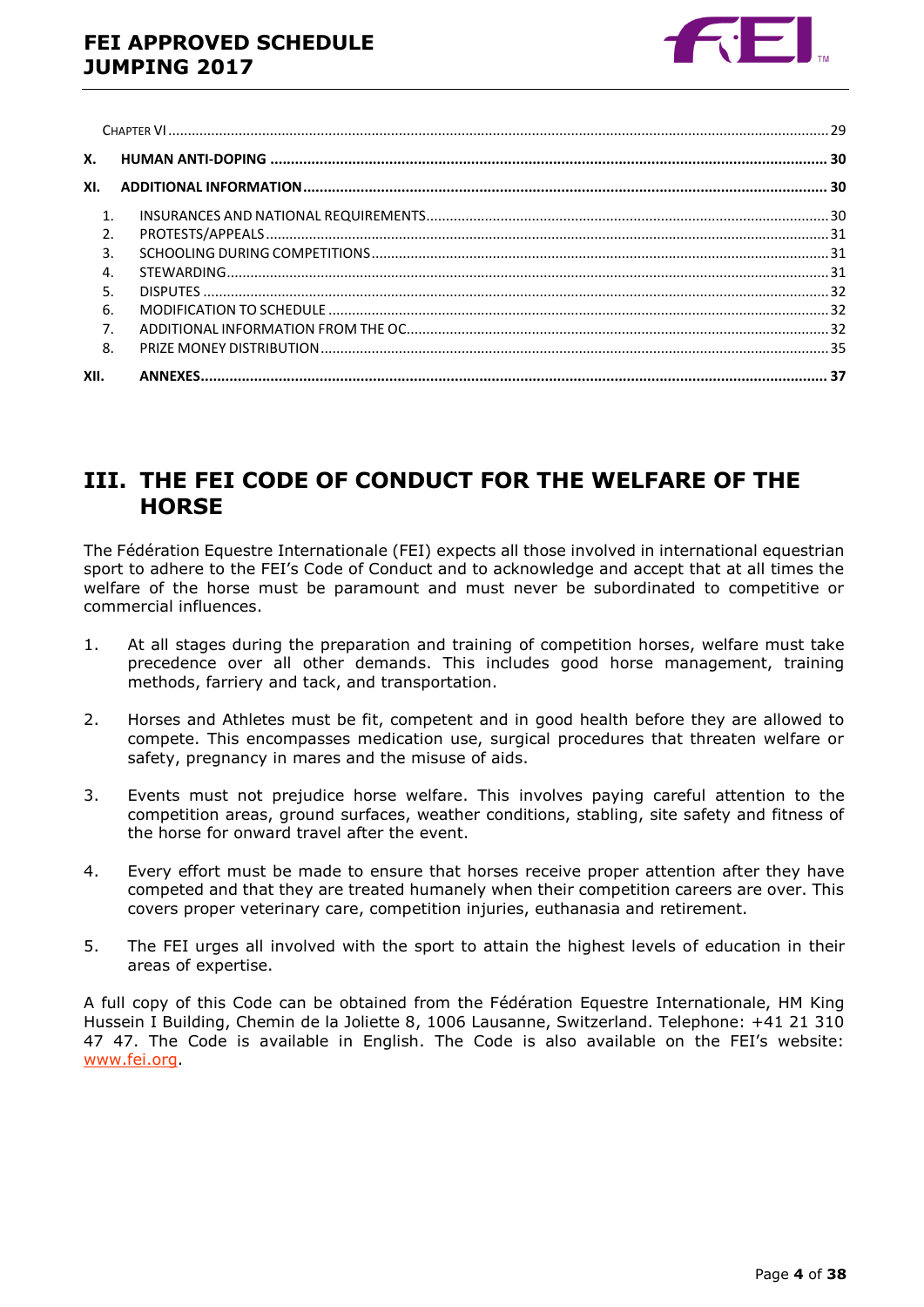

## <span id="page-4-0"></span>**IV. GENERAL INFORMATION**

#### <span id="page-4-1"></span>**1. ORGANISER**

| Name:      | Stoeterij Zangersheide / VLP Club 424 - VAT Number BE0400 457 273 |
|------------|-------------------------------------------------------------------|
| Address:   | Domein Zangersheide, 3620 Lanaken - Belgium                       |
| Telephone: | 0032.89.73.00.00                                                  |
| Fax:       | 0032.89.72.18.19                                                  |
| Email:     | sport@zangersheide.com                                            |
| Website:   | www.zangersheide.com                                              |

Contact Details Show Ground:

| Address:                | Neerharenweg 79, 3620 Lanaken - Belgium                                      |
|-------------------------|------------------------------------------------------------------------------|
| Telephone:              | 0032.89.73.00.00                                                             |
| <b>GPS Coordinates:</b> |                                                                              |
|                         | Accessibility details (directions by road, nearest airport / train station): |

| <b>Nearest Airports:</b>        |                 | Nearest train station: |       |
|---------------------------------|-----------------|------------------------|-------|
| Maastricht- Aachen Airport (NL) | $17 \text{ km}$ | Maastricht (NL)        | 10 km |
| Liege (B)                       | 40 km           | Genk (B)               | 22 km |
| Eindhoven (NL)                  | 100 km          |                        |       |
| Brussels (B)                    | 105 km          |                        |       |
| Dusseldorf (DE)                 | 112 km          |                        |       |
| Weeze (DE)                      | 118 km          |                        |       |
| Charleroi (B)                   | 120 km          |                        |       |

#### <span id="page-4-2"></span>**2. ORGANISING COMMITTEE**

| Honorary President:     | -                                               |
|-------------------------|-------------------------------------------------|
| President of the Event: | Judy Ann Melchior                               |
| Show Secretary:         | Bianca Cremers, Marianne Habets & EW Promotions |
| Press Officer:          |                                                 |

#### <span id="page-4-3"></span>**3. EVENT DIRECTOR**

| Name:<br>Address:<br>Telephone: | Judy Ann Melchior<br>Domein Zangersheide, 3620 Lanaken - Belgium<br>0032.89.73.00.00 |
|---------------------------------|--------------------------------------------------------------------------------------|
| Mobile:                         |                                                                                      |
| Fax:                            | 0032.89.72.19.13                                                                     |
| Email:                          | sport@zangersheide.com                                                               |

#### <span id="page-4-4"></span>**4. STABLE MANAGER**

| Name:      | Bart Goen              |
|------------|------------------------|
| Telephone: | 0032.477.37.14.01      |
| Email:     | sport@zangersheide.com |

#### <span id="page-4-5"></span>**5. ANNOUNCER**

| Name: | Frederik de Backer          |
|-------|-----------------------------|
| Email | frederikdebacker@pandora.be |
| Name: | Louis De Cleene             |
| Email | louisdecleene@hotmail.com   |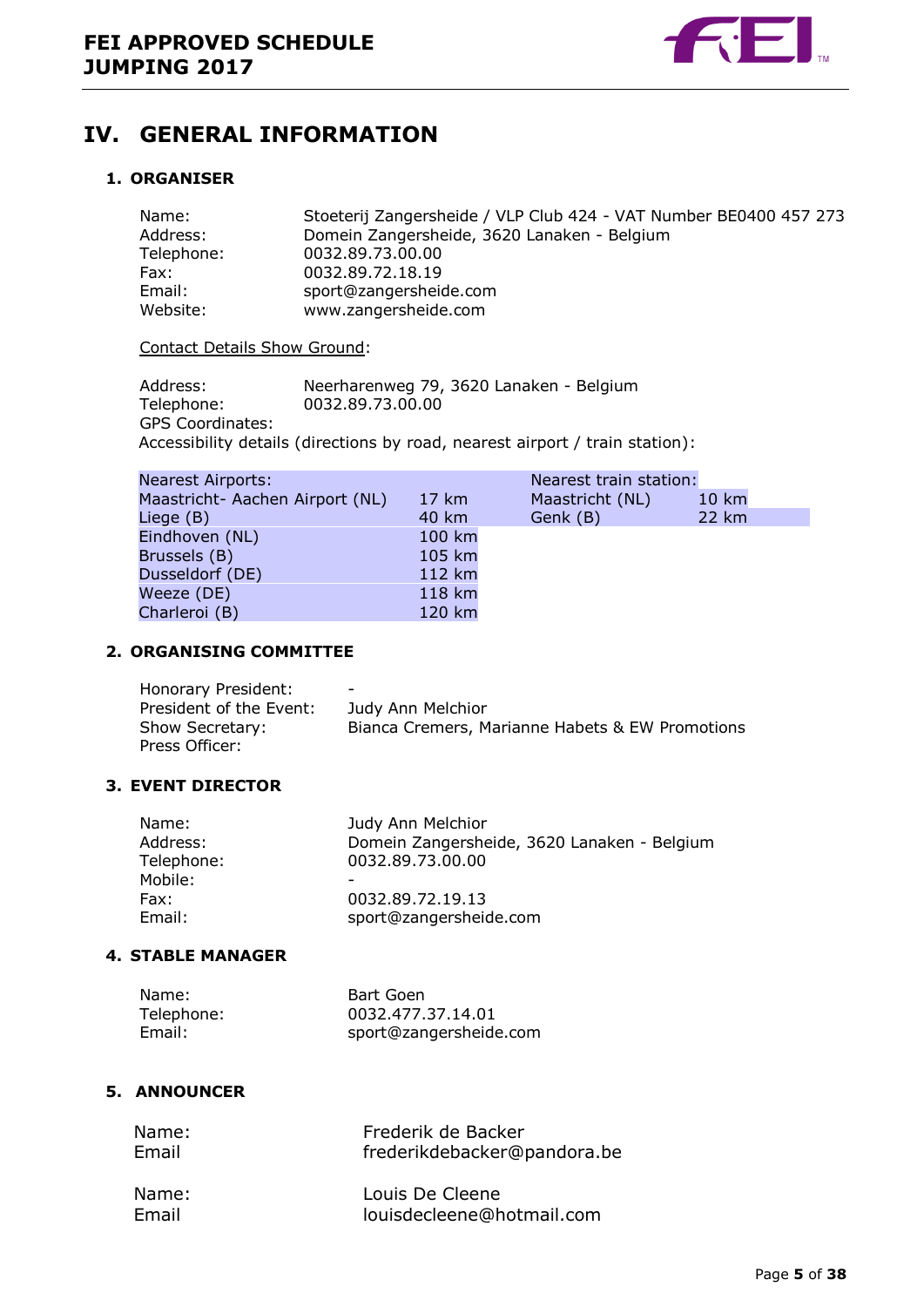

# **V. OFFICIALS**

#### **Compulsory**

**In case there are several categories and officials are not the same, please complete an additional chart per category.**

<span id="page-5-0"></span>

| Ref.                    | <b>Panel</b>                                | <b>Function</b>               | <b>FEI ID</b>             | <b>Name</b>                      | <b>NF</b>  | <b>Level</b>   | <b>E-mail &amp; Mobile</b>     |
|-------------------------|---------------------------------------------|-------------------------------|---------------------------|----------------------------------|------------|----------------|--------------------------------|
|                         |                                             | Ground Jury                   | 10048844                  | Joachim Geilfus                  | <b>GER</b> | 4              | jg@geilfus-gmbh.de             |
|                         |                                             | President                     |                           |                                  |            |                | +49.172.563.76.90              |
|                         |                                             | Ground Jury<br>Member         | 10051334                  | Jean-Claude Bouard               | <b>FRA</b> | 3              | Jeanclaude.bouard@wanadoo.fr   |
|                         |                                             | Ground Jury<br>Member         | 10059052                  | Glenn Maes                       | <b>BEL</b> | 3              | maes_glenn_m@cat.com           |
|                         |                                             | Ground Jury<br>Member         | 10052624                  | Har van de Venne                 | <b>NED</b> | $\overline{2}$ | harvandevenne@gmail.com        |
|                         |                                             | Ground Jury<br>Member         | 10050737                  | Patricia Borremans               | <b>BEL</b> | 3              | borremans_patricia@hotmail.com |
| 1                       | <b>Ground Jury</b>                          | Ground Jury<br>Member         | 10088598                  | Tsjery Janssen                   | <b>BEL</b> | $\overline{2}$ |                                |
|                         |                                             | Ground Jury<br>Member         | 10133628                  | Erna van Rompaey                 | <b>BEL</b> | $\overline{2}$ | Erna.van.rompaey@skynet.be     |
|                         |                                             | Ground Jury<br>Member         | 10059053                  | Thierry Steemans                 | <b>BEL</b> | 3              | Thierry@bsm-bvba.be            |
|                         |                                             |                               |                           |                                  |            |                |                                |
|                         |                                             | Ground Jury<br>Member         | 10050738                  | Jean-Jacques Mathijs             | <b>BEL</b> | 3              | info@jjmathijs.be              |
|                         |                                             | Ground Jury<br>Member         | 10059529                  | Netty Thijse van Zanten          | <b>NED</b> | 3              | nthijsse@zonnet.nl             |
|                         |                                             | Ground Jury<br>Member         | 10048854                  | Jacques Ghislain                 | <b>BEL</b> | 3              | ghislain.jacques@gmail.com     |
| $\overline{\mathbf{2}}$ | <b>Foreign Judge</b>                        |                               | Foreign Judge<br>10050414 | Frances Hesketh-Jones<br>Triulzi | <b>ITA</b> | 4              | fhjtriulzi@googlemail.com      |
|                         |                                             |                               |                           |                                  |            |                | +39 335 8162847                |
| 3                       | <b>Foreign Technical</b><br><b>Delegate</b> | Foreign Technical<br>Delegate | 10048979                  | Dieter Heinz                     | <b>GER</b> | 3              | D.Heinz@collischan.de          |
| 4                       | <b>Course Designer</b>                      | Course Designer               | 10049620                  | Eugene Mathy                     | <b>BEL</b> | 3              | Eugene.mathy@lewb.be           |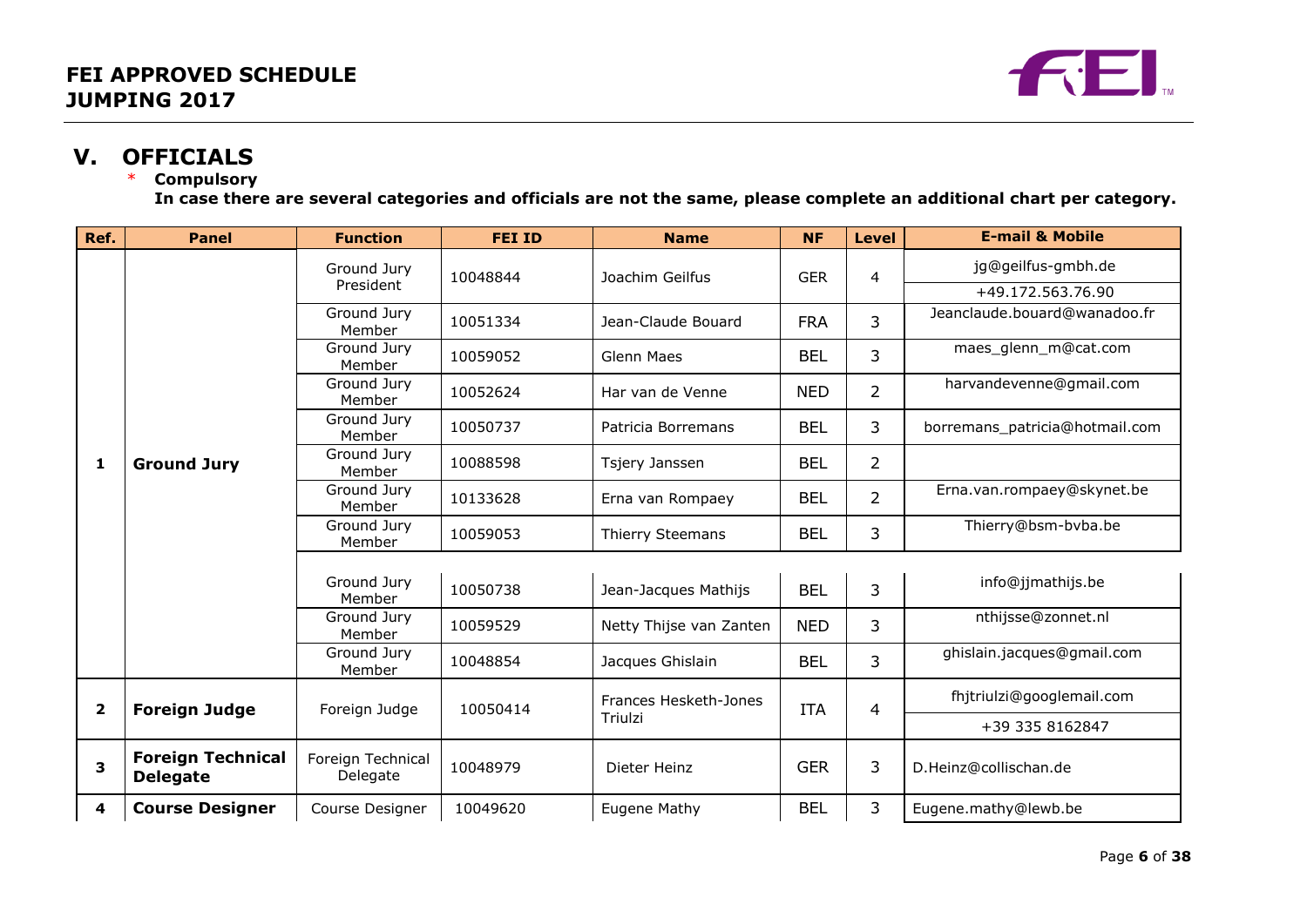

|                         |                                                                         | <b>Assistant Course</b><br>Designer |          | <b>Bernard Mathy</b>       | <b>BEL</b> | Nat.           | bernard@mcguillaume.be            |
|-------------------------|-------------------------------------------------------------------------|-------------------------------------|----------|----------------------------|------------|----------------|-----------------------------------|
|                         |                                                                         | <b>Assistant Course</b><br>Designer |          | Frank van Humbeeck         | <b>BEL</b> | Nat.           | fvanhumbeeck@gmail.com            |
|                         |                                                                         | <b>Assistant Course</b><br>Designer | 10068321 | Eddy Geysemans             | <b>BEL</b> | 3              | Eddy.geysemans@skynet.be          |
|                         |                                                                         | <b>Assistant Course</b><br>Designer |          | Gunter Van Lent            | Bel        | Nat.           | Gunther.van-lent@juma.net.bmw.be  |
|                         |                                                                         | Appeal<br>Committee<br>President    | 10049990 | Jean-Pierre Quisquater     | <b>BEL</b> |                | Jean-pierre.quisquater@pandora.be |
| 5                       | <b>Appeal</b><br><b>Committee</b>                                       | Appeal<br>Committee<br>Member       |          | tbc                        |            |                |                                   |
|                         |                                                                         | Appeal<br>Committee<br>Member       |          | <b>Marianne Habets</b>     | <b>BEL</b> |                | marianne.habets@skynet.be         |
| 6                       | <b>Chief Steward</b>                                                    | Chief Steward                       | 10049682 | Albert Janssen             | <b>BEL</b> | 3              | albertjanssen@telenet.be          |
| $\overline{\mathbf{z}}$ | <b>Foreign Steward</b><br>(only for 5* Events,<br><b>FEI</b> appointed) | Foreign Steward                     |          |                            |            |                | $\ast$                            |
|                         |                                                                         | <b>Assistant Steward</b>            | 10083351 | Jef Nauwelaerts            | <b>BEL</b> | $\overline{2}$ | Nauwelaerts.jef@skynet.be         |
|                         |                                                                         | <b>Assistant Steward</b>            | 10052993 | Carsten Rotermund          | <b>GER</b> | 3              | crotermund@fn-dokr.de             |
|                         |                                                                         | <b>Assistant Steward</b>            | 10077984 | Fred van Dalfsen           | <b>NED</b> | $\overline{2}$ | dalfsen@betuwe.net                |
|                         |                                                                         | <b>Assistant Steward</b>            | 10083337 | <b>Christel Lenssens</b>   | <b>BEL</b> | $\overline{2}$ | Htc2@telenet.be                   |
|                         |                                                                         | <b>Assistant Steward</b>            | 10088596 | Christian Duhayon          | <b>BEL</b> | $\mathbf{1}$   | Ch.duhayon@belgacom.net           |
| $\overline{\mathbf{z}}$ | <b>Assistants Stewards</b>                                              | <b>Assistant Steward</b>            | 10102981 | Ann Hautekiet              | <b>BEL</b> | $\mathbf{1}$   | annhautekiet@telenet.be           |
|                         |                                                                         | <b>Assistant Steward</b>            | 10093350 | Carsten Lenz               | <b>GER</b> | 1              |                                   |
|                         |                                                                         | <b>Assistant Steward</b>            | 10075708 | Ton van de venne           | <b>NED</b> | $\mathbf{1}$   |                                   |
|                         |                                                                         | <b>Assistant Steward</b>            | 10114450 | Jan de Lijster             | <b>NED</b> | $\mathbf{1}$   | jdelijster@ziggo.nl               |
|                         |                                                                         | <b>Assistant Steward</b>            | 10083719 | <b>Hildegard Bastiaens</b> | <b>BEL</b> | $\overline{2}$ | thijs-bastiaens@telenet.be        |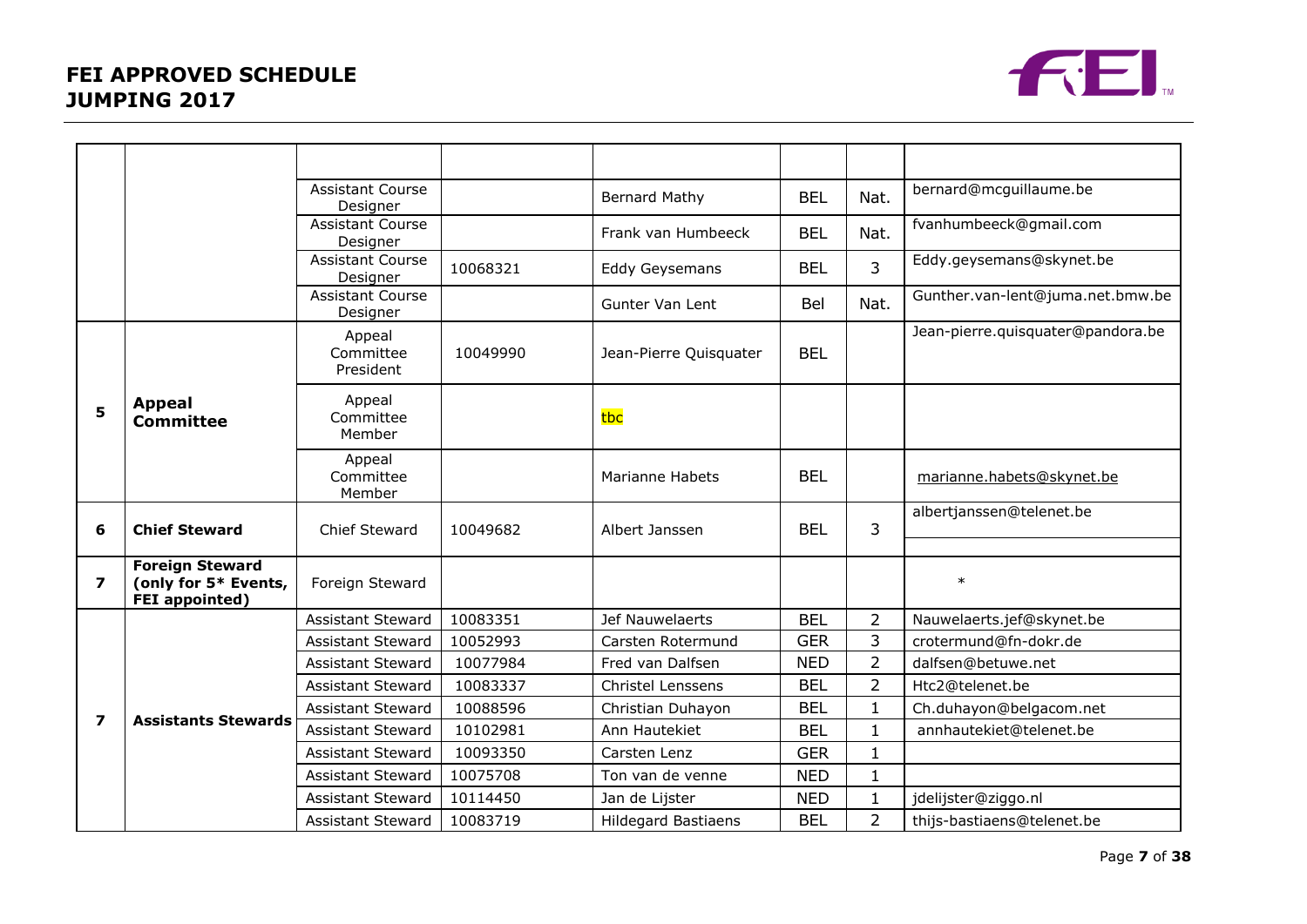### **FEI APPROVED SCHEDULE JUMPING 2017**



|    |                                                                               | <b>Assistant Steward</b>              |          | Dennis Doleweerd  | <b>NED</b> | Nat.              | dennisdoleweerd@hotmail.com |
|----|-------------------------------------------------------------------------------|---------------------------------------|----------|-------------------|------------|-------------------|-----------------------------|
|    |                                                                               | <b>Assistant Steward</b>              |          | Tom Creemers      | <b>BEL</b> | Nat.              |                             |
|    |                                                                               | <b>Assistant Steward</b>              | 10049516 | Karl-Heinz Streng | <b>GER</b> | $\overline{2}$    | kallistreng@gmx.de          |
| 8  | <b>FEI Veterinary</b><br><b>Delegate</b>                                      | FEI Veterinary<br>Delegate            |          |                   |            |                   |                             |
|    | <b>Veterinary</b><br><b>Commission</b>                                        | Veterinary<br>Commission<br>President | 10049866 | Willem Otte       | <b>BEL</b> |                   | willem.otte@telenet.be      |
|    |                                                                               | Foreign<br>Veterinary<br>Delegate     | 10048990 | Marco Hermann     | <b>SUI</b> |                   | marcohermann@bluewin.ch     |
|    |                                                                               | <b>Assistant FFI</b><br>Delegate      | 10087085 | Tim Samoy         | <b>BEL</b> |                   | 0032.476.54.70.16           |
| 9  | <b>Veterinary Service</b><br>Manager (VSM)<br><b>Treating</b><br>Veterinarian | Veterinary<br>Service Manager         | 10091510 | Frederik Mijten   | <b>BEL</b> |                   | mijten@gmail.com            |
|    |                                                                               | FEI Permitted<br>Treating             | 10091510 | Frederik Mijten   | <b>BEL</b> |                   | mijten@gmail.com            |
|    | (VR Art 1010)                                                                 | Veterinarian                          |          |                   |            | 0032.475.44.17.30 |                             |
| 10 | <b>Medical Doctor</b>                                                         | <b>Medical Doctor</b>                 |          | Ambulance Medical | <b>BEL</b> |                   | 0032.499.27.28.09           |
|    |                                                                               |                                       |          | Service           |            |                   |                             |
| 11 | <b>Farrier</b>                                                                | Farrier                               |          | Jan & Paul Bocken |            |                   | 0031.6.54.31.03.03          |
| 12 | <b>NF Delegate</b>                                                            | NF Delegate (if<br>applicable)        |          |                   |            |                   | $\ast$                      |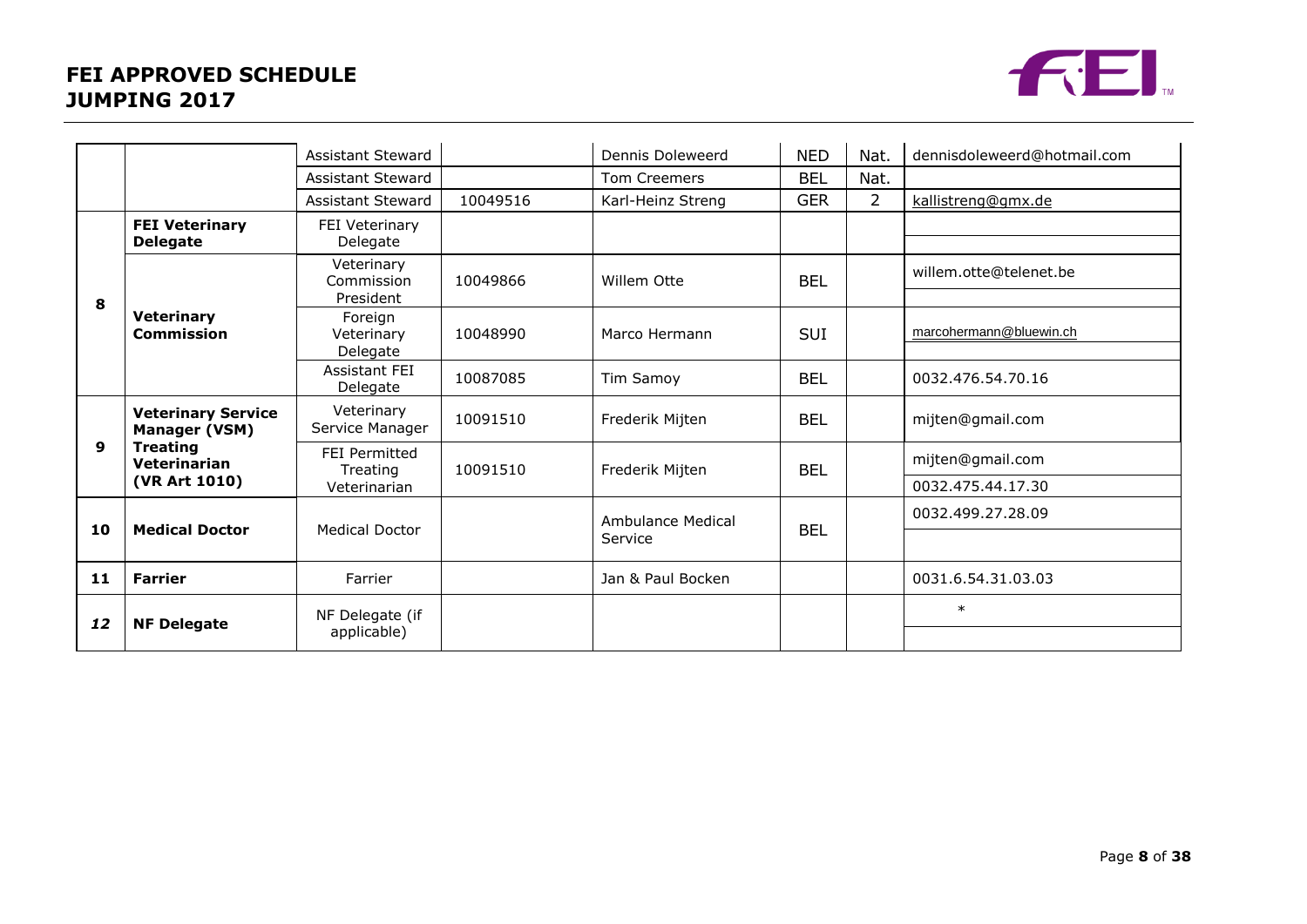

### <span id="page-8-0"></span>**VI INVITATIONS**

#### <span id="page-8-1"></span>**1. GENERAL**

All horses must be registered in a studbook, which is a member of the WBFSH.

Only the studbook in which the horse in question is first registered is acceptable for participation at the Championship. The quota for each country is for horses registered in a studbook which is originally recognized in that country.

Countries, which are not mentioned, because there is no WBFSH Member Association, can apply for a wildcard.

The Organizing Committee (OC) in accordance with the FEI reserves the right to invite approximately 140 horses in each category of age, entered only by their NF; the underneath mentioned approximate quota of 114, divided over the mentioned countries plus 30% additional wildcards from the Organizing Committee (except the competitions for the Sires of the World).

Quota as defined by the WBFSH.

| Argentina     |   | 2              | Latvia         | ٠ | 2 |
|---------------|---|----------------|----------------|---|---|
| Austria       |   | $\overline{2}$ | Luxembourg     |   | 2 |
| Australia     | ÷ | 2              | Mexico         |   | 2 |
| Belgium       |   | 6              | Netherlands    |   | 9 |
| Brazil        |   | 2              | Norway         |   | 2 |
| Bulgaria      |   | 2              | Poland         |   | 2 |
| Canada        | ÷ | 2              | Portugal       |   | 2 |
| Croatia       | t | 2              | Scotland       | ÷ | 2 |
| Denmark       |   | 4              | Slovakia       |   | 2 |
| Estonia       |   | 2              | Slovenia       |   | 2 |
| Finland       |   | $\overline{2}$ | South Africa   |   | 2 |
| France        | t | 12             | Spain          |   | 2 |
| Germany       | İ | 12             | Sweden         |   | 6 |
| Great Britain | t | 4              | Switzerland    | t | 4 |
| Hungary       | t | 2              | USA            |   | 4 |
| Ireland       | ٠ | 5              | Czech Republic |   | 2 |
| Italy         |   | 4              |                |   |   |

Riders must be 16 years or older in the year 2017.

Wildcards

- a. The OC will only accept entries for wildcards made by the concerning NF's invited by the OC.
- b. NF's of countries not included in the above mentioned quotas, can apply to the OC for a wildcard.
- c. Horses that wish to be eligible to receive a wildcard must be registered at a studbook which is member of the WBFSH.
- d. Wildcards can be provided to horses which for instance qualified themselves but have not been selected as their native country is not the same as their country of residence. The OC, in accordance with the FEI , has the right to adjust the number of quotas in case too many qualified horses apply for a wildcard. This might be the case when in the country they have qualified themselves, the NF does not want to take them in their quota. This is to keep the number of horses from one breeding area in proportion .
- e. NF's who have been given a quota, cannot apply for wildcards for horses that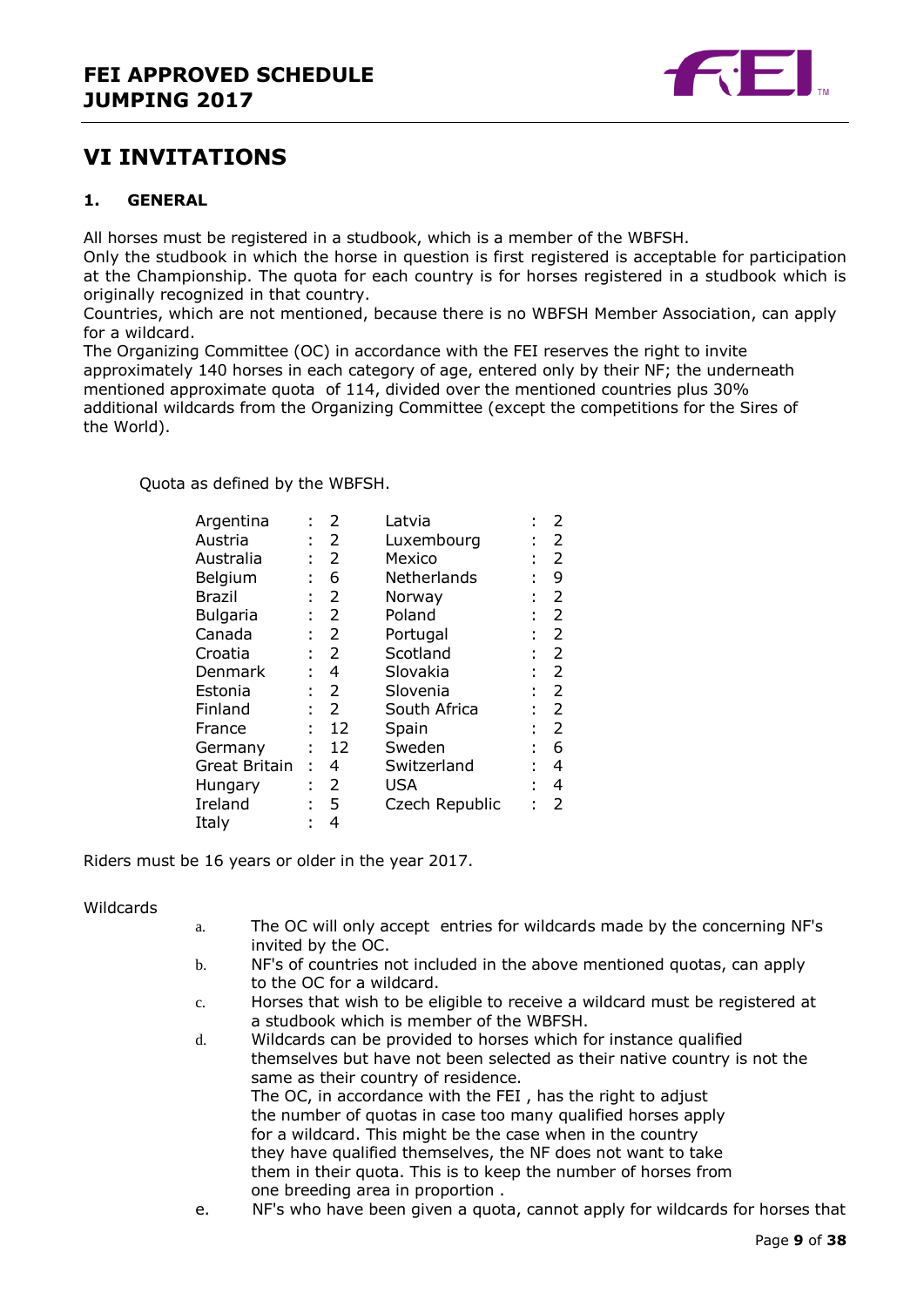

are registered in the national studbooks of the nation of that NF.

- f. **All applications for wildcards have to be motivated by the NF's and must be accompanied with show results. These results have to be faxed or send by email to the organizer.**
- g. The OC will not provide wildcards to horses that have participated at young horses competitions without success.
- h. After the closing date for the definite entries all NF's will be advised about the provided wildcards.
- i. **The OC, in consultation with the FEI, will decide upon wildcards; no further appeal is possible**.
- j. Wildcards are only provided to specific selected horses. Once these horses are selected, they cannot be substituted by a NF. Only the OC can allow substitutions .

Although the FEI encourages the NFs to cooperate with the WBFSH Breeding organization(s) originally recognized in their country, the selection procedure and entries remain the responsibility of the NF.

## <span id="page-9-0"></span>**VII. ENTRIES**

### **IMPORTANT**

- \* You must use the FEI Entry System for all categories of this Event [\(https://entry.fei.org\)](https://entry.fei.org/);
- You will find additional documentation on: [http://www.fei.org/fei/your-role/nfs/entry-system-jumping;](http://www.fei.org/fei/your-role/nfs/entry-system-jumping)
- All Athletes and Horses participating in any International Competition must be registered with the FEI;
- Athletes and/or Horses present at the Event without having been entered through the FEI's Online Entry System will automatically be disqualified unless compelling circumstances warrant otherwise.

### <span id="page-9-1"></span>**2. ENTRY DATES <sup>1</sup>**

 $\overline{a}$ 

#### **Deadlines for Entries:**

| 25/08/2017 |
|------------|
| 30/08/2017 |
| 19/09/2017 |
|            |

If the national championships for Young Horses will be organized after the date of the definite entries the concerned N.F. should ask the O.C. permission to give their entries later.

**IMPORTANT:** Please note that all accepted entries will be publicly available on the FEI Website 5 days before the beginning of the Event.

| Entry fee per horse: | € 420 per horse (VAT Excluded) |
|----------------------|--------------------------------|
|----------------------|--------------------------------|

 $VAT(*)$   $\qquad \qquad \in$  48,50 per horse

(\*) According to Belgian law, 21% VAT is to be paid on part of the entry fee that is covering costs for security and other services offered by the OC (230,95 Euro + 21% VAT)

<sup>&</sup>lt;sup>1</sup> Entries have to be in accordance with Art.251 of the FEI Jumping Rules, 25<sup>th</sup> edition, 1<sup>st</sup> January 2014.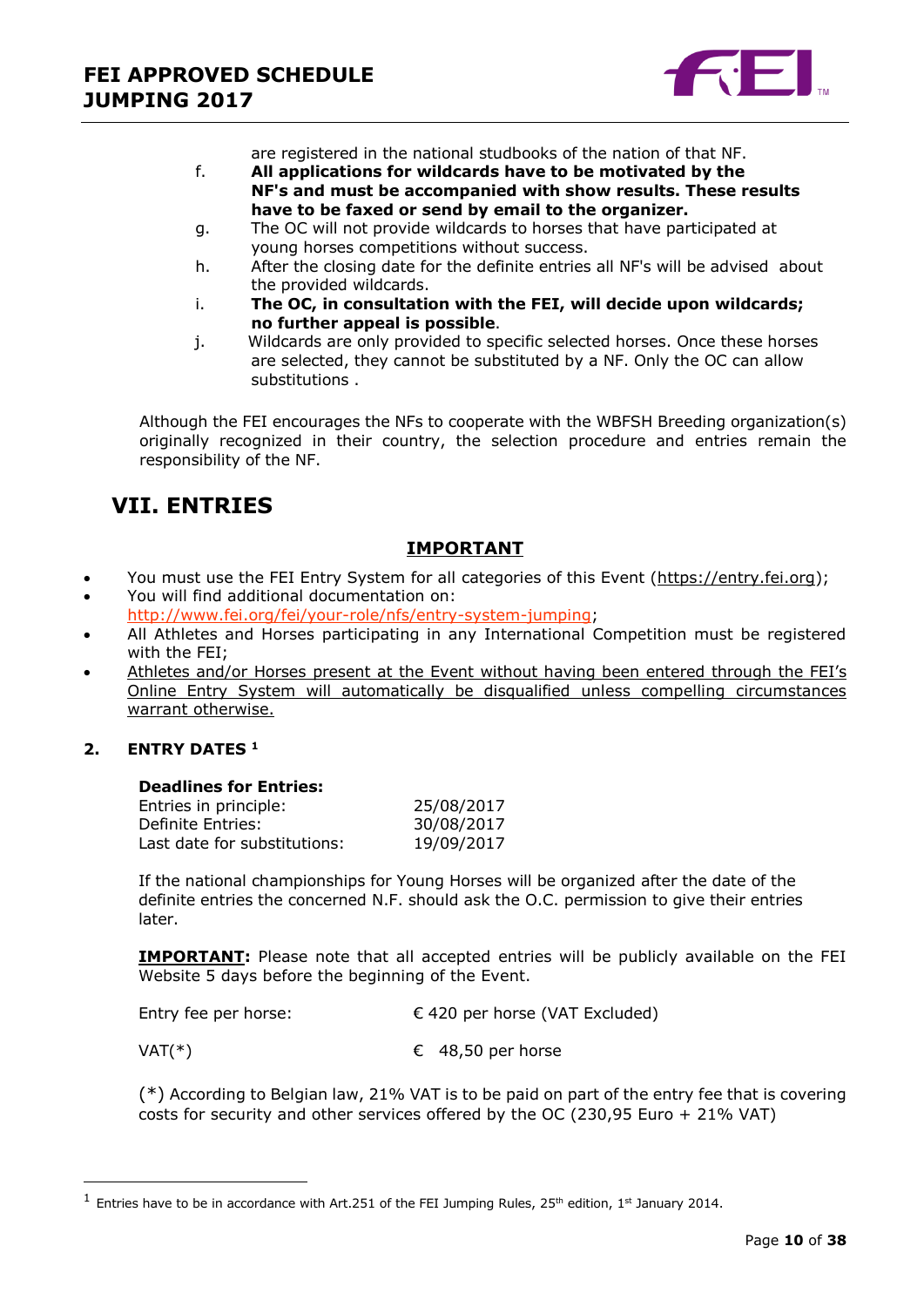

Total FEE per horse  $\epsilon$  468,50 per horse (VAT included)

#### **Each rider may enter a maximum of 6 horses in the entire Championships (CH-M-Y H) and maximum 3 horses in every category/competition.**

As an exception to the General Regulations of the FEI, the National Federations can enter riders of another nationality, providing the National Federation of the rider's nationality does not object.

Horses born in the southern hemisphere are regarded to change age on the 1 July, that means f.e. that horses born prior to the 1 August 2010 shall belong to the year of birth 2010, and horses born on 1 August 2010 or later shall belong to the year of birth 2011.

#### **"FEI Zangersheide Sires of the World" (CSI\*)**

The stallions starting in the CSI\* Class "FEI Zangersheide Sires of the World" no. 4 and no. 8, have to be approved by an official Studbook (WBFSHmember) and must be 8 years or older. **Each rider may enter a maximum of 3 stallions.** The rider has to provide the OC by fax, by post or scanned document per email with a copy of the official certificate from the breeding organization that the stallion is approved.

| ÷                |              |                                                                                             |
|------------------|--------------|---------------------------------------------------------------------------------------------|
| ÷                | Zangersheide |                                                                                             |
|                  |              |                                                                                             |
|                  |              |                                                                                             |
| By email (scan): |              |                                                                                             |
|                  |              | $+32(89)$ 72.19.13<br>Domein Zangersheide<br>3620 LANAKEN BELGIUM<br>sport@zangersheide.com |

Applications to participate at the CSI\* classes FEI Zangersheide Sires of the World (for approved stallions of 8 years and older) have to be sent through the concerned NF to the OC.

#### <span id="page-10-0"></span>**3. NO-SHOWS/LATE WITHDRAWALS**

**NB**: In the case of withdrawals after the date of definite entries (30/08/2017) or no-shows the athlete or the respective NF will be held liable to reimburse the OC for the actual financial loss incurred by the OC (i.e. stabling and hotel expenses) as a result of the late withdrawal or no-show.

#### **Amount charged: € 300,-**

#### **4. ADDITIONAL FEES/CHARGES BY THE ORGANISER**

<span id="page-10-1"></span>All additional fees must be listed hereunder with the details of the amounts to be charged and approved by the FEI. Only fees approved by the FEI and listed in the approved Schedule can be charged by the OC.

| <b>EADCMP Fee:</b>                                    | Included in entry fee $\Box$         | Not included in entry fee X   |  |  |
|-------------------------------------------------------|--------------------------------------|-------------------------------|--|--|
| Higher Level Events                                   |                                      | CHF 25 ( $E$ 23.33 per horse) |  |  |
| Electricity (incl. parking) etc.:<br>Manure disposal: | € 60,- per rider<br>€ 40,- per horse |                               |  |  |

Tackbox  $\epsilon$  150,- per box (if requested) Hay:  $\epsilon$  7,42 (6% VAT) per bale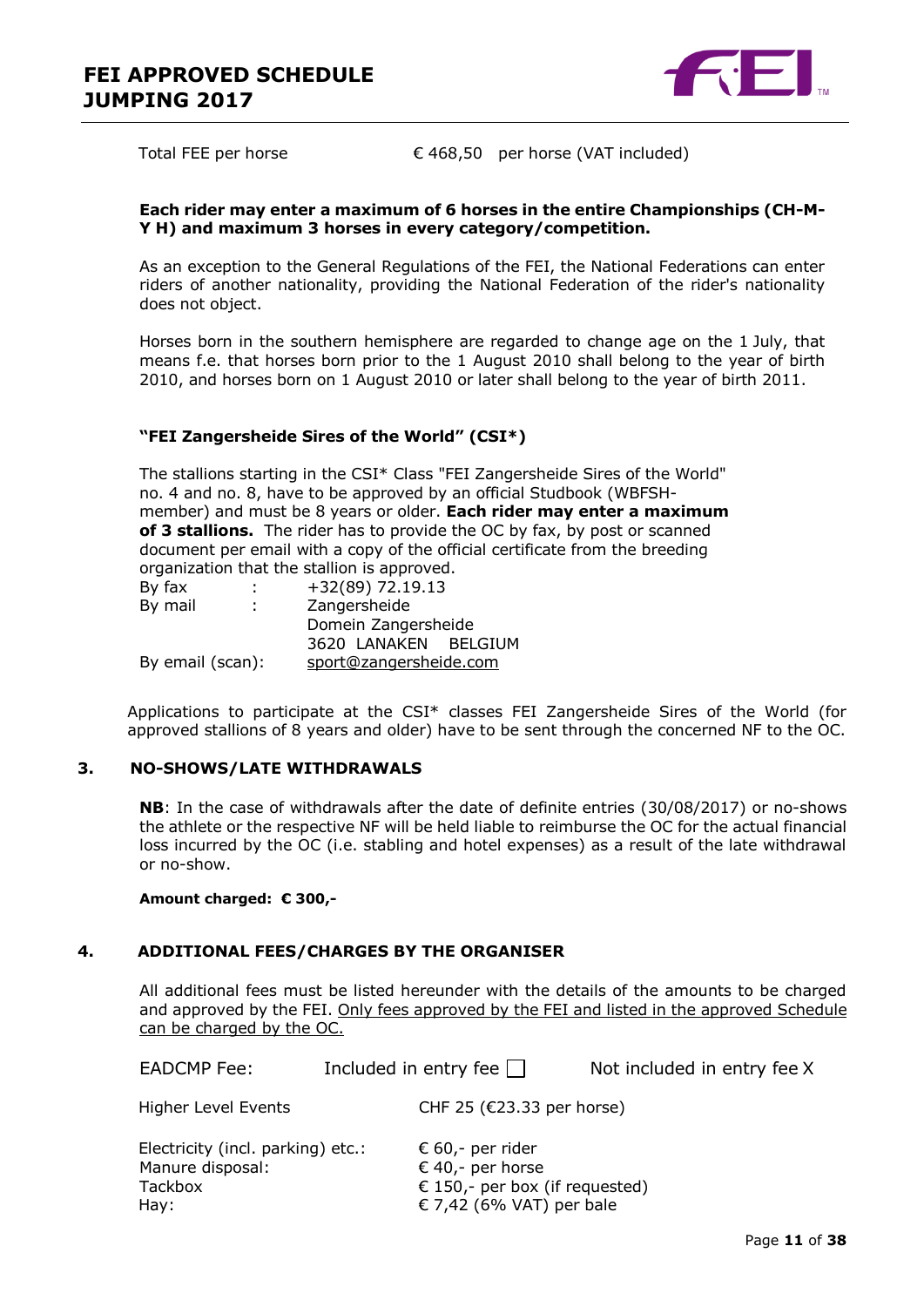

| Straw:              |  |
|---------------------|--|
| Shavings:           |  |
| Health certificate: |  |

 $\epsilon$  6,36 (6% VAT) per bale  $\epsilon$  10,60 (6% VAT) per bale  $€ 42,35$ 

#### **All aforementioned amounts are including VAT**

VAT number of the organiser: BE0400 457 273

The entry fee, EADCMP fee, Electricity etc. and waste disposal has to be paid at the secretary's office.

There is a possibility to pay with your bank card and/or credit card. If an athlete pays with a card 2,5 % costs will be charged over the total amount of the account. It is not possible to pay with a cheque.

#### <span id="page-11-0"></span>**5. ENTRIES AT THE EVENT**

Entries must be made:

- For the first qualifier: Wednesday, before 19.00 hours.
- For the second qualifier: will be done automatically (reversed starting order of the first qualifier).
- For the consolation: 60 minutes after the second qualifier.
- For the finals: after the re-inspection on 23/09/2017 but before 17.00 hours

#### **A horse is allowed to compete in only one competition per day.**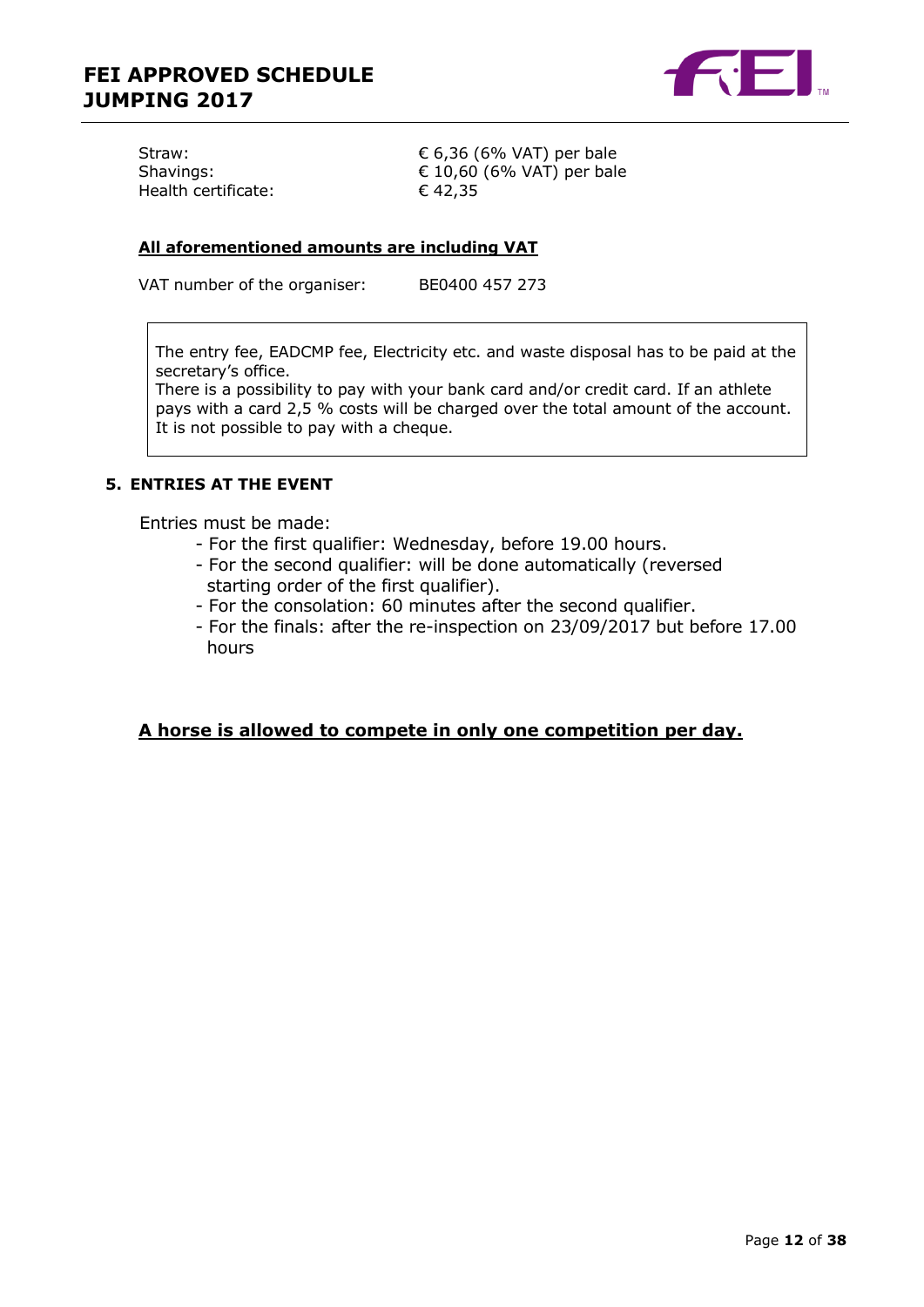

## **VIII. TIMETABLE**

|                                                                 | Day                    | Date        | Time                                 |                                   |                                        |
|-----------------------------------------------------------------|------------------------|-------------|--------------------------------------|-----------------------------------|----------------------------------------|
| Opening of stables                                              | Tuesday                | 19/09/2017  | 08h00                                |                                   |                                        |
| Horse Inspection All horses taking                              | Wednesday              | 20/09/2017  | Line 1 - paddock Alme Z Arena (mares |                                   |                                        |
| part at this Event must be present during the                   |                        |             | & geldings)                          |                                   |                                        |
| first horse inspection, unless unable to do so                  |                        |             |                                      | 09h00 - 12h00                     |                                        |
| due to "force majeure"                                          |                        |             |                                      |                                   | Line 2 - Almé Z Arena (mares &         |
|                                                                 |                        |             | geldings)                            | 09h00 - 12h00                     |                                        |
|                                                                 |                        |             |                                      | Line 3 - Almé Z Arena (stallions) |                                        |
|                                                                 |                        |             |                                      | 09h00 - 12h00                     |                                        |
|                                                                 |                        |             |                                      |                                   |                                        |
| • Horse Inspection Sires of the Thursday                        |                        | 21/09/2017  |                                      | $10h00 - 11h30$                   |                                        |
| World horses                                                    |                        |             |                                      |                                   |                                        |
| Horse Re-Inspection                                             | Thursday               | 21/09/2017  | Before 08h00                         |                                   |                                        |
| Horse Re-inspection Sires of the Thursday<br>$\bullet$          |                        | 21/09/2017  | Before 17h00                         |                                   |                                        |
| World horses                                                    |                        |             |                                      |                                   |                                        |
| Horse inspection Ch-M-Y- Saturday<br>2 <sub>nd</sub>            |                        | 23/09/2017  |                                      | 12h00 - 14h00                     |                                        |
| horses placed for the finals                                    |                        | <b>Date</b> | <b>Time</b>                          | ART.                              |                                        |
| <b>Competitions:</b><br>1; first<br>Competition no<br>$\bullet$ | <b>Day</b><br>Thursday | 21/09/2017  | 08.00                                | 238.1.1                           | <b>Prize money</b><br>$\epsilon$ 2.500 |
| qualifier for horses of 5-                                      |                        |             |                                      |                                   |                                        |
| years of age                                                    |                        |             |                                      |                                   |                                        |
| Competition<br>$2;$ first<br>no<br>$\bullet$                    | Thursday               | 21/09/2017  | 08.00                                | 274.5.2                           | € 2.500                                |
| qualifier for<br>horses of 6-                                   |                        |             |                                      |                                   |                                        |
| years of age                                                    |                        |             |                                      |                                   |                                        |
| Competition<br>$3;$ first<br>no<br>$\bullet$                    | Thursday               | 21/09/2017  | 08.00                                | 274.5.2                           | € 3.750                                |
| qualifier for horses of 7-                                      |                        |             |                                      |                                   |                                        |
| years of age                                                    |                        |             |                                      |                                   |                                        |
| Competition no 4; Warming<br>$\bullet$                          | Thursday               | 21/09/2017  | 17.00                                | 238.2.1                           | €4.000                                 |
| Up FEI Zangersheide Sires                                       |                        |             |                                      |                                   |                                        |
| of World                                                        |                        |             |                                      |                                   |                                        |
| Competition no 5; second<br>$\bullet$                           | Friday                 | 22/09/2017  | 08.30                                | 238.1.1                           | € 2.500                                |
| qualifier for horses of 5-                                      |                        |             |                                      |                                   |                                        |
| years of age<br>Competition no 6; second                        | Friday                 | 22/09/2017  | 08.00                                | 238.2.1                           | € 2.500                                |
| qualifier for horses of 6-                                      |                        |             |                                      |                                   |                                        |
| years of age                                                    |                        |             |                                      |                                   |                                        |
| Competition no 7; second<br>$\bullet$                           | Friday                 | 22/09/2017  | 08.00                                | 238.2.1                           | € 3.750                                |
| qualifier for horses of 7-                                      |                        |             |                                      |                                   |                                        |
| years of age                                                    |                        |             |                                      |                                   |                                        |
| Competition no 8; Grand                                         | Friday                 | 22/09/2017  | 15.30                                | 238.2.2                           | € 24.600 LR                            |
| Prix FEI Zangersheide Sires                                     |                        |             |                                      |                                   |                                        |
| of the World                                                    |                        |             |                                      |                                   |                                        |
| Competition<br>9;<br>no<br>$\bullet$                            | Saturday               | 23/09/2017  | 12.00                                | 238.2.1                           | € 2.500                                |
| Consolation for horses of 5-                                    |                        |             |                                      |                                   |                                        |
| years of age                                                    |                        |             |                                      |                                   |                                        |
| Competition<br>10;<br>no<br>$\bullet$                           | Saturday               | 23/09/2017  | 09.30                                | 238.2.1                           | € 2.500                                |
| Consolation for horses of 6-                                    |                        |             |                                      |                                   |                                        |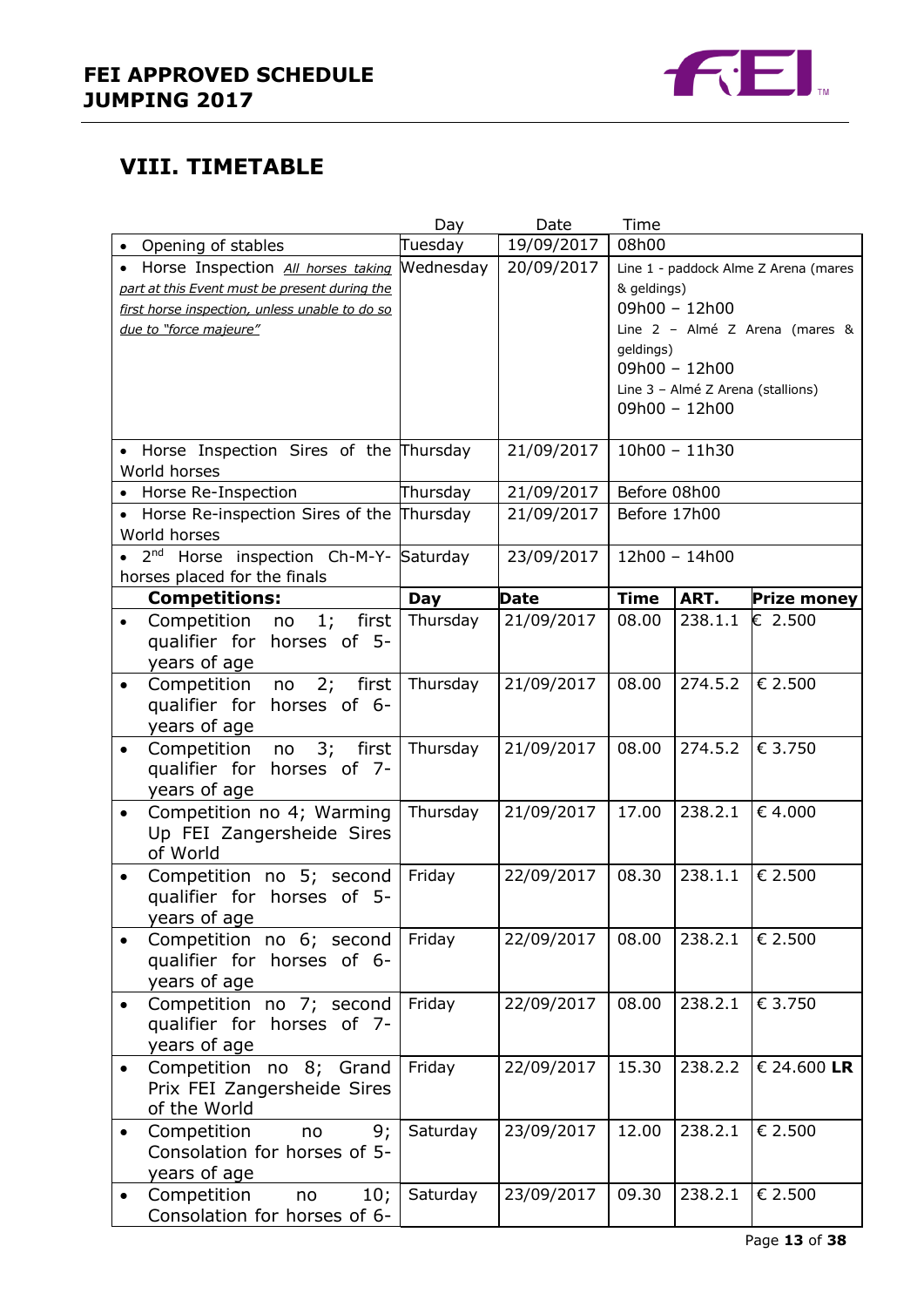### **FEI APPROVED SCHEDULE JUMPING 2017**



|                            | years of age                 |           |            |       |         |             |
|----------------------------|------------------------------|-----------|------------|-------|---------|-------------|
|                            | 11;<br>Competition<br>no no  | Saturday  | 23/09/2017 | 08.45 | 238.2.1 | € 3.750     |
|                            | Consolation for horses of 7- |           |            |       |         |             |
|                            | years of age                 |           |            |       |         |             |
|                            | Competition no 12; Final for | Sunday    | 24/09/2017 | 09.45 | 238.2.2 | € 10,000    |
|                            | horses of 5-years of age     |           |            |       |         |             |
|                            | Competition no 13; Final for | Sunday    | 24/09/2017 | 13.20 | 238.2.2 | € 15.000    |
|                            | horses of 6-years of age     |           |            |       |         |             |
|                            | Competition no 14; Final for | Sunday    | 24/09/2017 | 16.20 | 238.2.2 | € 24.600 LR |
|                            | horses of 7-years of age     |           |            |       |         |             |
| $\bullet$                  | <b>Total Prize Money</b>     | € 104'450 |            |       |         |             |
| $\bullet$                  | <b>Breeders Bonus</b>        | €10.445   |            |       |         |             |
|                            | Prizes in kind               | € 10,000  |            |       |         |             |
| Zangersheide Super Premium |                              | € 30.000  |            |       |         |             |
|                            | bonus                        |           |            |       |         |             |

**Times and starting classes are approximate.**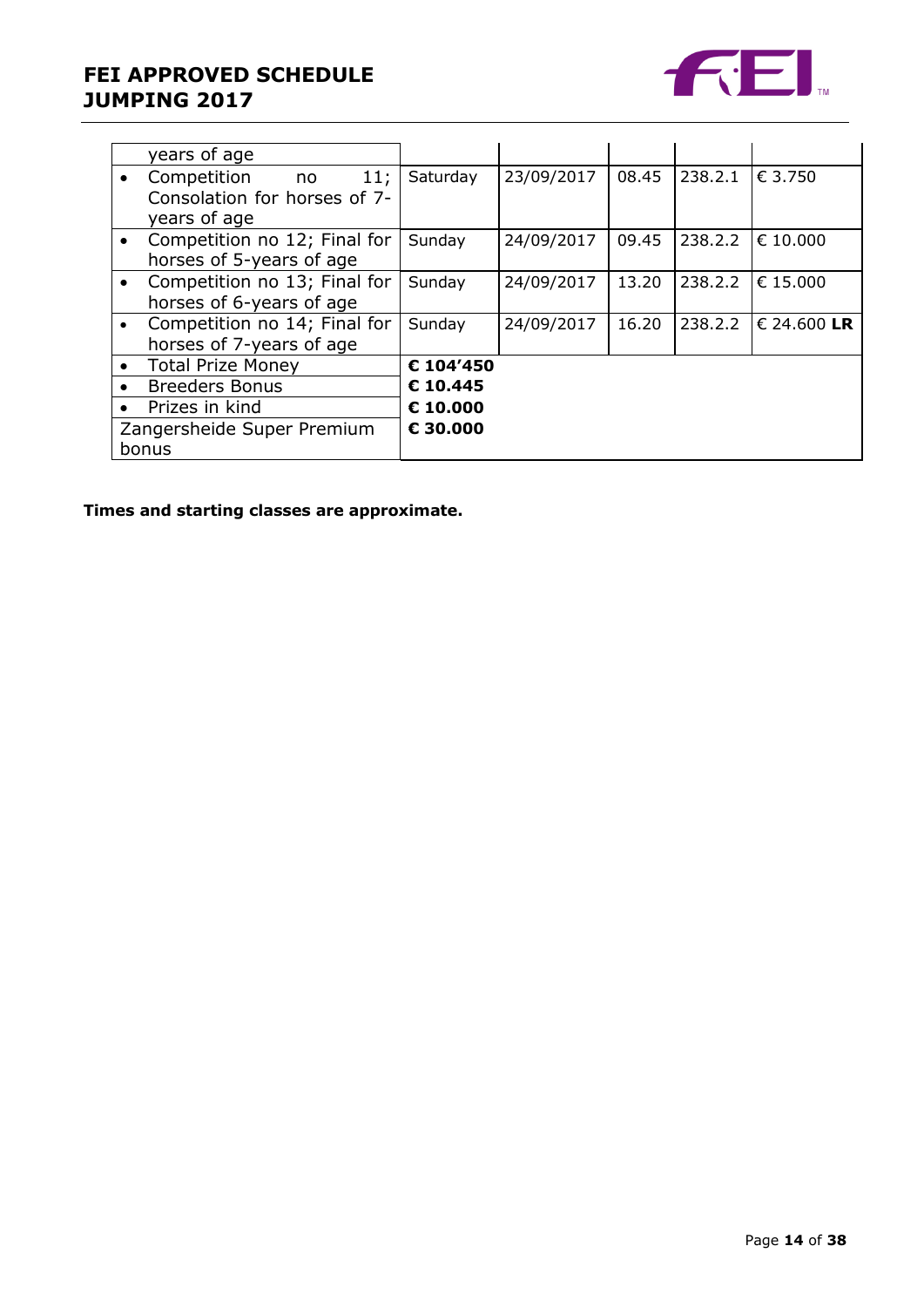### <span id="page-14-0"></span>**VI. COMPETITION DETAIL**

The timetable will be announced the day before each competition.

#### **FIRST DAY : Thursday DATE: 21/09/2017**

**COMPETITION No 1** (will start at approx. 08.00 hrs)

**First Qualifier for the FEI/WBFSH World Breeding Jumping Championship final for horses of 5-years of age (table A, Art. 238.1.1)**

Competition not against the clock but with a time allowed. The competitors with equal penalties share the prizes (no jump off). The order of starting is decided by a separate draw.

| Speed/Fixed time             |     | 350m per minute                                                                |  |  |
|------------------------------|-----|--------------------------------------------------------------------------------|--|--|
| Obstacles height:            | max | 1.25m                                                                          |  |  |
| Number of horses per athlete |     | 3                                                                              |  |  |
| Total prize money:           |     | € 2.500                                                                        |  |  |
|                              |     | Breakdown: To be distributed between all clear<br>rounds with a minimum of 25% |  |  |
| <b>Breeders Bonus:</b>       |     | $\epsilon$ 250                                                                 |  |  |
|                              |     | * * * * * * * * * * *                                                          |  |  |

**COMPETITION No 2** (will start approx. at 08.00 hrs)

### **First Qualifier for the FEI/WBFSH World Breeding Jumping Championship final for horses of 6-years of age (table A, Art. 274.5.2)**

The riders of the first three placed horses will receive stable plaques, the first eight placed horses will receive ribbons.

Competition in 2 phases. First phase not against the clock but with a time allowed. The second phase against the clock. The order of starting is decided by a separate draw.

| Speed/Fixed time              |     | 350 m per minute                                                                                                                                                                                                |
|-------------------------------|-----|-----------------------------------------------------------------------------------------------------------------------------------------------------------------------------------------------------------------|
| Obstacles height:             | max | 1.30 <sub>m</sub>                                                                                                                                                                                               |
| Number of horses per athlete: |     | 3.                                                                                                                                                                                                              |
| Total prize money:            |     | € 2.500                                                                                                                                                                                                         |
| Breakdown:                    |     | Chart nr. 1 (25%)                                                                                                                                                                                               |
|                               |     | $1^{\text{st}}$ € 625, 2 <sup>nd</sup> € 500, 3rd € 375, 4 <sup>th</sup> € 250,                                                                                                                                 |
|                               |     | 5 <sup>th</sup> € 175, 6 <sup>th</sup> € 137,50, 7 <sup>th</sup> € 100, 8 <sup>th</sup> € 75, 9 <sup>th</sup> € 75,<br>10 <sup>th</sup> € 62,50, 11 <sup>th</sup> € 62,50, 12 <sup>th</sup> € 62,50, last prize |
|                               |     | minimum $\epsilon$ 25 (for 13 <sup>th</sup> to last placed rider).                                                                                                                                              |
| <b>Breeders Bonus:</b>        |     | € 250                                                                                                                                                                                                           |
|                               |     | * * * * * * * * * * *                                                                                                                                                                                           |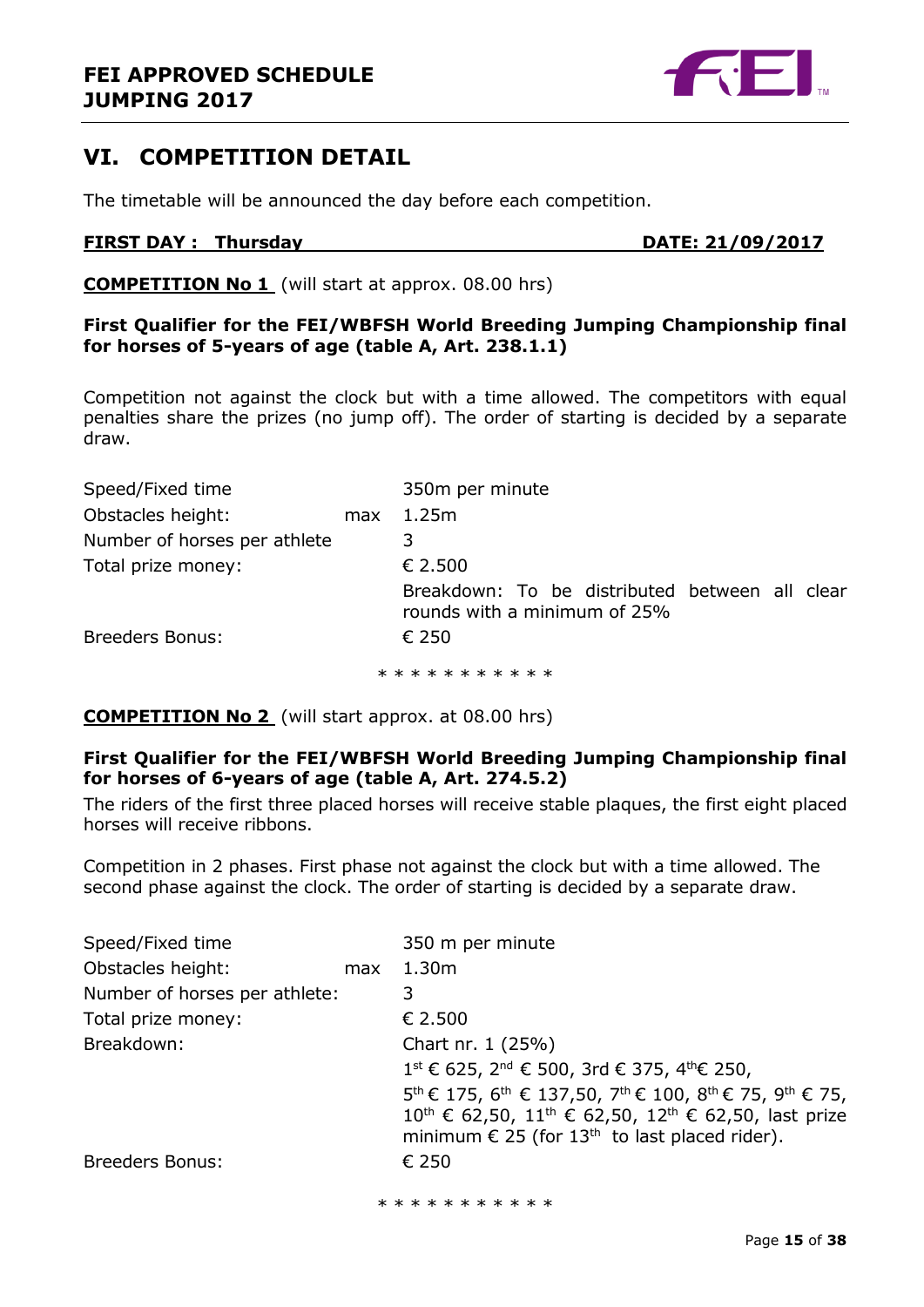

#### **COMPETITION No 3** (will start approx. at 08.00 hrs)

### **First Qualifier for the FEI/WBFSH World Breeding Jumping Championship final for horses of 7-years of age (table A, Art. 274.5.2)**

The riders of the first three placed horses will receive stable plaques, the first eight placed horses will receive ribbons.

Competition in 2 phases. First phase not against the clock but with a time allowed. The second phase against the clock. The order of starting is decided by a separate draw

| Speed/Fixed time             |     | 350 m per minute                                                                                                     |
|------------------------------|-----|----------------------------------------------------------------------------------------------------------------------|
| Obstacles height:            | max | 1.40m                                                                                                                |
| Number of horses per athlete |     | 3                                                                                                                    |
| Total prize money:           |     | € 3.750                                                                                                              |
| Breakdown:                   |     | Chart nr. 1 (25%)                                                                                                    |
|                              |     | $1^{st}$ € 937,50, 2 <sup>nd</sup> € 750, 3rd € 562,50, 4 <sup>th</sup> € 375,                                       |
|                              |     | 5 <sup>th</sup> € 262,50, 6 <sup>th</sup> € 206,25, 7 <sup>th</sup> € 150, 8 <sup>th</sup> € 112,50, 9 <sup>th</sup> |
|                              |     | € 112,50, 10 <sup>th</sup> € 93,75, 11 <sup>th</sup> € 93,75, 12 <sup>th</sup> € 93,75.                              |
|                              |     | Last prize minimum $\epsilon$ 25 (for 13 <sup>th</sup> to last placed                                                |
|                              |     | rider).                                                                                                              |
| <b>Breeders Bonus:</b>       |     | € 375                                                                                                                |

**COMPETITION No 4** (will start approx. at 17.00 hrs)

### **Warming Up "FEI Zangersheide Sires of the World" for approved stallions (Table A, Art. 238.2.1).**

The riders of the first three placed horses will receive stable plaques, the first eight placed horses will receive ribbons.

Competition against the clock (no jump off). The order of starting is decided by a separate draw.

| Speed/Fixed time             |     | 350m per minute                                                                                                                                                                                                                                                                |
|------------------------------|-----|--------------------------------------------------------------------------------------------------------------------------------------------------------------------------------------------------------------------------------------------------------------------------------|
| Obstacles height:            | max | 1.40m                                                                                                                                                                                                                                                                          |
| Number of horses per athlete |     | 3                                                                                                                                                                                                                                                                              |
| Total prize money:           |     | € 4.000                                                                                                                                                                                                                                                                        |
| Breakdown:                   |     | Chart nr. 1 (25%)                                                                                                                                                                                                                                                              |
|                              |     | $1^{\text{st}}$ € 1000, 2 <sup>nd</sup> € 800, 3rd € 600, 4 <sup>th</sup> € 400,                                                                                                                                                                                               |
|                              |     | 5 <sup>th</sup> € 280, 6 <sup>th</sup> € 220, 7 <sup>th</sup> € 160, 8 <sup>th</sup> € 120, 9 <sup>th</sup> € 120,<br>$10^{\text{th}}$ € 100, $11^{\text{th}}$ € 100, $12^{\text{th}}$ € 100. Last prize<br>minimum $\epsilon$ 25 (for 13 <sup>th</sup> to last placed rider). |
| <b>Breeders Bonus:</b>       |     | € 400<br>* * * * * * * * * * *                                                                                                                                                                                                                                                 |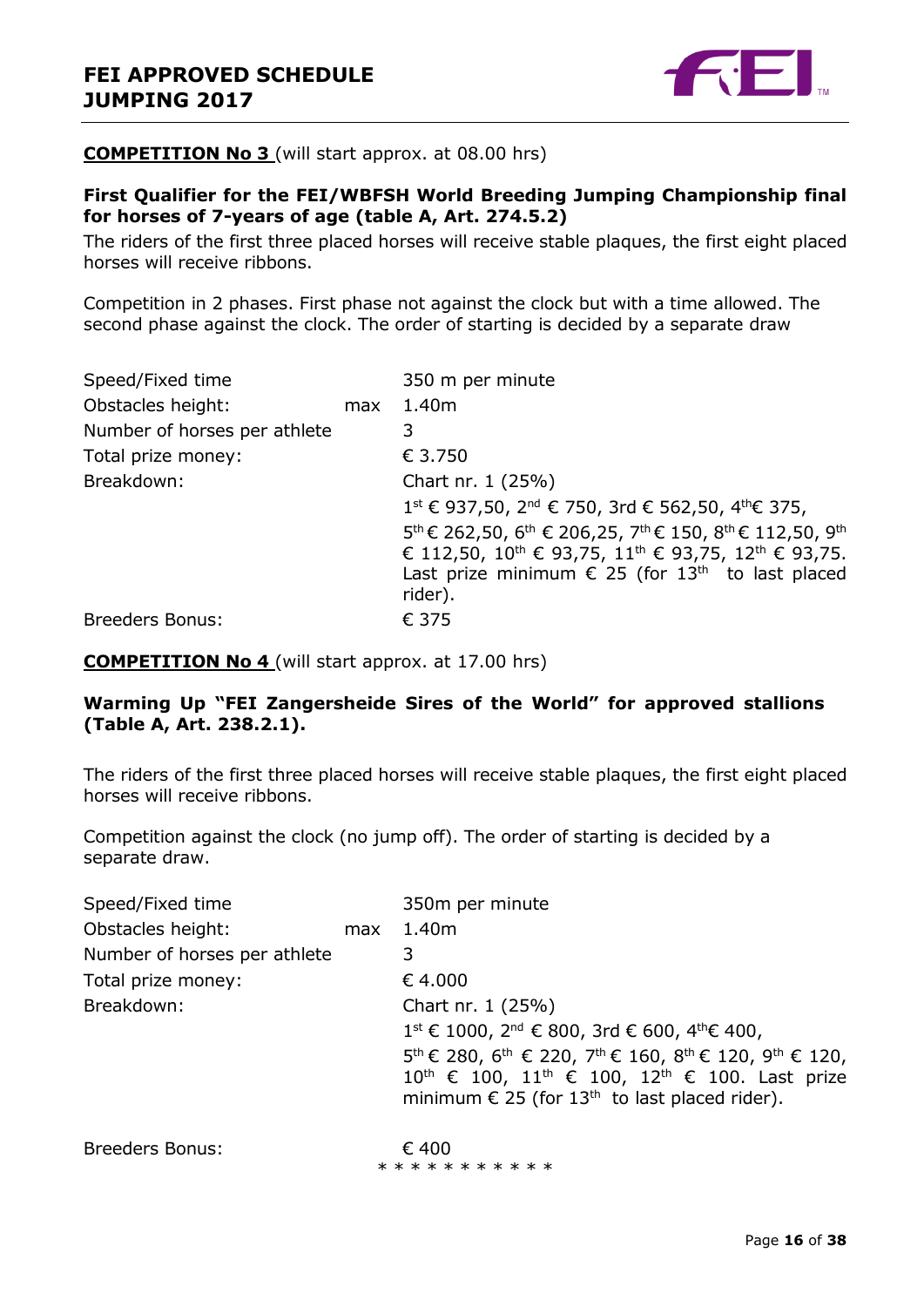

### **SECOND DAY : Friday DATE : 22/09/2017**

**COMPETITION No 5** (will start approx. at 08.30 hrs)

#### **Second qualifier for the FEI/WBFSH World Breeding Jumping Championship Final for horses of 5-years of age (Table A, Art. 238.1.1.)**

Competition not against the clock but with a time allowed. The competitors with equal penalties share the prizes (no jump off). Reverse order of starting of the first qualifier.

| Speed/Fixed time             |     | 350m per minute                                                                |  |  |
|------------------------------|-----|--------------------------------------------------------------------------------|--|--|
| Obstacles height:            | max | 1.25m                                                                          |  |  |
| Number of horses per athlete |     | 3                                                                              |  |  |
| Total prize money:           |     | € 2.500                                                                        |  |  |
|                              |     | Breakdown: To be distributed between all clear<br>rounds with a minimum of 25% |  |  |
| <b>Breeders Bonus:</b>       |     | € 250                                                                          |  |  |
|                              |     |                                                                                |  |  |

\* \* \* \* \* \* \* \* \* \*

**COMPETITION No 6** (will start approx. at 08.00 hrs)

#### **Second qualifier for the FEI/WBFSH World Breeding Jumping Championship Final for horses of 6-years of age (Table A, Art. 238.2.1.).**

The riders of the first three placed horses will receive stable plaques, the first eight placed horses will receive ribbons.

Competition against the clock. Reverse order of starting of the first qualifier.

| Speed/Fixed time             |     | 350m per minute                                                                                                                                                                                      |
|------------------------------|-----|------------------------------------------------------------------------------------------------------------------------------------------------------------------------------------------------------|
| Obstacles height:            | max | 1.30 <sub>m</sub>                                                                                                                                                                                    |
| Number of horses per athlete |     | 3                                                                                                                                                                                                    |
| Total prize money:           |     | € 2.500                                                                                                                                                                                              |
| Breakdown:                   |     | Chart nr. 1 (25%)                                                                                                                                                                                    |
|                              |     | $1^{\text{st}}$ € 625, 2 <sup>nd</sup> € 500, 3rd € 375, 4 <sup>th</sup> € 250,                                                                                                                      |
|                              |     | 5 <sup>th</sup> € 175, 6 <sup>th</sup> € 137,50, 7 <sup>th</sup> € 100, 8 <sup>th</sup> € 75, 9 <sup>th</sup> € 75,<br>$10^{\text{th}}$ € 62,50, $11^{\text{th}}$ € 62,50, $12^{\text{th}}$ € 62,50. |
|                              |     | Last prize minimum $\epsilon$ 25 (for 13 <sup>th</sup> to last placed<br>rider).                                                                                                                     |
| <b>Breeders Bonus:</b>       |     | € 250                                                                                                                                                                                                |
|                              |     | * * * * * * * * * * *                                                                                                                                                                                |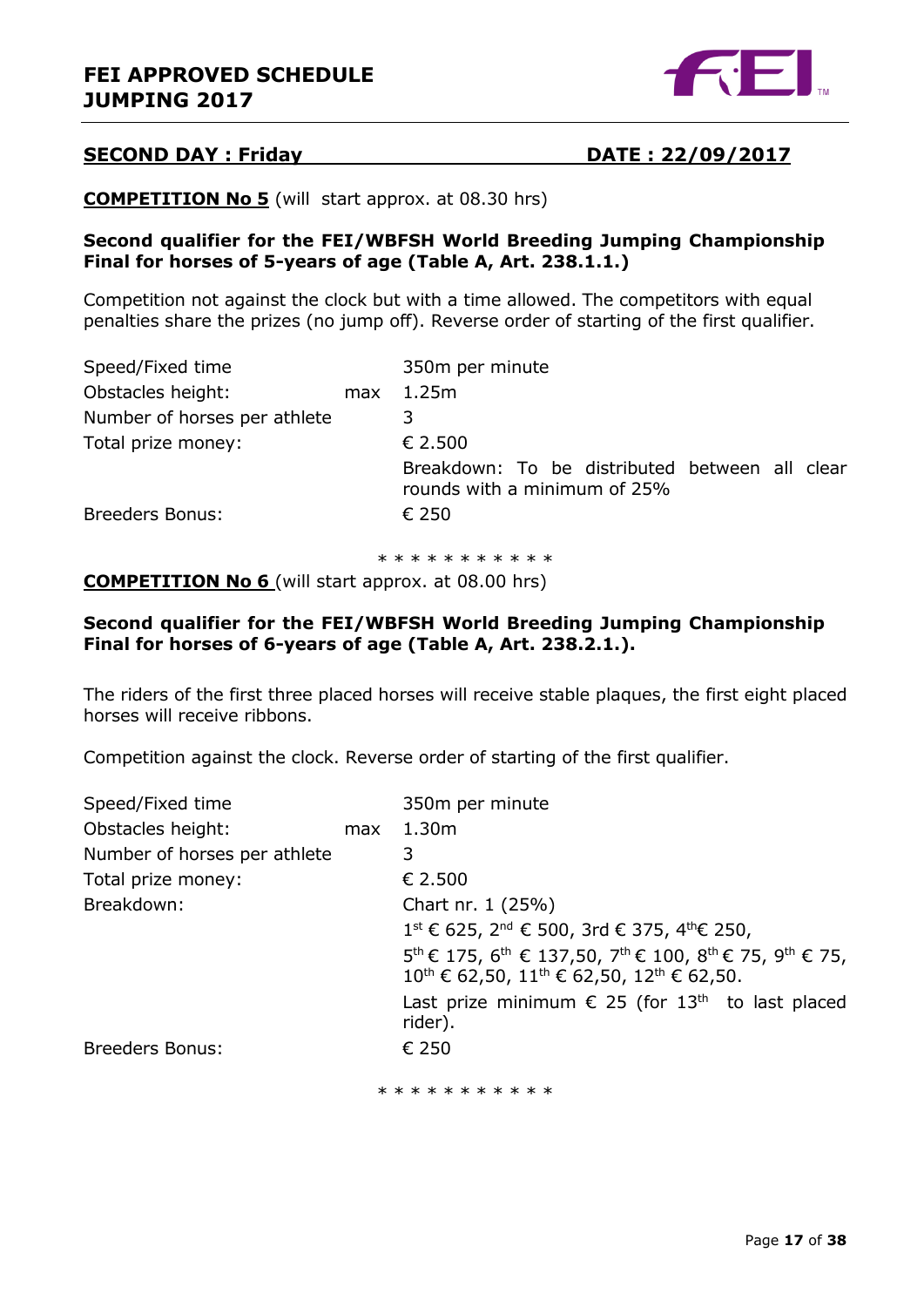

#### **COMPETITION No 7** (will start approx. at 08.00 hrs)

### **Second qualifier for the FEI/WBFSH World Breeding Jumping Championship Final for horses of 7-years of age (Table A, Art. 238.2.1.).**

The riders of the first three placed horses will receive stable plaques, the first eight placed horses will receive ribbons.

Competition against the clock. Reverse order of starting of the first qualifier.

| Speed/Fixed time              |     | 350m per minute                                                                                               |
|-------------------------------|-----|---------------------------------------------------------------------------------------------------------------|
| Obstacles height:             | max | 1.40m                                                                                                         |
| Number of horses per athlete: |     | 3                                                                                                             |
| Total prize money:            |     | € 3.750                                                                                                       |
| Breakdown:                    |     | Chart nr. 1 (25%)                                                                                             |
|                               |     | 1 <sup>st</sup> € 937,50, 2 <sup>nd</sup> € 750, 3rd € 562,50, 4 <sup>th</sup> € 375,                         |
|                               |     | $5^{th}$ € 262,50, 6 <sup>th</sup> € 206,25, 7 <sup>th</sup> € 150, 8 <sup>th</sup> € 112,50, 9 <sup>th</sup> |
|                               |     | € 112,50, 10 <sup>th</sup> € 93,75, 11 <sup>th</sup> € 93,75, 12 <sup>th</sup> € 93,75.                       |
|                               |     | Last prize minimum $\epsilon$ 25 (for 13 <sup>th</sup> to last placed<br>rider).                              |
| <b>Breeders Bonus:</b>        |     | € 375                                                                                                         |
|                               |     | * * * * * * * * * * *                                                                                         |

**COMPETITION No 8** (will start approx. at 15.30 hrs.)

"FEI Zangersheide Sires of the World" / **Grand Prix for approved stallions** (table A, Art. 238.2.2)

Competition against the clock, with one jump-off against the clock. The order of starting is decided by a separate draw.

The riders of the first eight winning horses will receive stable plaques & ribbons. "World-trophies" and blankets will be presented to the first, second and third place. **This competition counts for the Longines Rankings group D.**

|     | 375 m per minute                                                                                                      |
|-----|-----------------------------------------------------------------------------------------------------------------------|
| max | 1.50m                                                                                                                 |
|     | 3                                                                                                                     |
|     | € 24.600                                                                                                              |
|     | Chart nr. 1 (25%)                                                                                                     |
|     | $1^{\text{st}}$ € 6150, $2^{\text{nd}}$ € 4.920, $3^{\text{rd}}$ € 3.690, $4^{\text{th}}$ € 2.460,                    |
|     | 5 <sup>th</sup> € 1.722, 6 <sup>th</sup> € 1.353 7 <sup>th</sup> € 984, 8 <sup>th</sup> € 738, 9 <sup>th</sup> € 738, |
|     | 10 <sup>th</sup> € 615, 11 <sup>th</sup> € 615, 12 <sup>th</sup> € 615. Last prize minimum                            |
|     | € 100 (for 13 <sup>th</sup> to last placed rider).                                                                    |
|     | € 2.460                                                                                                               |
|     |                                                                                                                       |

\* \* \* \* \* \* \* \* \* \*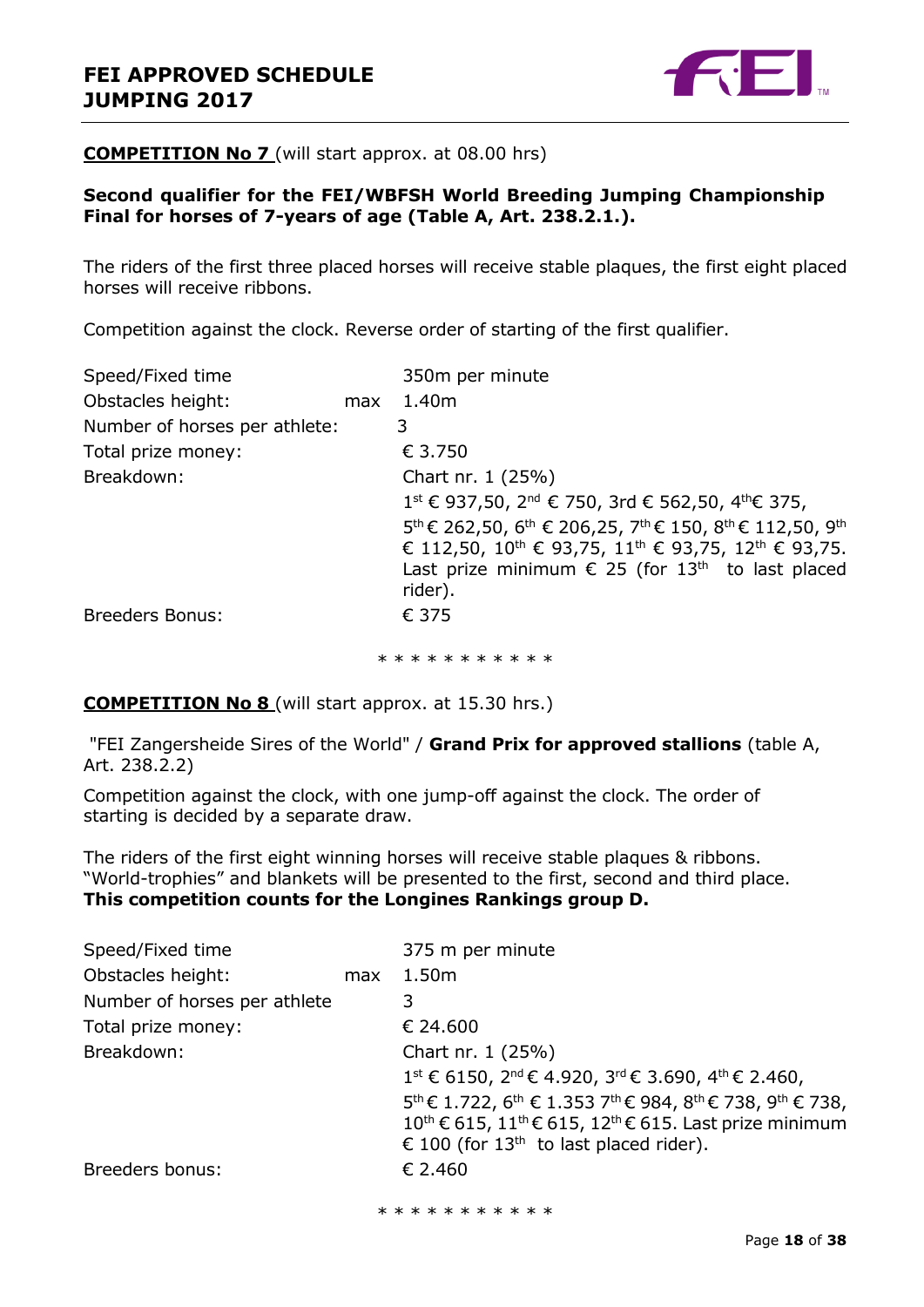

### **THIRD DAY : Saturday DATE : 23/09/2017**

**COMPETITION No 9** (will start approx. at 12.00 hrs.)

Consolation Class for the **FEI/WBFSH** World Breeding Jumping Championship for Horses of 5-year of age (Table A, Art. 238.2.1).

The riders of the first three placed horses will receive stable plaques, the first eight placed horses will receive ribbons.

Horses which are not qualified for the "Final" are allowed to start, horses starting in competition number 12 "Final" are excluded.

Competition against the clock (no jump off). The order of starting is decided by a separate draw.

| Speed/Fixed time              |     | 350m per minute                                                                                                     |
|-------------------------------|-----|---------------------------------------------------------------------------------------------------------------------|
| Obstacles height:             | max | 1.25m                                                                                                               |
| Number of horses per athlete: |     | 3                                                                                                                   |
| Total prize money:            |     | € 2.500                                                                                                             |
| Breakdown:                    |     | Chart nr. 1 (25%)                                                                                                   |
|                               |     | 1 <sup>st</sup> € 625, 2 <sup>nd</sup> € 500, 3rd € 375, 4 <sup>th</sup> € 250,                                     |
|                               |     | 5 <sup>th</sup> € 175, 6 <sup>th</sup> € 137,50, 7 <sup>th</sup> € 100, 8 <sup>th</sup> € 75, 9 <sup>th</sup> € 75, |
|                               |     | 10 <sup>th</sup> € 62,50, 11 <sup>th</sup> € 62,50, 12 <sup>th</sup> € 62,50. Last prize                            |
|                               |     | minimum $\epsilon$ 25 (for 13 <sup>th</sup> to last placed rider).                                                  |
| Breeders bonus:               |     | € 250                                                                                                               |
|                               |     |                                                                                                                     |

\* \* \* \* \* \* \* \* \* \*

**COMPETITION No 10** (will start approx. at 9.30 hrs.)

Consolation Class for the **FEI/WBFSH** World Breeding Jumping Championship for Horses of 6-year of age (Table A, Art. 238.2.1).

The riders of the first three placed horses will receive stable plaques, the first eight placed horses will receive ribbons.

Horses which are not qualified for the "Final" are allowed to start, horses starting in competition number 13 "Final" are excluded.

Competition against the clock (no jump off). Starting order; in reverse order of points from competition 2 and 6.

| Speed/Fixed time             | 350m per minute   |
|------------------------------|-------------------|
| Obstacles height:            | $max$ 1.30m       |
| Number of horses per athlete | 3                 |
| Total prize money:           | € 2.500           |
| Breakdown:                   | Chart nr. 1 (25%) |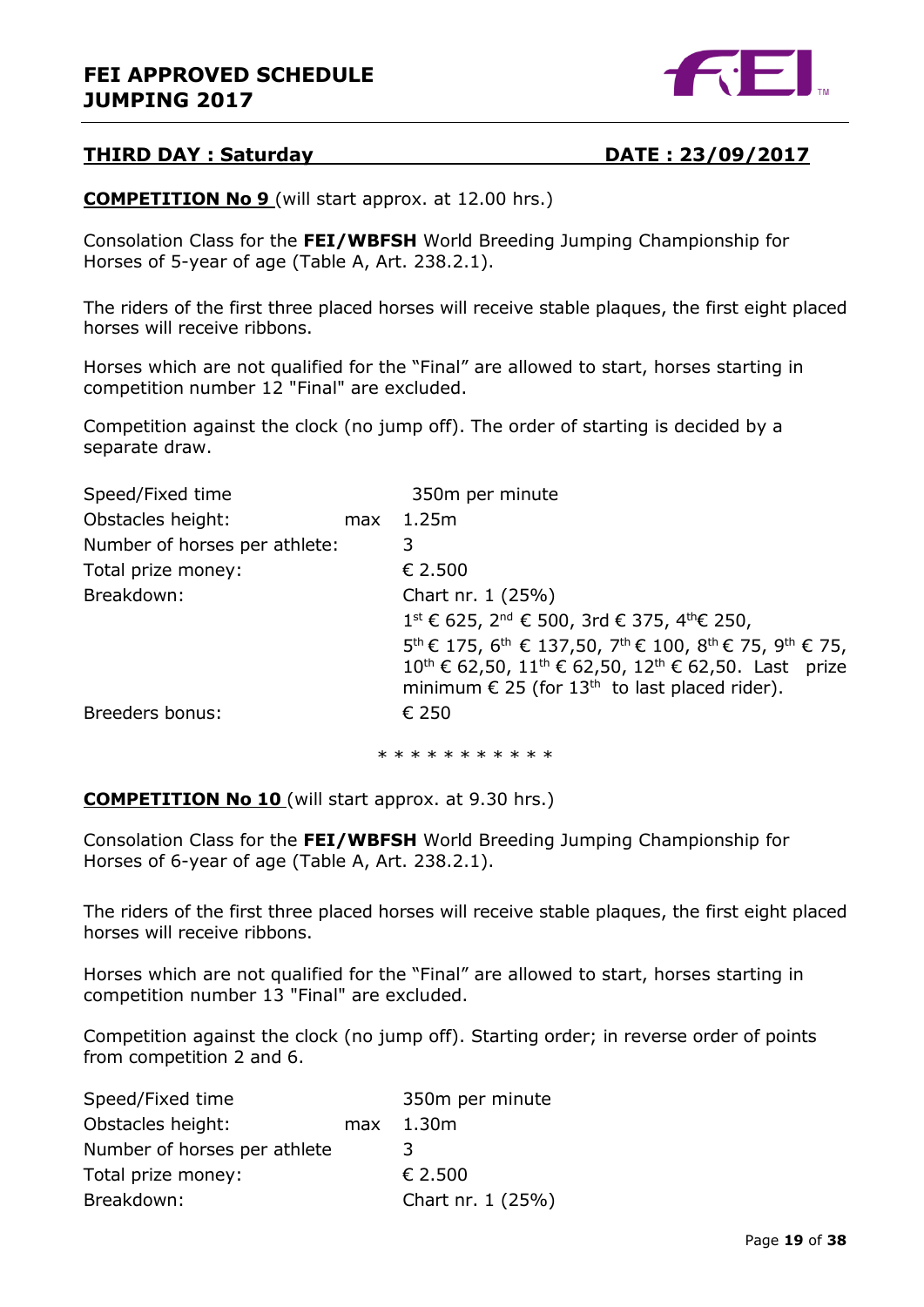

1<sup>st</sup> € 625, 2<sup>nd</sup> € 500, 3rd € 375, 4<sup>th</sup>€ 250, 5<sup>th</sup> € 175, 6<sup>th</sup> € 137,50, 7<sup>th</sup> € 100, 8<sup>th</sup> € 75, 9<sup>th</sup> € 75, 10<sup>th</sup> € 62,50, 11<sup>th</sup> € 62,50, 12<sup>th</sup> € 62,50. Last prize minimum  $\epsilon$  25 (for 13<sup>th</sup> to last placed rider).

Breeders bonus: € 250

\* \* \* \* \* \* \* \* \* \* \*

**COMPETITION No 11** (will start approx. at 08.45 hrs.)

Consolation Class for the **FEI/WBFSH** World Breeding Jumping Championship for Horses of 7-year of age (Table A, Art. 238.2.1).

The riders of the first three placed horses will receive stable plaques, the first eight placed horses will receive ribbons.

Horses which are not qualified for the "Final" are allowed to start, horses starting in competition number 14 "Final" are excluded.

Competition against the clock (no jump off). Starting order; in reverse order of points from competition 3 and 7.

| Speed/Fixed time              |     | 350m per minute                                                                                               |
|-------------------------------|-----|---------------------------------------------------------------------------------------------------------------|
| Obstacles height:             | max | 1.35m                                                                                                         |
| Number of horses per athlete: |     | 3                                                                                                             |
| Total prize money:            |     | € 3.750                                                                                                       |
| Breakdown:                    |     | Chart nr. 1 (25%)                                                                                             |
|                               |     | 1 <sup>st</sup> € 937,50, 2 <sup>nd</sup> € 750, 3rd € 562,50, 4 <sup>th</sup> € 375,                         |
|                               |     | $5^{th}$ € 262,50, 6 <sup>th</sup> € 206,25, 7 <sup>th</sup> € 150, 8 <sup>th</sup> € 112,50, 9 <sup>th</sup> |
|                               |     | € 112,50, 10 <sup>th</sup> € 93,75, 11 <sup>th</sup> € 93,75, 12 <sup>th</sup> € 93,75.                       |
|                               |     | Last prize minimum $\epsilon$ 25 (for 13 <sup>th</sup> to last placed<br>rider).                              |
| Breeders bonus:               |     | € 375                                                                                                         |
|                               |     | * * * * * * * * * * *                                                                                         |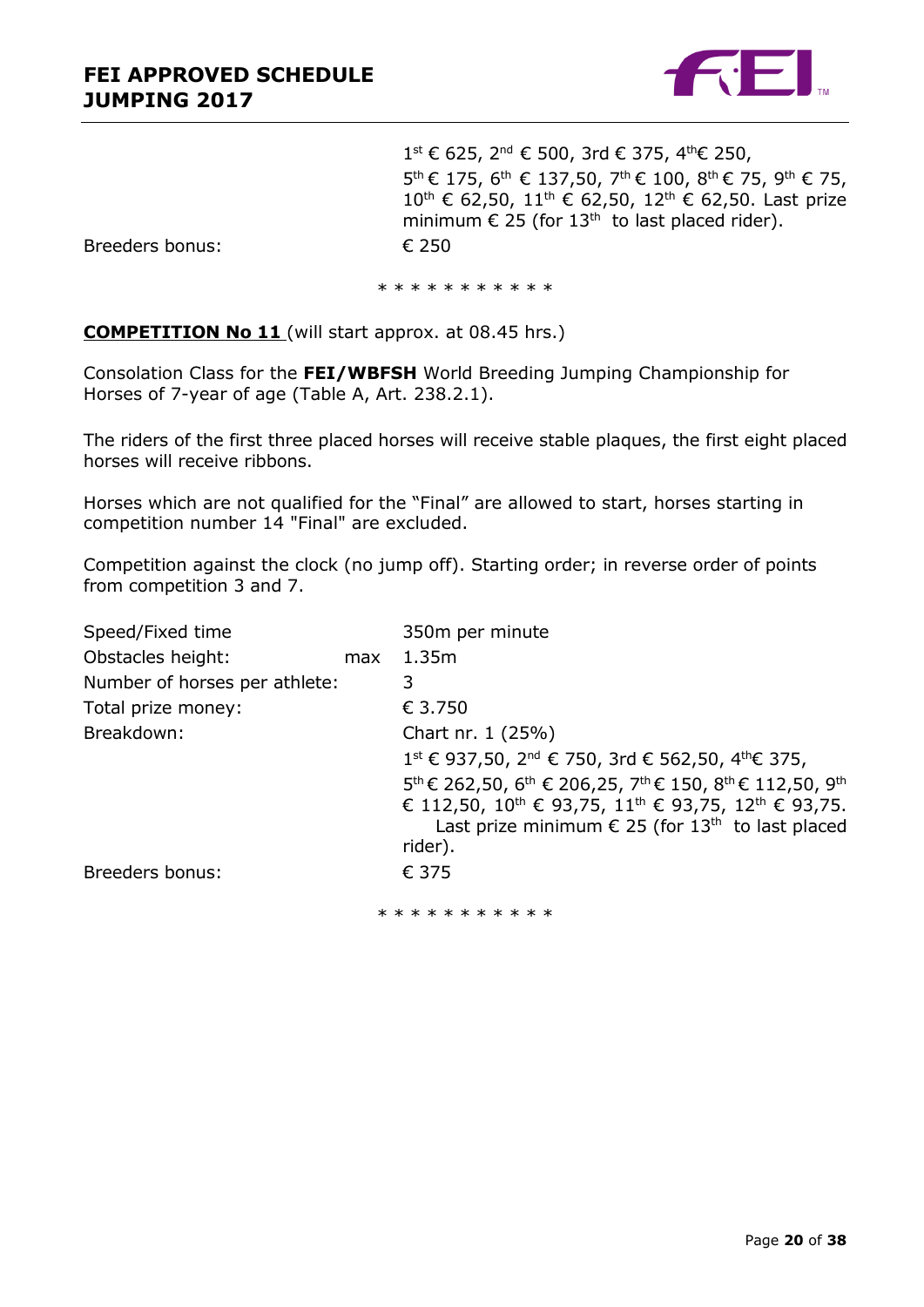

#### **Fourth day: Sunday DATE: 24/09/2017**

**COMPETITION No 12** (will start approx. at 09.45 hrs)

#### **Final for the FEI/WBFSH World Breeding Jumping Championship for horses of 5-years of age (Table A, Art. 238.2.2.)**

Competition against the clock, with one jump-off against the clock. The order of starting is decided by a separate draw.

The riders of the first eight placed horses will receive stable plaques and ribbons. FEI medals, "World-trophies" and blankets will be presented to the first, second and third place.

| Speed/Fixed time              |     | 350m per minute                                                                                                                                                                                                                                                                                                                                                                                                                                                                                                                                                                                                                                                                                                                                                                              |
|-------------------------------|-----|----------------------------------------------------------------------------------------------------------------------------------------------------------------------------------------------------------------------------------------------------------------------------------------------------------------------------------------------------------------------------------------------------------------------------------------------------------------------------------------------------------------------------------------------------------------------------------------------------------------------------------------------------------------------------------------------------------------------------------------------------------------------------------------------|
| Obstacles height:             | max | 1.30m                                                                                                                                                                                                                                                                                                                                                                                                                                                                                                                                                                                                                                                                                                                                                                                        |
| Number of horses per athlete: |     | 3                                                                                                                                                                                                                                                                                                                                                                                                                                                                                                                                                                                                                                                                                                                                                                                            |
| Total prize money:            |     | € 10.000                                                                                                                                                                                                                                                                                                                                                                                                                                                                                                                                                                                                                                                                                                                                                                                     |
| Breakdown:                    |     | Chart nr. 1 (25%)                                                                                                                                                                                                                                                                                                                                                                                                                                                                                                                                                                                                                                                                                                                                                                            |
|                               |     | $1^{st}$ € 2.500, $2^{nd}$ € 2.000, $3^{rd}$ € 1.500, $4^{th}$ € 1.000,                                                                                                                                                                                                                                                                                                                                                                                                                                                                                                                                                                                                                                                                                                                      |
|                               |     | 5 <sup>th</sup> € 700, 6 <sup>th</sup> € 550, 7 <sup>th</sup> € 400, 8 <sup>th</sup> € 300, 9 <sup>th</sup> € 300,<br>10 <sup>th</sup> € 250, 11 <sup>th</sup> € 250, 12 <sup>th</sup> € 250. Last prize minimum<br>€ 100 (for 13 <sup>th</sup> to last placed rider).                                                                                                                                                                                                                                                                                                                                                                                                                                                                                                                       |
| Breeders bonus:               |     | $\epsilon$ 1.000                                                                                                                                                                                                                                                                                                                                                                                                                                                                                                                                                                                                                                                                                                                                                                             |
| Zangersheide Super            |     |                                                                                                                                                                                                                                                                                                                                                                                                                                                                                                                                                                                                                                                                                                                                                                                              |
| Premium for Breeder:          |     | € 10.000,- (5.000-3.000-2.000) to the breeder of<br>the first three winning horses (see art. IX-18)<br>The breeders of the winning horses are invited to<br>the prize giving ceremony                                                                                                                                                                                                                                                                                                                                                                                                                                                                                                                                                                                                        |
| Point system /participation:  |     | The following point system is applicable:<br>In each qualifying competition the winner gets<br>0 points, 2 points for the second place, 3 points for<br>the third place, etc. All points of the 2 qualification<br>rounds (classes 1 and 5) are added up and 30<br>horses with the least amount of points are qualified<br>for the final.                                                                                                                                                                                                                                                                                                                                                                                                                                                    |
|                               |     | Allowed to start are the 30 of best placed horses<br>from competitions no. 1 and 5 (in any case all the<br>double clear rounds from the first and second<br>qualifier). In case of ex aequo the amount of 30<br>will be raised, as well as in case the jury and the<br>OC decides after class no. 5 to increase the number<br>of participating horses in this final to approximately<br>30% with a maximum to 40 in view of the total<br>number of horses that started in this class.<br>Qualified athletes who decide not to start will be<br>replaced by the following placed rider who did not<br>compete in competition 9 (until 17h00<br>hrs on Saturday 23/09/2017).<br>In the final all participants start with 0 points.<br>Horses starting in competition number 9 are<br>excluded. |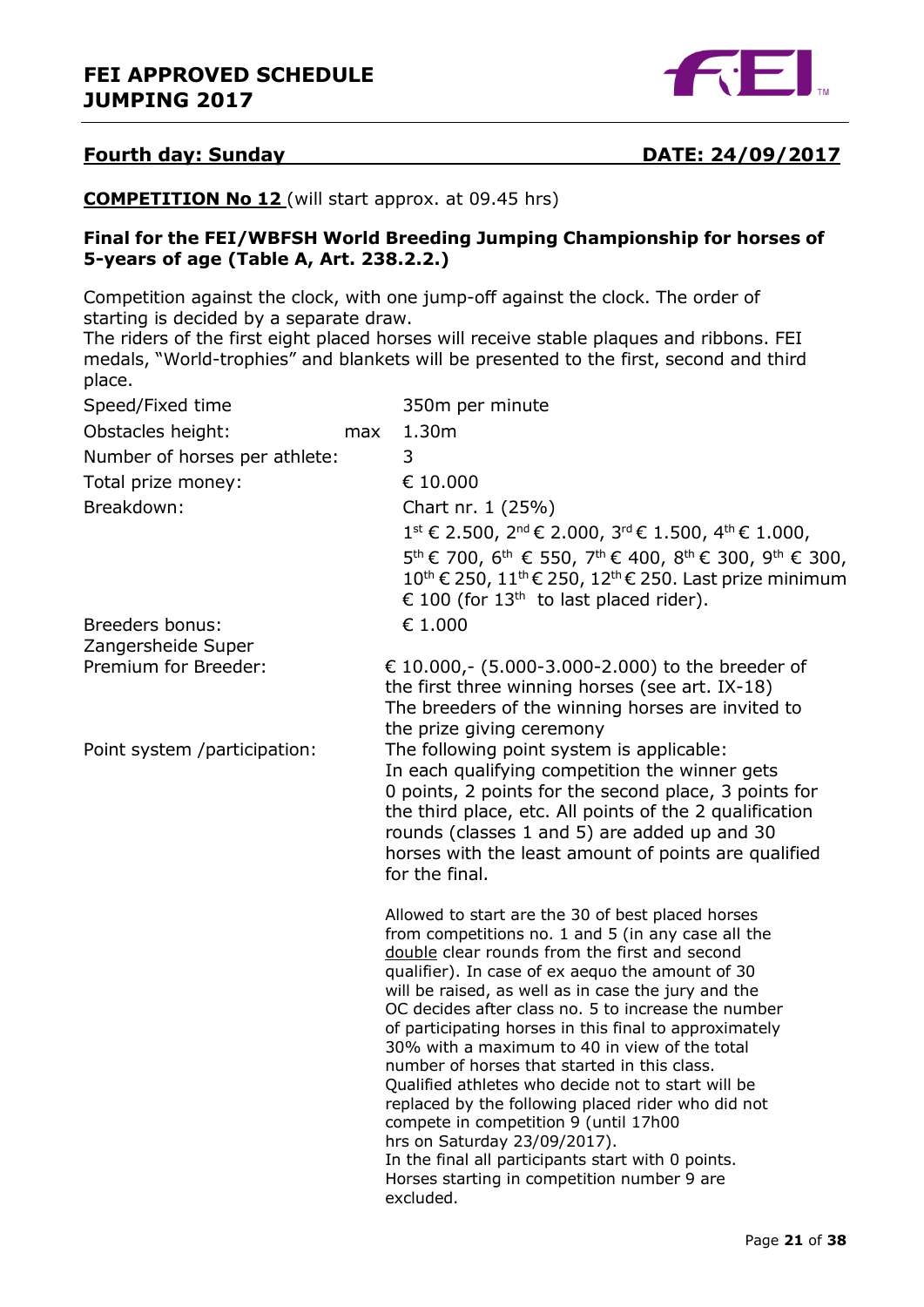

#### **COMPETITION No 13** (will start approx. at 13.20 hrs)

#### **Final for the FEI/WBFSH World Breeding Jumping Championship for horses of 6-years of age (Table A, Art. 238.2.2.)**

Competition against the clock, with one jump-off against the clock. Starting order; in reverse order of points from competition 2 and 6.

The riders of the first eight placed horses will receive stable plaques and ribbons. FEI medals, "World-trophies" and blankets will be presented to the first, second and third place.

|                               | 350m per minute                                                                                                                                                                                                                                                                                                                                                                                                                                                                                                                                                                                                                                                                                                                                                                                                                                                                                                                                                                                                                                                                     |
|-------------------------------|-------------------------------------------------------------------------------------------------------------------------------------------------------------------------------------------------------------------------------------------------------------------------------------------------------------------------------------------------------------------------------------------------------------------------------------------------------------------------------------------------------------------------------------------------------------------------------------------------------------------------------------------------------------------------------------------------------------------------------------------------------------------------------------------------------------------------------------------------------------------------------------------------------------------------------------------------------------------------------------------------------------------------------------------------------------------------------------|
| max                           | 1.35m                                                                                                                                                                                                                                                                                                                                                                                                                                                                                                                                                                                                                                                                                                                                                                                                                                                                                                                                                                                                                                                                               |
|                               | 3                                                                                                                                                                                                                                                                                                                                                                                                                                                                                                                                                                                                                                                                                                                                                                                                                                                                                                                                                                                                                                                                                   |
|                               | € 15.000                                                                                                                                                                                                                                                                                                                                                                                                                                                                                                                                                                                                                                                                                                                                                                                                                                                                                                                                                                                                                                                                            |
|                               | Chart nr. 1 (25%)                                                                                                                                                                                                                                                                                                                                                                                                                                                                                                                                                                                                                                                                                                                                                                                                                                                                                                                                                                                                                                                                   |
|                               | $1^{st}$ € 3.750, 2 <sup>nd</sup> € 3.000, 3 <sup>rd</sup> € 2.250, 4 <sup>th</sup> € 1.500,<br>5 <sup>th</sup> € 1.050, 6 <sup>th</sup> € 825, 7 <sup>th</sup> € 600, 8 <sup>th</sup> € 450, 9 <sup>th</sup> € 450,<br>10 <sup>th</sup> € 375, 11 <sup>th</sup> € 375, 12 <sup>th</sup> € 375. Last prize minimum<br>€ 100 (for 13 <sup>th</sup> to last placed rider).<br>€ 1.500                                                                                                                                                                                                                                                                                                                                                                                                                                                                                                                                                                                                                                                                                                 |
|                               | € 10.000,- (5.000-3.000-2.000) to the breeder of<br>the first three winning horses (see art. IX-18)                                                                                                                                                                                                                                                                                                                                                                                                                                                                                                                                                                                                                                                                                                                                                                                                                                                                                                                                                                                 |
|                               | The breeders of the winning horses are invited to<br>the prize giving ceremony                                                                                                                                                                                                                                                                                                                                                                                                                                                                                                                                                                                                                                                                                                                                                                                                                                                                                                                                                                                                      |
|                               | The following point system is applicable:<br>In each qualifying competition the winner gets<br>0 points, 2 points for the second place, 3 points for<br>the third place, etc. All points of the 2 qualification<br>rounds (classes 2 and 6) are added up and 30<br>horses with the least amount of points are qualified<br>for the final.<br>Allowed to start are the 30 of best<br>placed horses from competitions no. 2 and 6.<br>In case of ex aequo the amount of 30 will be<br>raised, as well as in case the jury and the OC<br>decides after class no. 6 to increase the number of<br>participating horses in this final to approximately<br>30% with a maximum to 40 in view of the total<br>number of horses that started in this class.<br>Qualified athletes who decide not to start will be<br>replaced by the following placed rider who did not<br>compete in competition 10 (until 17h00<br>hrs on Saturday 23/09/2017).<br>In the final all participants start with 0 points.<br>Horses starting in competition number 10 are<br>excluded.<br>* * * * * * * * * * * |
| Number of horses per athlete: |                                                                                                                                                                                                                                                                                                                                                                                                                                                                                                                                                                                                                                                                                                                                                                                                                                                                                                                                                                                                                                                                                     |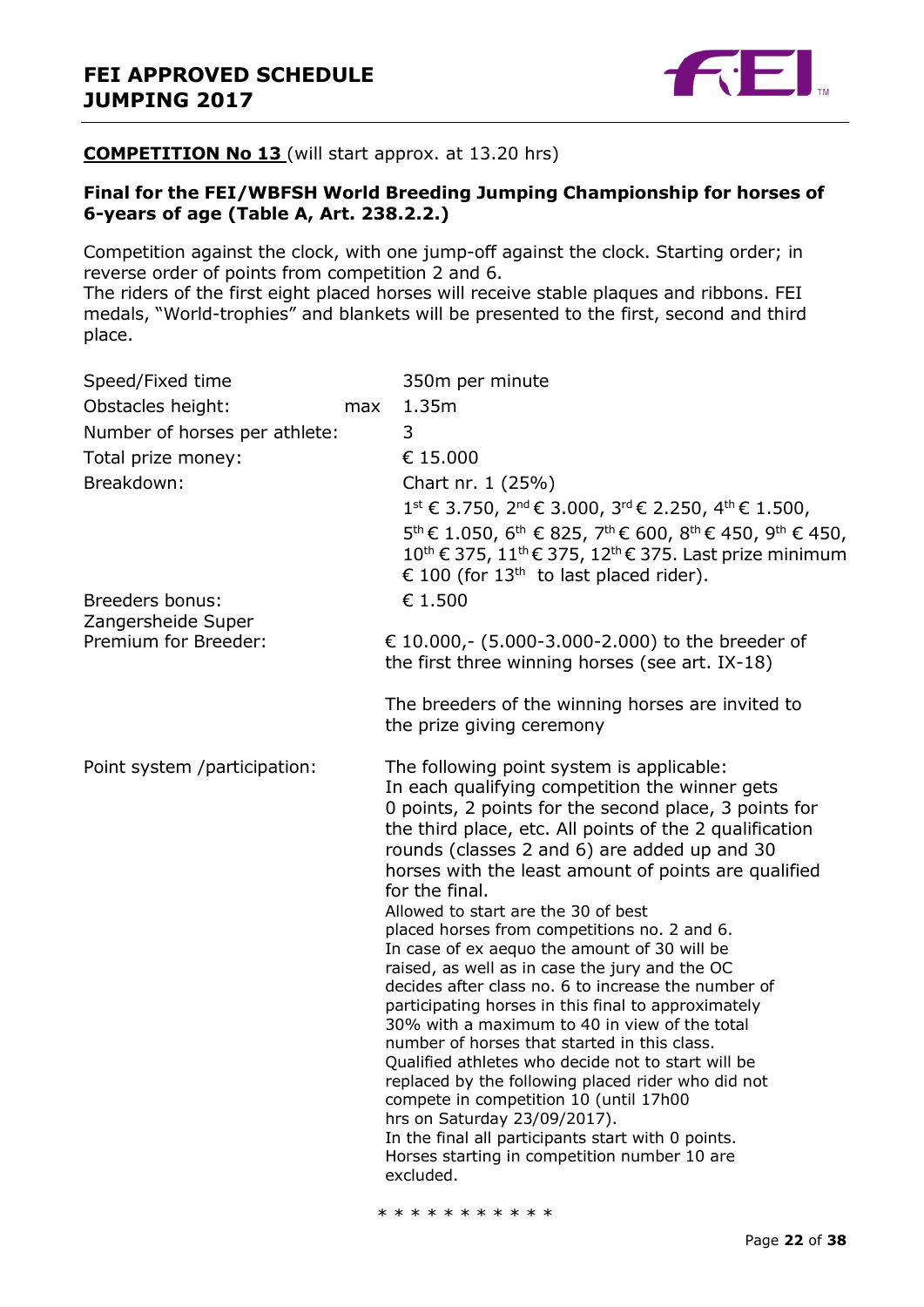

#### **COMPETITION No 14** (will start approx. at 16.20 hrs)

#### **Final for the FEI/WBFSH World Breeding Jumping Championship for horses of 7-years of age (Table A, Art. 238.2.2.)**

Competition against the clock, with one jump-off against the clock. Starting order; in reverse order of points from competition 3 and 7.

The riders of the first eight placed horses will receive stable plaques and ribbons. FEI medals, "World-trophies" and blankets will be presented to the first, second and third place. **This competition counts for the Longines Rankings group D.**

| Speed/Fixed time              |     | 375m per minute                                                                                                                                                                                                                                                                                                                                                                                                                                                                                                                                                                                                                                                                                            |
|-------------------------------|-----|------------------------------------------------------------------------------------------------------------------------------------------------------------------------------------------------------------------------------------------------------------------------------------------------------------------------------------------------------------------------------------------------------------------------------------------------------------------------------------------------------------------------------------------------------------------------------------------------------------------------------------------------------------------------------------------------------------|
| Obstacles height:             | max | 1.45m                                                                                                                                                                                                                                                                                                                                                                                                                                                                                                                                                                                                                                                                                                      |
| Number of horses per athlete: |     | 3                                                                                                                                                                                                                                                                                                                                                                                                                                                                                                                                                                                                                                                                                                          |
| Total prize money:            |     | € 24.600                                                                                                                                                                                                                                                                                                                                                                                                                                                                                                                                                                                                                                                                                                   |
|                               |     | Chart nr. 1 (25%)                                                                                                                                                                                                                                                                                                                                                                                                                                                                                                                                                                                                                                                                                          |
|                               |     | $1^{\text{st}}$ € 6150, 2 <sup>nd</sup> € 4.920, 3 <sup>rd</sup> € 3.690, 4 <sup>th</sup> € 2.460,                                                                                                                                                                                                                                                                                                                                                                                                                                                                                                                                                                                                         |
|                               |     | $5^{\text{th}}$ € 1.722, 6 <sup>th</sup> € 1.353 7 <sup>th</sup> € 984, 8 <sup>th</sup> € 738, 9 <sup>th</sup> € 738,                                                                                                                                                                                                                                                                                                                                                                                                                                                                                                                                                                                      |
|                               |     | $10^{\text{th}}$ € 615, 11 <sup>th</sup> € 615, 12 <sup>th</sup> € 615. Last prize minimum<br>€ 100 (for 13 <sup>th</sup> to last placed rider).                                                                                                                                                                                                                                                                                                                                                                                                                                                                                                                                                           |
| <b>Breeders bonus:</b>        |     | € 2.460                                                                                                                                                                                                                                                                                                                                                                                                                                                                                                                                                                                                                                                                                                    |
| Zangersheide Super            |     |                                                                                                                                                                                                                                                                                                                                                                                                                                                                                                                                                                                                                                                                                                            |
| Premium for Breeder:          |     | € 10.000,- (5.000-3.000-2.000) to the breeder of<br>the first three winning horses (see art. IX-18)                                                                                                                                                                                                                                                                                                                                                                                                                                                                                                                                                                                                        |
|                               |     | The breeders of the winning horses are invited to                                                                                                                                                                                                                                                                                                                                                                                                                                                                                                                                                                                                                                                          |
|                               |     | the prize giving ceremony                                                                                                                                                                                                                                                                                                                                                                                                                                                                                                                                                                                                                                                                                  |
| Point system /participation:  |     | The following point system is applicable:<br>In each qualifying competition the winner gets<br>0 points, 2 points for the second place, 3 points for<br>the third place, etc. All points of the 2 qualification<br>rounds (classes 3 and 7) are added up and 30<br>horses with the least amount of points are qualified<br>for the final.                                                                                                                                                                                                                                                                                                                                                                  |
|                               |     | Allowed to start are the 30 of best<br>placed horses from competitions no. 3 and 7.<br>In case of ex aequo the amount of 30 will be raised, as<br>well as in case the jury and the OC decides after class<br>no. 7 to increase the number of participating horses in<br>this final to approximately 30% with a maximum to 40<br>in view of the total number of horses that started in this<br>class.<br>Qualified athletes who decide not to start will be<br>replaced by the following placed rider who did not<br>compete in competition 11 (until 17h00<br>hrs on Saturday 23/09/2017).<br>In the final all participants start with 0 points. Horses<br>starting in competition number 11 are excluded. |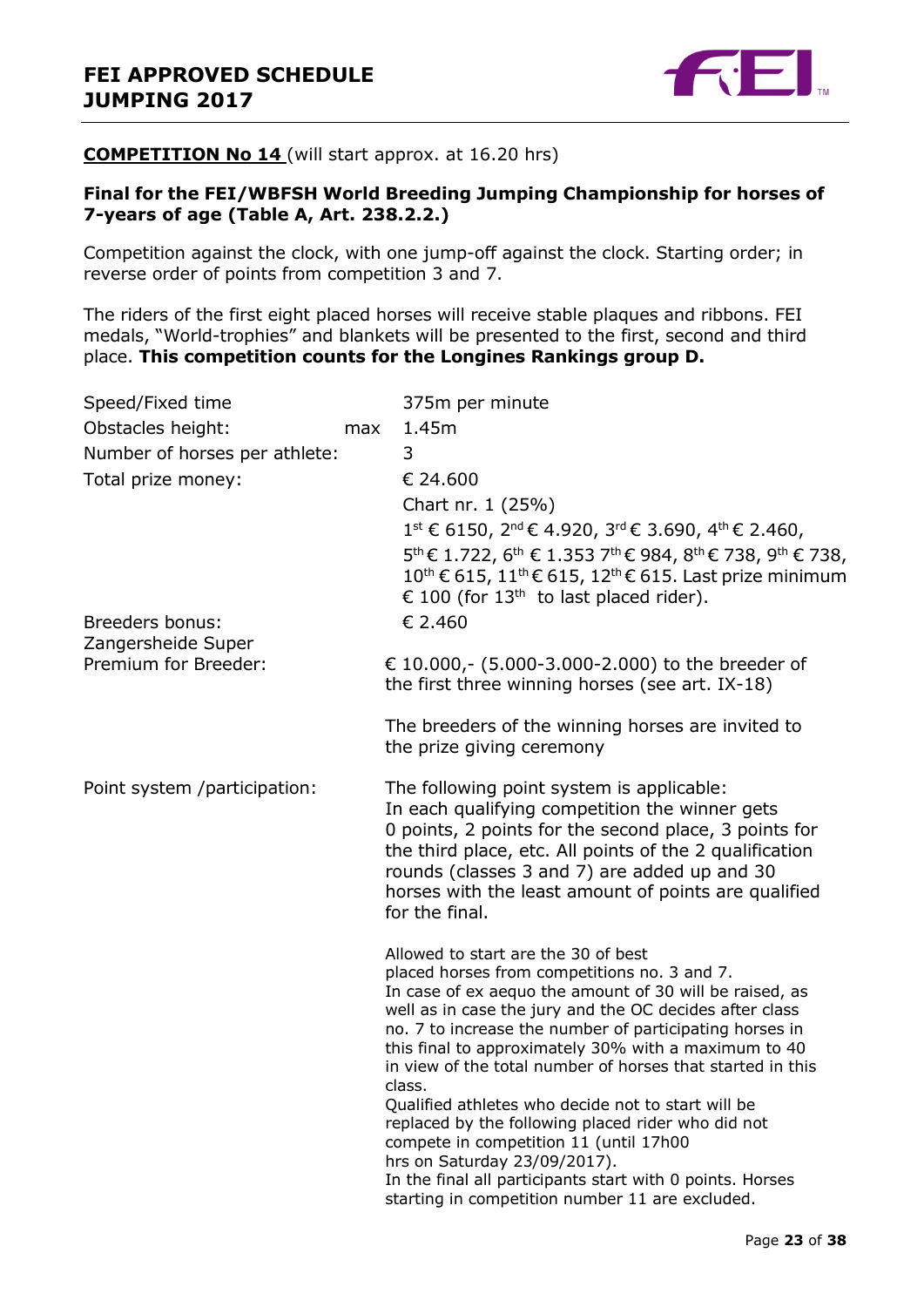

### <span id="page-23-0"></span>**VII. FACILITIES OFFERED**

#### <span id="page-23-1"></span>**1. ATHLETES**

#### **Accommodation**

A complete list with hotels in the neighbourhood is published on our website; [www.zangersheide.com](http://www.zangersheide.com/)

At the expense of: The Organiser  $\Box$  or Athletes X

#### **Meals**

At the expense of: The Organiser  $\Box$  or Athletes X on site

#### <span id="page-23-2"></span>**2. GROOMS**

#### **Accommodation.**

Accommodation will be at the cost of: Organiser  $\Box$  Athletes X

#### **Meals.**

At the expense of: The Organiser X or Athletes  $\Box$  on site

Accommodation for the grooms is at own expense. Special catering (breakfast, lunch and dinner) is foreseen free of charge in the stable area from Wednesday evening till Sunday noon for one groom per rider. Sanitary and shower facilities, with hot and cold water, are provided for male and female grooms.

### <span id="page-23-3"></span>**VIII. LOGISTICAL/ADMINISTRATIVE/TECHNICAL INFORMATION**

#### <span id="page-23-4"></span>**1. DRAW**

Draw on Wednesday 20 September, at 13.00 hrs at the secretary's office in the presence of the President of the Ground Jury, Mr. Joachim Geilfus

#### <span id="page-23-5"></span>**2. COMPETITION ARENA(S)**

| Dimensions: | Ratina Z arena 100 x 60 meters<br>Almé Z arena 80 x 60 meters |
|-------------|---------------------------------------------------------------|
|             | Ramiro Z arena 80 x 60                                        |

Type of Footing: Sand (geopad)

#### <span id="page-23-6"></span>**3. PRACTICE ARENA(S)**

| Dimensions:      | 50 x 25 meters, one for each competition arena |
|------------------|------------------------------------------------|
| Type of Footing: | Sand (geopad)                                  |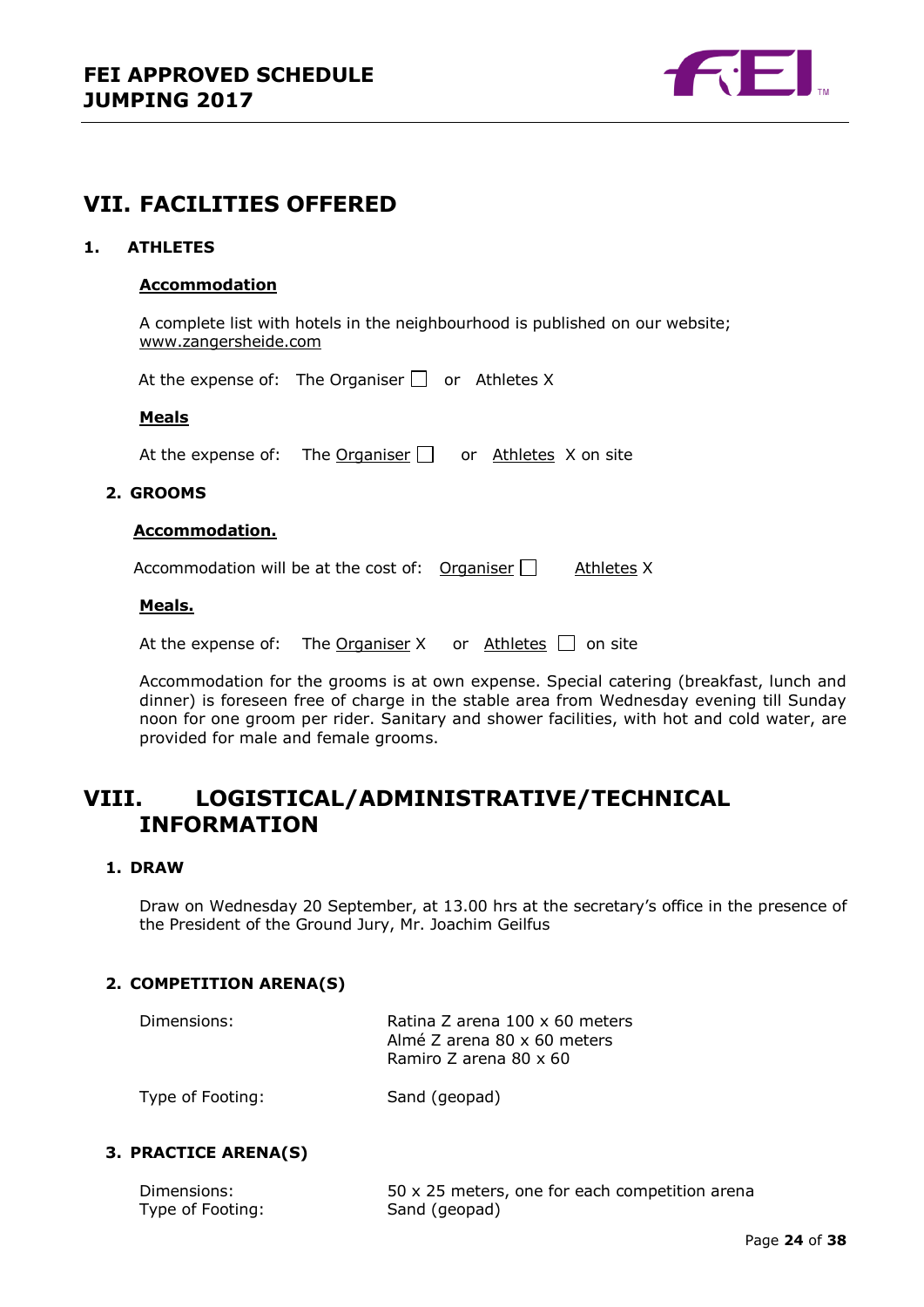

| Dimensions:      | $90 \times 60$ meters |
|------------------|-----------------------|
| Type of Footing: | Sand (geopad)         |

#### <span id="page-24-0"></span>**4. STABLES**

Size of boxes 3 m x 3 m **(minimum 3m x 3m+20% 3m x 4m)**

#### <span id="page-24-1"></span>**5. SAFETY CUPS**

Name of Manufacturer: CARO Cardinali & Rothenberger GmbH

#### <span id="page-24-2"></span>**6. TIMING DEVICE**

|                          | Name of Manufacturer | <b>FEI Report Number</b> | Model           |
|--------------------------|----------------------|--------------------------|-----------------|
| Timer                    | ALGE                 | 22020008A                | <b>TIMY PXE</b> |
| <b>Photocells</b>        | <b>ALGE</b>          | 22020010B                | RLS 1n          |
| Wireless<br>Transmitters | <b>ALGE</b>          | 22020013C                | TED-TX10/RX10   |

#### <span id="page-24-3"></span>**7. SCORING/TIMING PROVIDER**

Official Timing Company: Longines Contact person: Svenja Borowski – sb@hippodata.net

#### <span id="page-24-4"></span>**8. PRIZE GIVING CEREMONY**

The number of athletes required to present themselves for the prize-giving ceremony of each competition is 8.

Prize money will be wired within 2 weeks after the show. Prizes in kind (cups) and FEI Medals will be awarded to the best 3 places athletes in the finals.

#### <span id="page-24-5"></span>**9. ADVERTISING ON ATHLETES AND HORSES**

At CSI events, and all competitions except for the Nations Cup, athletes are authorised to carry the logo of their personal sponsor in accordance with the articles 256.3 and 257.3 of the FEI Jumping Rules.

The Chief Steward will check that the advertising on athletes and horses complies with these Articles.

#### <span id="page-24-6"></span>**10.TICKETING**

Access to the event for visitors is for free. Visitors can buy tickets for the covered stands.

Are you selling tickets for spectators to attend your event: Yes  $\overline{X}$  No  $\Box$ Name of your ticketing provider: Stoeterij Zangersheide Web address to buy ticket: www.zangersheide.com

#### <span id="page-24-7"></span>**11.BETTING**

Betting will be authorised by the Organiser: Yes  $\Box$  No X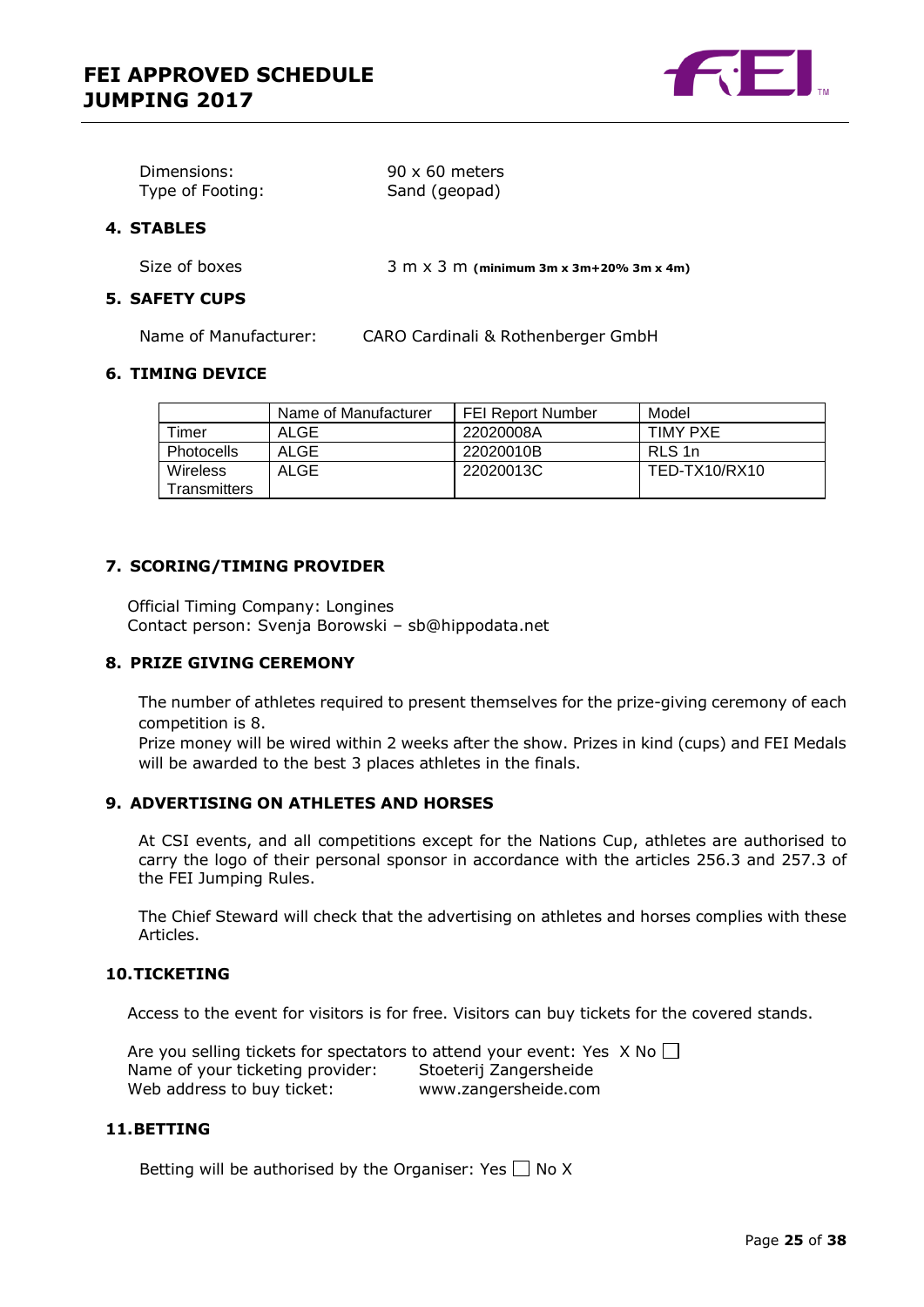

#### <span id="page-25-0"></span>**12.TRANSPORT REIMBURSMENT HORSES / PONIES**

Transport expenses to be paid by: The Organiser  $\Box$  at per km. The Athlete X

#### <span id="page-25-1"></span>**13.WELCOME**

#### All horse trucks have to arrive before Wednesday 20 September 12.00 hrs. **Departure of horse trucks is only possible before 8.00 hrs and after 18.00 hrs. No exceptions can be made!**

Horse trucks with only horses that compete at the Sires of World-competitions have to arrive on Thursday 21 September before 10.00 hrs.

Stabling arrangements, from Tuesday 19/09/17 till Monday 25/09/17 (10.00 hrs) at OC's expense. The first **straw** bedding for horses is provided free of charge (shavings are not free of charge). Food and additional bedding (straw and shavings) can be bought within the stable area at daily prices. Accommodation for the horses in boxes of 3 x 3 meters. Stabling for supplementary horses is not possible. The stables are in tents on the show grounds with 24hrs. security. In the stables, horses are divided per country. Mares and stallions can be placed next to each other; one has to take care themselves for electricity to secure ones box. Smoking is not allowed in the stable-area; breaking this rule will (in consultation with the Ground Jury) entail loss of right to enter the stable-area and/or a fine of max 1.000 Euro.

#### <span id="page-25-2"></span>**14.LOCAL TRANSPORTATION - ARRANGEMENTS FROM HOTEL TO SHOWGROUNDS** No shuttle service.

#### <span id="page-25-3"></span>**15.ENTRY RIGHT TO SHOWGROUNDS/ACCREDITED PERSONS**

Entry right to the stable area according to FEI Veterinary Regulations Art. 1023 VI.

NUMBER OF ACCREDITED PERSONS:

Athlete: 1 Partner: 1 Groom: 1 Horse Owner: 2 accreditations per horse acc. to FEI-Passport

#### <span id="page-25-4"></span>**16. SUSTAINABILITY**

"Please consider the environment when organising an FEI Event. Please find useful information on FEI Sustainability here:" [http://inside.fei.org/fei/your](http://inside.fei.org/fei/your-role/organisers/handbook)[role/organisers/handbook](http://inside.fei.org/fei/your-role/organisers/handbook)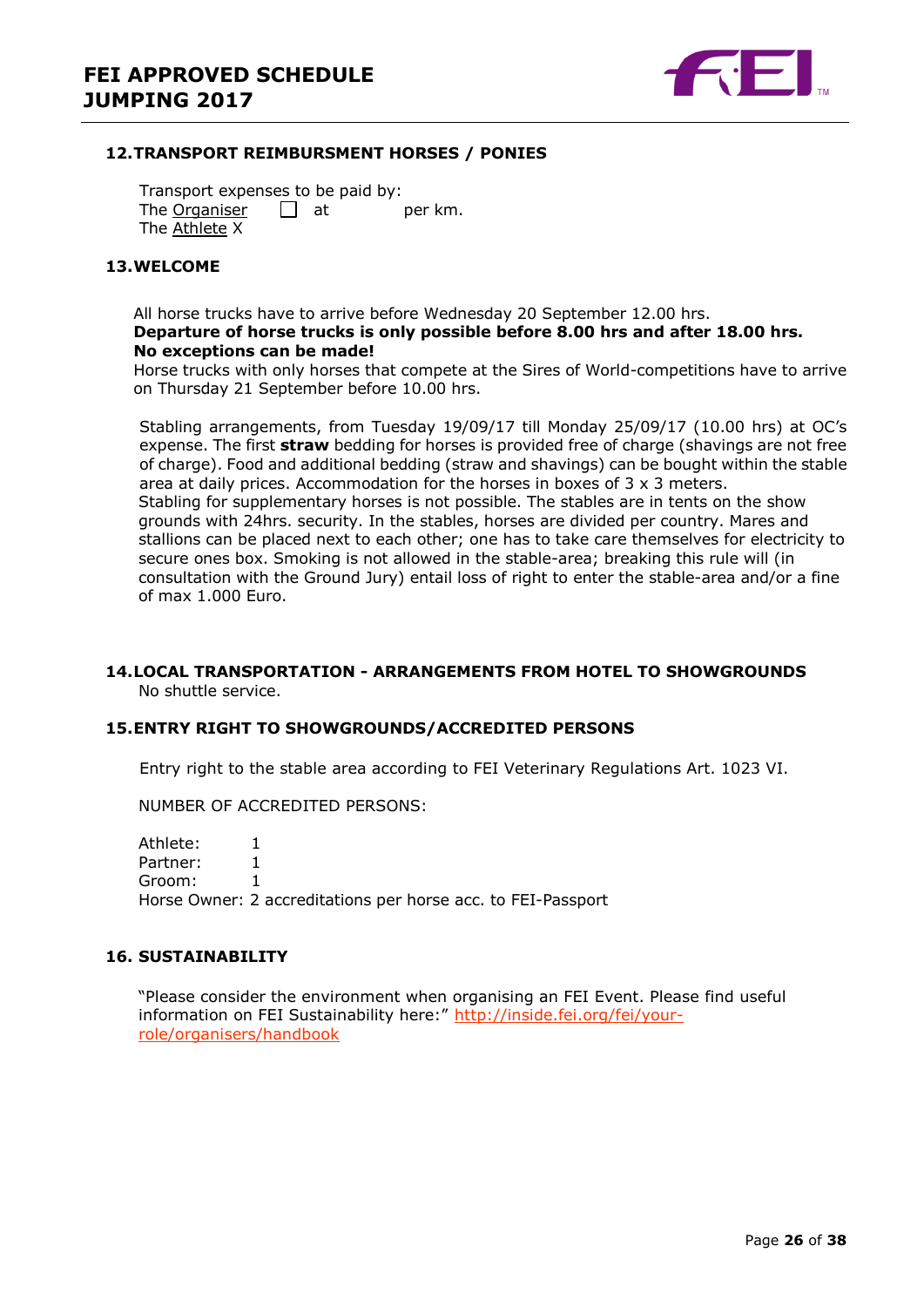

### <span id="page-26-0"></span>**IX. VETERINARY MATTERS**

#### <span id="page-26-1"></span>**1. CUSTOMS FORMALITIES**

Contact details for Customs Formalities:

Name: The competitor have to arrange their own transportation and are moreover responsible for arranging correct custom formalities. Non EC- competitors are strongly advised to travel with an ATA-Carnet; there's no custom agency in charge.

Address:

Telephone: Fax: Email: Opening hours:

#### <span id="page-26-2"></span>**2. HEALTH REQUIREMENTS**

#### **GENERAL**

In accordance with the FEI Code of Conduct for the Welfare of the Horse it is imperative that all Horses at FEI Events are physically fit and free from infectious disease before being allowed to compete.

#### **ENTRY OF HORSES**

Required health tests and vaccinations: Quarantine period: Specimen Import Licence applied:

For questions or problems, please contact your Government Veterinary Services.

Horses from outside the Benelux need a health certificate. We cannot accept horses that arrive without a health certificate.

For departure Zangersheide provides a health certificate for  $\epsilon$  42,35,- incl. VAT per horse.

Attention: Requests for health papers must be made at arrival. If a health certificate has to be made during the weekend the Belgian government vet will double his fee.

#### <span id="page-26-3"></span>**3. NATIONAL REQUIREMENTS**

If applicable please provide: -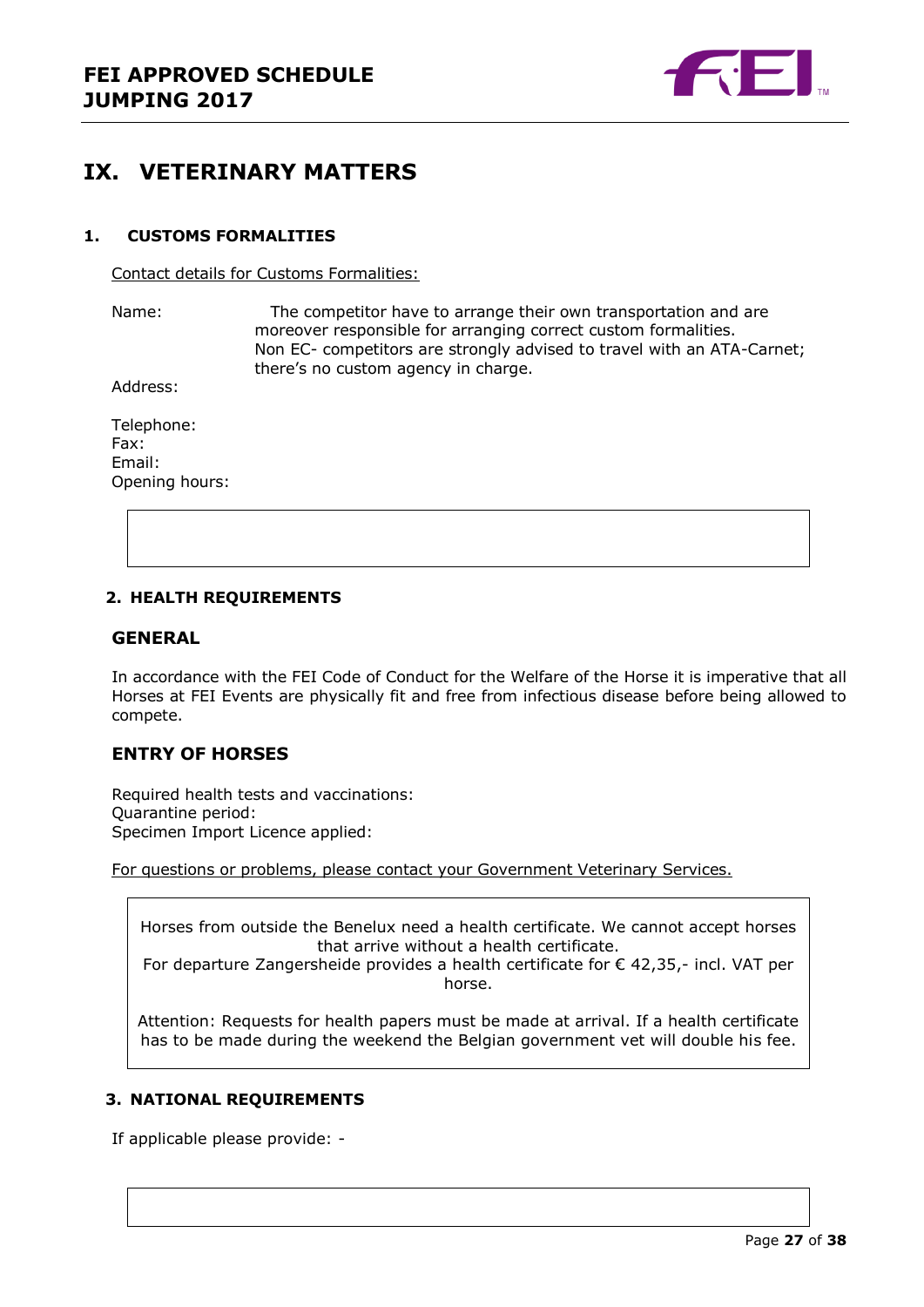### **FEI APPROVED SCHEDULE JUMPING 2017**



#### <span id="page-27-0"></span>**4. PONIES**

FEI Veterinary Regulations, Chapter IV:

For all Pony Events, Ponies must be available for Pony Measurement if requested by the FEI.

#### <span id="page-27-1"></span>**5. INJURY SURVEILLANCE**

FEI Veterinary Regulations, articles 1036, 1039 and 1040:

Horses participating in FEI Events are subject to injury surveillance protocols; and in the event of fatality, a post mortem examination.

#### <span id="page-27-2"></span>**6. TRANSPORT OF HORSES**

Horses must be fit to travel and be transported in suitable vehicles for the transport of horses. Any government requirements for disease testing and control must be requested well in advance, to ensure that the horse is in compliance by the time of arrival at the border of the country where the Event is taking place. Athletes, or their representatives, have the responsibility to comply with national legislation in both their country of origin and the host nation of the Event. Where necessary athletes must contact local government authorities or veterinary advisors for information regarding animal health requirements and transport legislation. Within the European Union (EU), this includes EU Council Regulation (EC) No 1/2005 concerning the protection of animals during transport within the Member States of the EU.

#### <span id="page-27-3"></span>**7. VENUE ARRIVAL INFORMATION & FITNESS TO COMPETE**

#### **7.1. PASSPORTS. FEI General Regulations Article 137**

#### **For all issues relating to FEI Horse Passports/FEI Recognition Cards please contact your National Federation.**

All Horses competing at FEI Events must be registered with the FEI.

FEI Passports or FEI Recognition Cards (for those Horses with a national passport approved by the FEI) are compulsory for FEI Events.

NB: Horses entered in CIMs, in CSIP or in CSICh Cat. A in their country of residence are not required to have an FEI Passport or FEI Recognition Card but must be properly registered with the FEI and identifiable (GRs 137.2).

Athletes who do not present a Horse's Passport and/or Recognition Card, or one that is not correctly validated or fail to meet other passport requirements will be **subject to Sanctions in accordance with Annex II of the FEI Veterinary Regulations** and may not be allowed to compete.

**NB** for Horses permanently resident in a Member State of the European Union: all Horses must have a national EU passport in compliance with EU Regulations to which a FEI Recognition card is applied. The exception to this being Horses in possession of an FEI passport which has been continually revalidated without interruption.

#### **7.2. VACCINATIONS - EQUINE INFLUENZA. FEI Veterinary Regulations Article 1028**

Page **28** of **38** Horses competing at FEI Events must comply with the requirements for Equine Influenza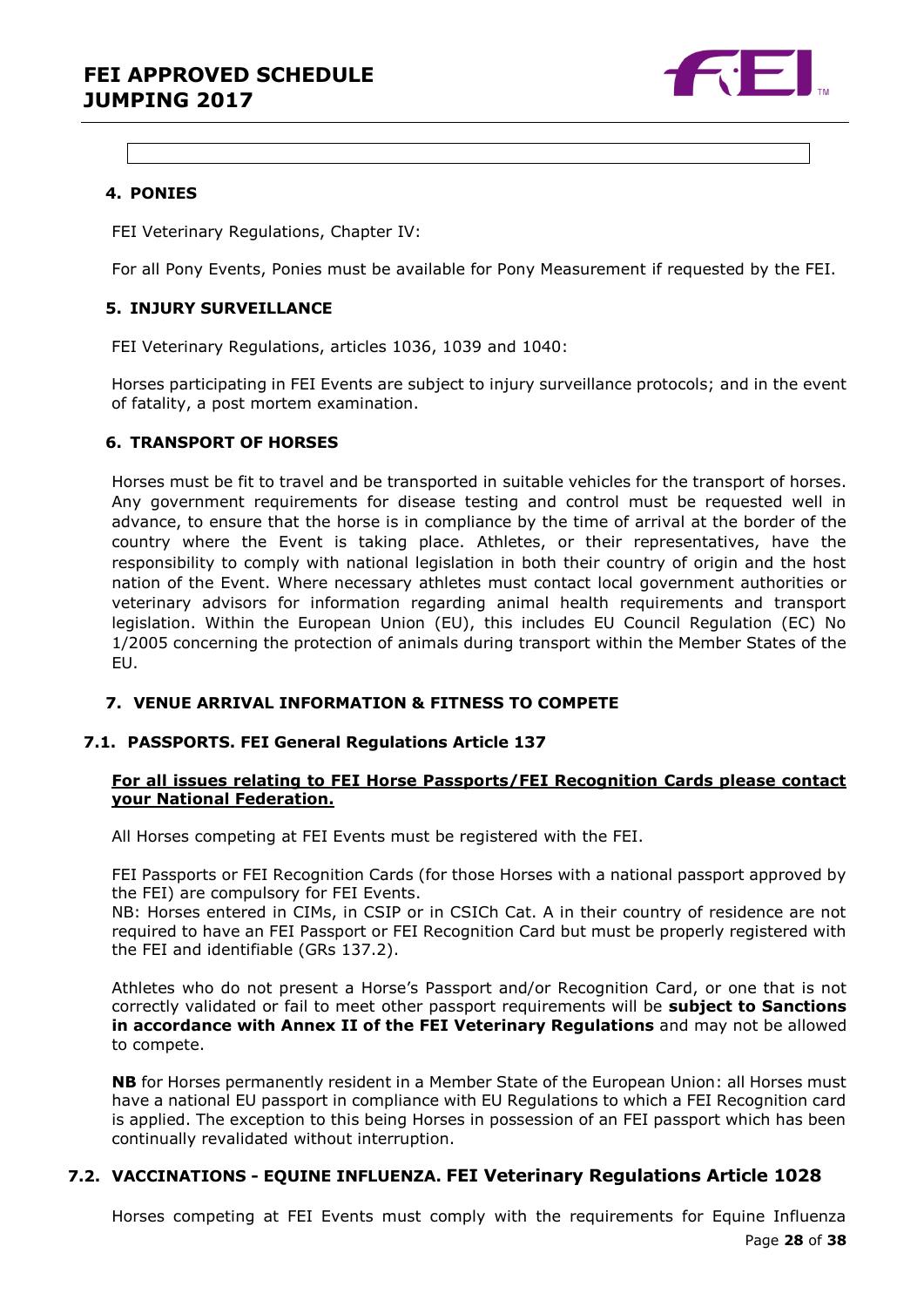

vaccination in accordance with the Veterinary Regulations and as summarised below.

| <b>VACCINATION</b>    | <b>PROTOCOL</b>                                                                                                                                                  | <b>ELIGIBILITY TO ENTER</b><br><b>VENUE</b>                                                                                                                              |
|-----------------------|------------------------------------------------------------------------------------------------------------------------------------------------------------------|--------------------------------------------------------------------------------------------------------------------------------------------------------------------------|
| <b>Primary Course</b> | $1st$ Vaccination: day 0<br>2 <sup>nd</sup> Vaccination: day 21-92                                                                                               | May compete 7 days after the<br>2 <sup>nd</sup> Vaccination                                                                                                              |
| <b>First Booster</b>  | Within 7 months of the $2^{nd}$<br>vaccination of the<br>Primary<br>Course                                                                                       | May compete for 6 months $+21$<br>days after the 2 <sup>nd</sup> vaccination of<br>the Primary Course<br>Must not compete in the 7 days<br>after receiving a vaccination |
| <b>Boosters</b>       | <b>MINIMUM:</b> within one year of<br>previous booster vaccination<br>IF COMPETING: must be in<br>the 6 months $+21$ days of the<br>booster previous vaccination | Must have been<br>vaccinated<br>within 6 months $+21$ days<br>before arriving at the Event<br>Must not compete in the 7 days<br>after receiving a vaccination            |

All FEI registered Horses intending to compete at FEI Events (including CIMs) must be vaccinated against Equine Influenza in accordance with these VRs. The exception being if the applicable domestic legislation prevents the use of Equine Influenza vaccines within the relevant territory

#### **7.3. EXAMINATION ON ARRIVAL. FEI Veterinary Regulations Article 1032**

On arrival at an Event venue, all Horses must undergo an examination by a veterinarian to confirm their identification from their passport and micro-chip ID (where present), their vaccination status and general health. To protect all horses attending events, any Horse with a questionable health status concerning vaccination, disease or other concerns, must be stabled within the isolation facilities provided by the Organising Committee pending a decision on entering the venue.

#### **7.4.HORSE INSPECTIONS. FEI Veterinary Regulations Article 1033, Table 2**

All Horses will be assessed for their fitness to compete during the Horse Inspection. Any Horse demonstrating questionable fitness may be referred to the Holding Box for further veterinary examination. Horses not deemed fit to compete by the Inspection Panel will not be permitted to compete.

#### **7.5. LIMB SENSITIVITY EXAMINATION. FEI Veterinary Regulations Article 1034**

All Horses are subject to examination under the protocol for abnormal limb sensitivity throughout the period of an Event, including, but not limited to, between rounds and before the Jump Off. Horses may be examined once or on multiple occasions during the Period of an Event.

Horses may be selected for examination under the protocol randomly or they may be targeted. All Horses selected to be tested must submit promptly to the examination or are subject to immediate disqualification. There is no obligation to examine any specific number of Horses at an Event.

#### <span id="page-28-0"></span>**8. EQUINE ANTI-DOPING AND CONTROLLED MEDICATION PROGRAMME (EADCMP). FEI VETERINARY REGULATIONS, CHAPTER VI**

#### **8.1. SAMPLING. FEI VETERINARY REGULATIONS ARTICLES 1057 AND 1058**

Page **29** of **38** All horses competing at FEI Events may be subject to sampling for the presence of FEI Equine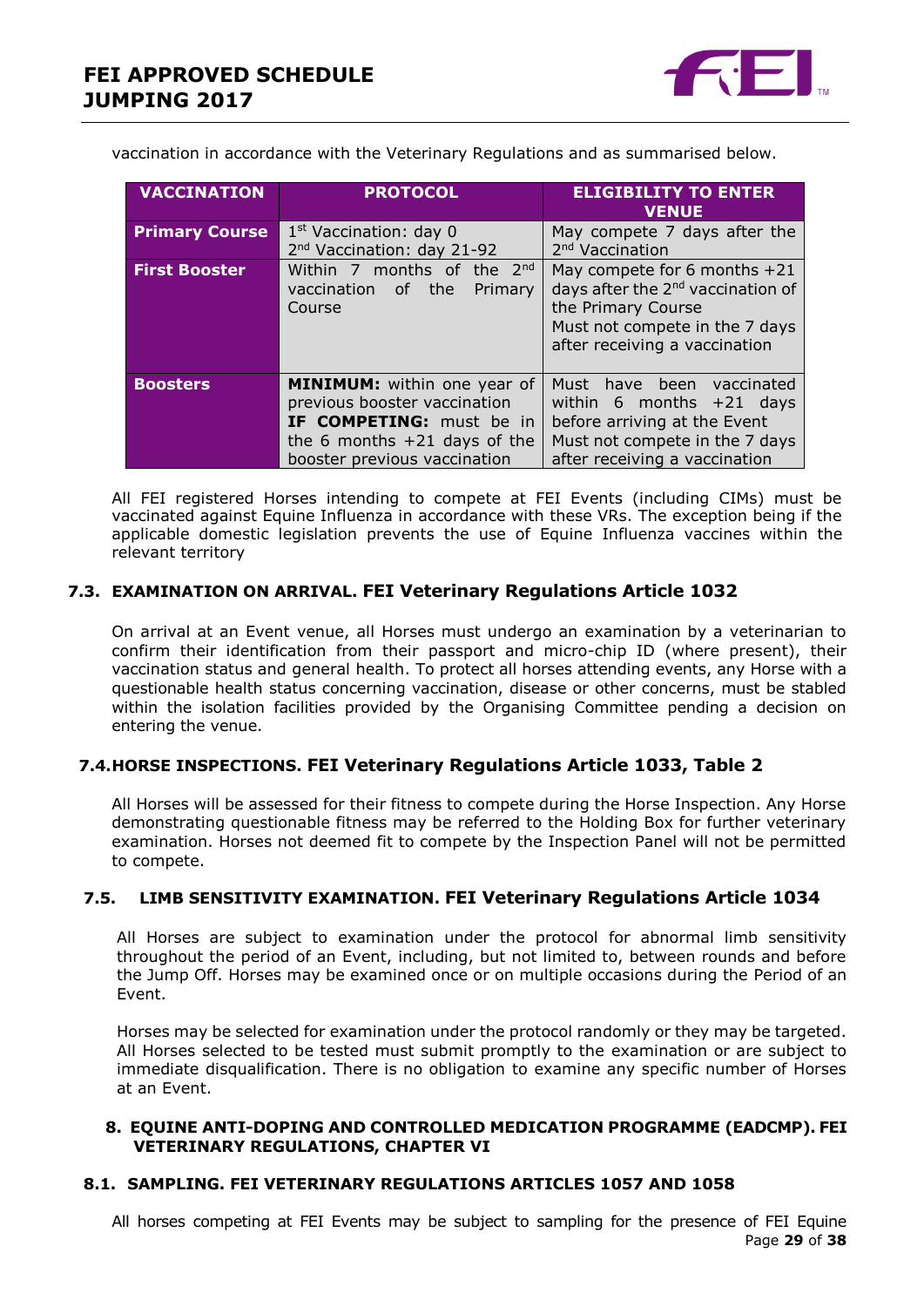

Prohibited Substances in accordance with the FEI Equine Anti-Doping and Controlled Medication Regulations (EADCMRs). Horses may be selected for sampling in accordance with obligatory testing, targeted or random sampling procedures. Refer to Chapter VII, paragraph 3 for details of fees relating to Equine and Human Anti-Doping program (EADCMP), which OCs/NFs have the right to charge to the athlete (applicable for all FEI events worldwide).

#### **8.2. ELECTIVE TESTING. FEI VETERINARY REGULATIONS ARTICLES 1056**

Elective Testing may be carried out prior to an Event to check for the presence of prohibited substances. Please refer to<http://inside.fei.org/fei/your-role/veterinarians> for information and details.

### <span id="page-29-0"></span>**X. HUMAN ANTI-DOPING**

Athletes can be tested at any FEI Event, by the FEI or by other Anti-Doping Organisations with Testing jurisdiction. Organisers will have the responsibility to provide facilities and staff/volunteers to facilitate such Testing if requested by the FEI as outlined in article 22.3 of the FEI's Anti-doping Rules for Human Athletes (ADRHA).

The ADRHA rules are published on the FEI website at [http://inside.fei.org/content/anti-doping](http://inside.fei.org/content/anti-doping-rules)[rules.](http://inside.fei.org/content/anti-doping-rules)

### <span id="page-29-1"></span>**XI. ADDITIONAL INFORMATION**

#### <span id="page-29-2"></span>**1. INSURANCES AND NATIONAL REQUIREMENTS**

Equestrian sports involve inherent dangerous risks. To the greatest extent permitted by law, the FEI and the FEI Event Organiser shall NOT be liable for any damages relating to loss of property or injury of any kind to Athletes, Owners, Support Personnel or Horses at or in connection with an FEI Event and the FEI expressly excludes all such liability.

#### **1.1. ATHLETES, OWNERS AND SUPPORT PERSONNEL**

#### **1.1.1. Personal Accident and Health Insurance**

It is your responsibility as an Athlete/Owner/ Support Personnel to ensure that you have adequate personal accident insurance in place to cover your participation at FEI Events and in particular to insure against any personal injury or medical expenses arising from an accident, injury or illness which may occur at a FEI Event.

You should check with your National Federation to confirm if your National Federation's insurance policy (if any) covers personal accidents and/or illnesses which may occur when you are attending/participating in FEI Events.

If your National Federation does not have a personal accident/health insurance policy or if the National Federation's insurance policy does not cover personal accident or health claims, then you should obtain your own personal accident and health insurance policy to cover your attendance/participation at FEI Events.

#### **1.1.2. Personal Property Insurance**

You should also ensure that you are insured against property loss, theft or damage which may occur at an FEI Event.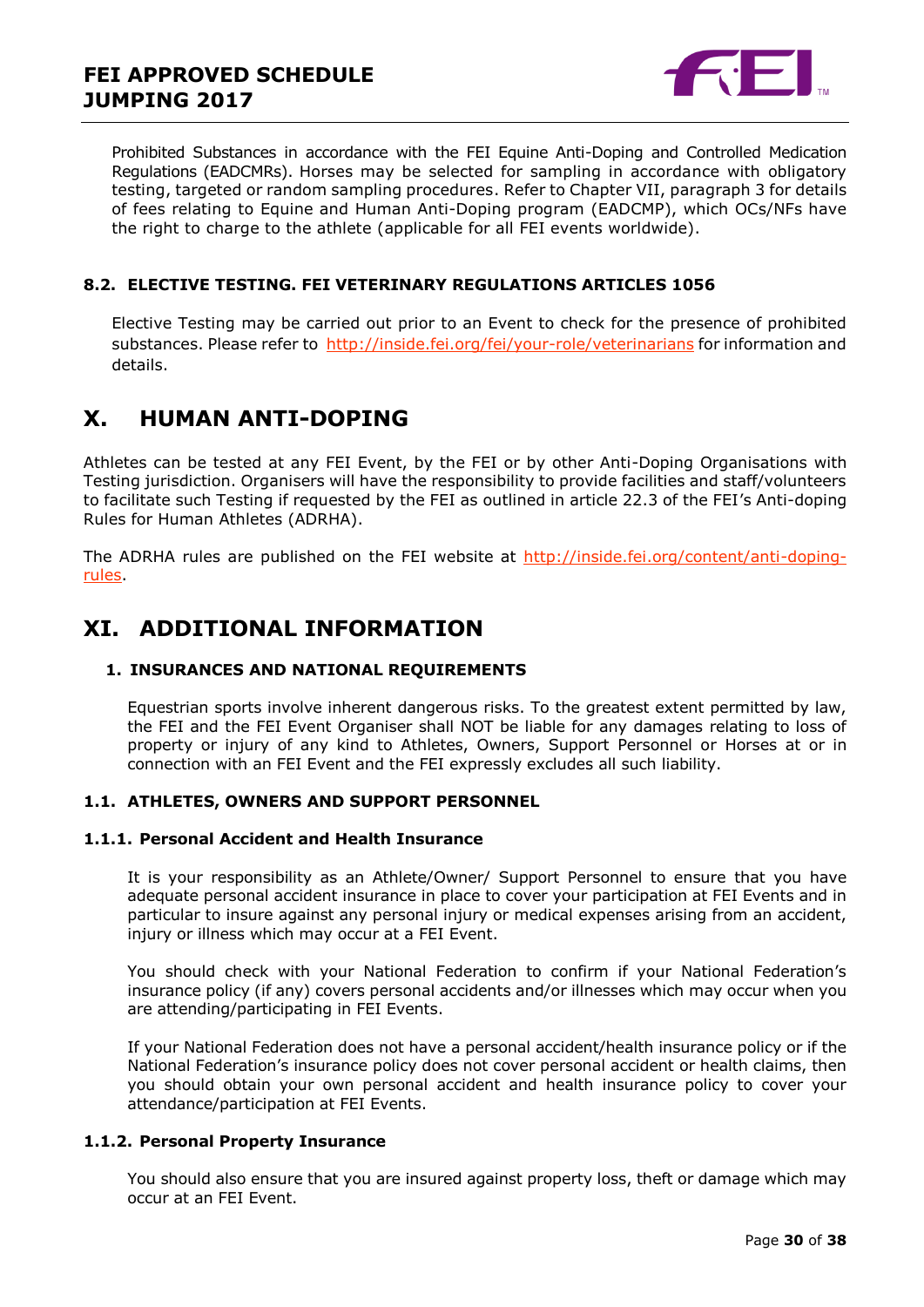

Again, the advice is to check with your National Federation to confirm if they have an insurance policy in place which would cover you in case of such property loss, theft or damage. If not, then you should obtain your own personal property insurance to cover such situations.

#### **1.2. ATHLETES AND OWNERS**

#### **1.2.1. Third Party Liability Insurance**

As an Athlete/Owner you are personally responsible for damages to third parties caused by you, your employees, Support Personnel, your agents or your Horses. You are, therefore, strongly advised to take out third-party liability insurance providing full coverage in relation to FEI Events at home and abroad, and to keep the policy up to date.

The FEI and the Organiser will NOT be responsible for any damage caused to third parties by you, your employees, Support Personnel, your agents or your Horses.

#### **1.2.2. Additional Liability Information**

Space for organiser to include reference to National Laws when necessary

#### **1.2.3. Horse Insurance**

As an Owner you should ensure that your Horses are adequately insured against any injuries or illnesses they may sustain while participating at a FEI Event.

Space for organiser to include reference to National Laws when necessary

#### <span id="page-30-0"></span>**2. PROTESTS/APPEALS**

To be valid, all Protests and Appeals must be made in writing and accompanied by a deposit of CHF 150.- or equivalent.

Protest and appeal forms are available on the FEI website: Protests:<http://inside.fei.org/sites/default/files/FEI%20Protest%20Form.pdf> Appeals:<http://inside.fei.org/sites/default/files/FEI%20Appeal%20Form.pdf>

#### <span id="page-30-1"></span>**3. SCHOOLING DURING COMPETITIONS**

Athletes wishing to school during speed competitions (Table A and Table C) must inform the OC before these competitions begin. These athletes will start first in these competitions.

#### <span id="page-30-2"></span>**4. STEWARDING**

- If an athlete is uncertain as to whether the boots he/she intends to use during an event are allowed, he/she or his/her representative should show the boots to the Chief Steward for his/her opinion before the boots are used in training or in competition.
- In addition, athletes are to be made aware that hind boots must be removed and placed again on the horse's legs in the presence of a Steward while in the warm-up arena prior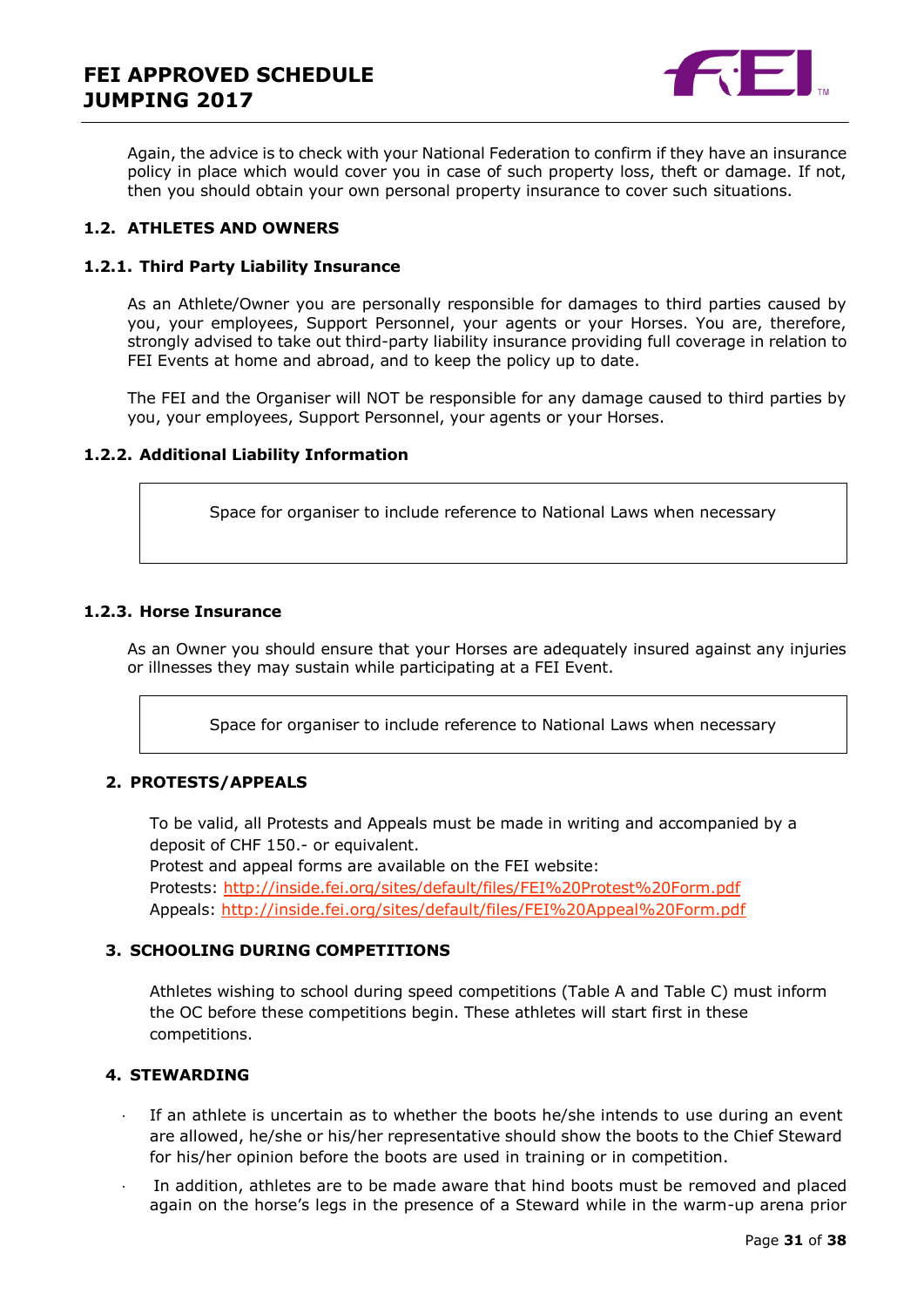

to entering the competition arena for certain competitions. (If bandages are used in place of boots, athletes are not required to remove the bandages in the warm-up arena.) This procedure is compulsory for competitions for which boot and bandage control is mandatory, that is the Nations Cup, Grand Prix, and the competition with the highest prize money, and is at the discretion of the Chief Steward for other competitions.

- As an alternative to carrying out this procedure at the time designated by the Steward an athlete may ask his/her groom to take the boots to the in-gate and place them on the horse's legs in front of the Steward prior to the combination entering the arena.
- The Steward has the authority to intervene if a boot is deemed excessively tight by instructing that the boot be removed and put on again correctly. *[Stewards are to note that it is normal for a horse's gait to be somewhat affected immediately after boots have been removed and re-placed.]* If an athlete or his/her groom refuses to remove and replace the boot(s) when instructed to do so by the Steward, a Yellow Warning Card will be issued to the athlete in question.
- If it is deemed impossible or unsafe to remove the hind boots in the warm-up arena prior to the combination entering the competition arena, due to an extremely excited or nervous horse, the boots of the horse in question are to be removed by the athlete/groom following the athlete's round upon leaving the arena and inspected by the Steward. This inspection may be carried out during the boot and bandage control if the boot and bandage control is carried out for the competition in question.
- · This procedure does not replace boot and bandage control after completion of an athlete's round for competitions for which boot and bandage control is mandatory (refer to JRs Art. 244.1).

#### <span id="page-31-0"></span>**5. DISPUTES**

In the event of any discussion concerning the interpretation of the schedule (in translated languages), the English version will be decisive.

#### <span id="page-31-1"></span>**6. MODIFICATION TO SCHEDULE**

In exceptional circumstances, together with the approval of Chefs d'Equipe, host NF delegate, if any, and the Ground Jury, the Organiser may change the schedule in order to clarify any matter arising from an omission or due to unforeseen circumstances. Any such changes must be notified to all athletes and officials as soon as possible and they must be reported to the FEI Secretary General by the Technical Delegate, the President of the Ground Jury or the Foreign Judge, as applicable.

#### <span id="page-31-2"></span>**7. ADDITIONAL INFORMATION FROM THE OC**

1. TRAINING AREAS WITH PRACTICE OBSTACLES Training areas are on the show grounds at the competitor's disposal. No riding is allowed outside the training areas. Schooling hours on the paddocks are allowed according to the training schedule. During the cdedompetitions only participants (horse-rider) of the concerning competition are allowed to use the training area.

2. START LISTS & RESULT SHEETS

The name of the breeder (if known) of each horse will be added to all start lists and result sheets, as well as its studbook initials, country of birth, sex and age.

3. BREEDERS BONUS The OC will pay the breeders bonus (10% of total prize money) for the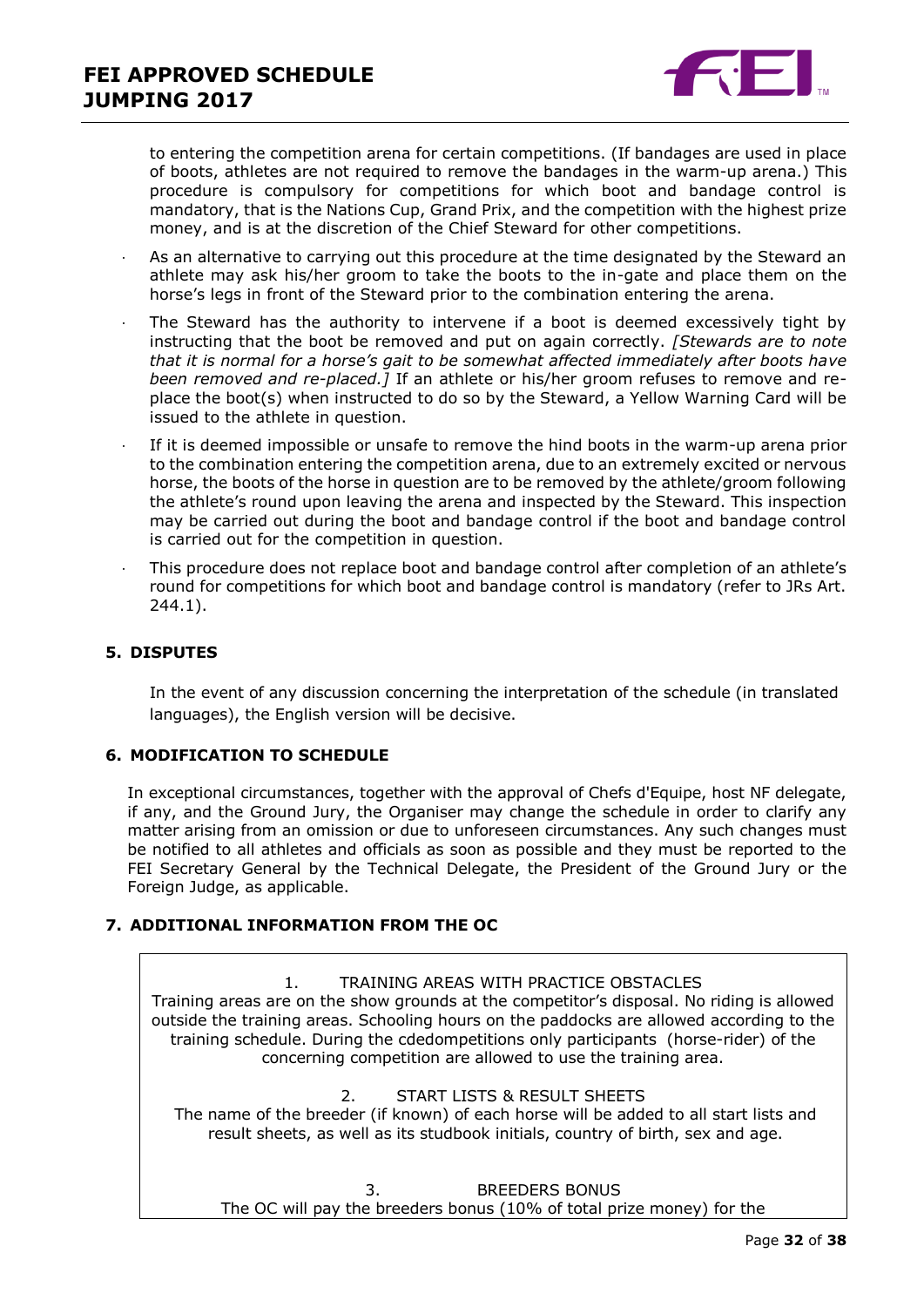

breeder to the participating Studbooks before 31st of December 2017. 4. ZANGERSHEIDE SUPER PREMIUM FOR BREEDERS As from 1997 Studbook Zangersheide provides a Zangersheide Super Premium to the breeders of the winning horses in the finals of the FEI World Breeding Jumping Championships for Young Horses. This Super-Premium will be awarded to the breeders of the first three winning horses in the finals of the 5, 6 and 7 year old horses with a total prize money of Euro 10.000,- (5.000,-/ 3.000,-/ 2.000,-) per category. The Zangersheide Super Premium for Breeders will be paid directly to the breeders of the winning horse(s), if present, with identification, during the FEI World Breeding Jumping Championschips for Young Horses 2017. These prizes will be given only to the breeders in person during the ceremony, which will take place immediately after the prize giving ceremony of the final class. The breeders presence is therefore compulsory. The winning breeders which are not personally present during the Finals on Sunday 24 September 2017, are disentitled for this year's Zangersheide Super Premium for Breeders, even if they have authorized someone else to collect the premium on their behalf. 5. VIP-TABLES The Organising Committee offers the possibility to rent a VIP-table for this event at the rate of € 5.000,- (exc. VAT) per table for 6 persons, including full catering service (09.00 to 18.00 hrs.) Program remarks and reminders: \* Each horse can start in max. one class a day. \* The OC reserves the right to switch arena if the circumstances demands it. \* Motors, quads etc. are not allowed on the showground \* Dogs are only allowed if they are kept on the leash Breaking these rules will (in consultation with the ground jury) entail a fine of  $€500.$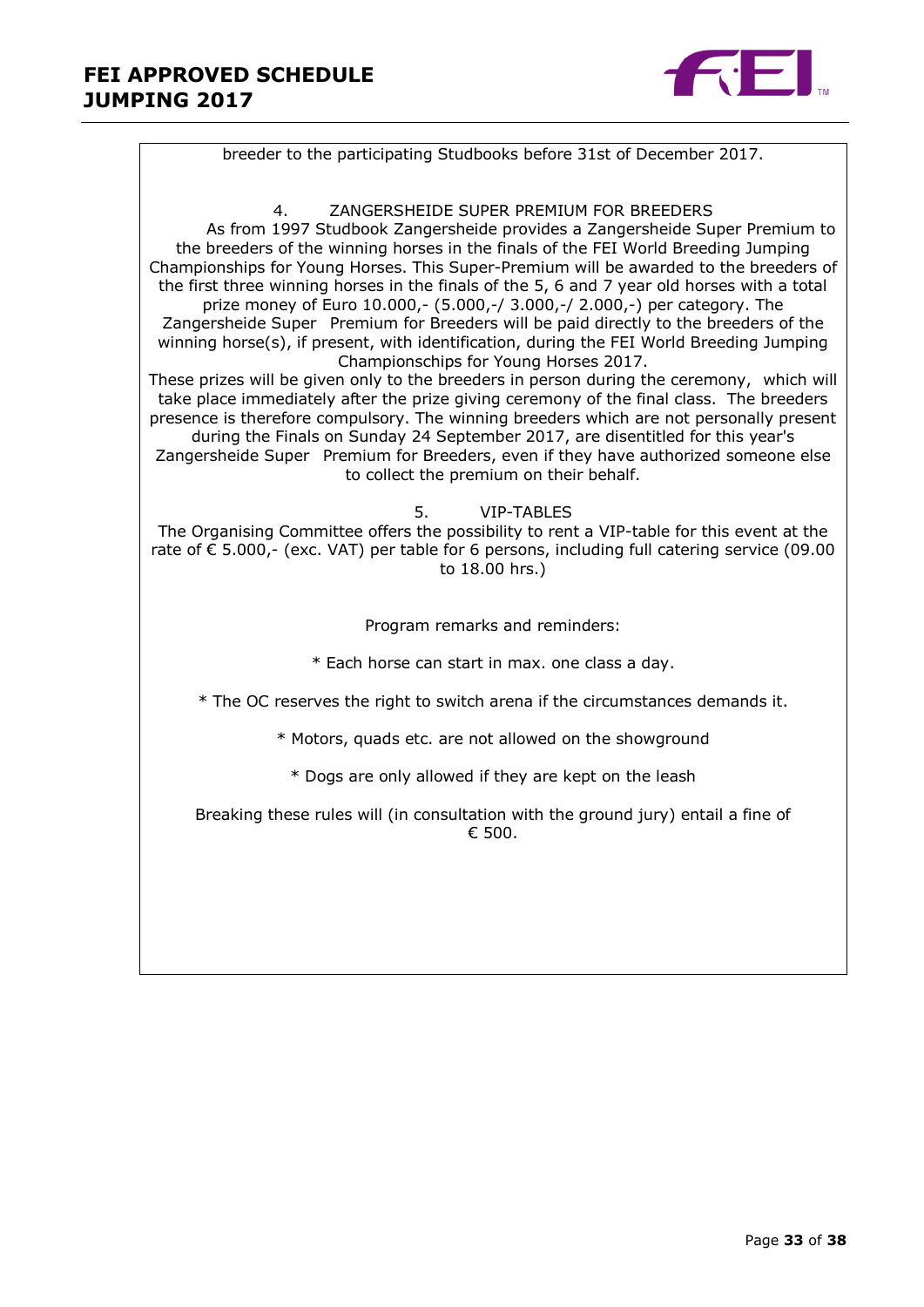### **FEI APPROVED SCHEDULE JUMPING 2017**



#### **Age of Athletes and Horses according to the Event's Category**

| <b>Event's Category</b>                                                                                                                                                                                                                                   | <b>Age of Athletes</b>                                                                                                                                                                           | <b>Age of Horses</b>                                                                  |
|-----------------------------------------------------------------------------------------------------------------------------------------------------------------------------------------------------------------------------------------------------------|--------------------------------------------------------------------------------------------------------------------------------------------------------------------------------------------------|---------------------------------------------------------------------------------------|
| <b>Olympic Games/WEG</b>                                                                                                                                                                                                                                  | As of 18 <sup>th</sup> year                                                                                                                                                                      | Min 9 y.o.                                                                            |
| <b>Continental Championships Senior</b>                                                                                                                                                                                                                   | As of 18 <sup>th</sup> year                                                                                                                                                                      | Min 8 y.o.                                                                            |
|                                                                                                                                                                                                                                                           |                                                                                                                                                                                                  |                                                                                       |
| <b>Regional Championships/Games</b>                                                                                                                                                                                                                       | As of 18 <sup>th</sup> year<br>As of 16 <sup>th</sup> year if height of obstacles max.1.40m (JRs<br>Annex IX, Art. 6.1)                                                                          | Min. 8 y.o.<br>Min. 7 y.o. if height of<br>obstacles max. 1.40m<br>(JRs Art. 254.1.1) |
| <b>World Cup Final</b>                                                                                                                                                                                                                                    | As of 18 <sup>th</sup> year                                                                                                                                                                      | Min. 9 y.o.                                                                           |
| <b>Nations Cup Final</b>                                                                                                                                                                                                                                  | As of 18 <sup>th</sup> year                                                                                                                                                                      | Min. 8 y.o.                                                                           |
| CSI-W1*-5*/CSIO-W1*-5*<br>Grand Prix, World Cup, Nations Cup, Power and<br>Skill, Derby or Competition with the highest prize<br>money<br><b>Other Competitions</b><br>Other Competitions if height max. 1.40m<br>Other Competitions if height max. 1.30m | As of 18 <sup>th</sup> year<br>As of 16 <sup>th</sup> year with permission of their NF<br>As of 14 <sup>th</sup> year<br>$\boldsymbol{\mu}$<br>$\boldsymbol{\mu}$<br>As of 12 <sup>th</sup> year | Min. 7 y.o.<br>Min. 7 y.o.<br>Min. 7 y.o<br>Min. 7 y.o                                |
| CSI3*-5*/CSI01*-5*                                                                                                                                                                                                                                        |                                                                                                                                                                                                  |                                                                                       |
| Grand Prix, Nations Cup, Power and Skill, Derby or<br>Competition with the highest prize money<br><b>Other Competitions</b><br>Other Competitions if height max. 1.40m<br>Other Competitions if height max. 1.30m                                         | As of 18 <sup>th</sup> year<br>As of 16 <sup>th</sup> year with permission of their NF<br>As of 14th year<br>$\boldsymbol{\mathit{u}}$<br>$\boldsymbol{\mu}$<br>As of 12 <sup>th</sup> year      | Min. 7 y.o.                                                                           |
| $CSI2*$<br>Power and Skill or Derby<br>Grand Prix / Other Competitions<br>Other Competitions if height max. 1.40m<br>Other Competitions if height max. 1.30m                                                                                              | As of 18 <sup>th</sup> year<br>As of 16 <sup>th</sup> year<br>As of 14 <sup>th</sup> year with permission of their NF<br>As of 12 <sup>th</sup> year                                             | Min. 6 y.o.                                                                           |
| $CSI1*$<br>Power and Skill or Derby<br><b>Other Competitions</b><br>Other Competitions if height max. 1.30m                                                                                                                                               | As of 18 <sup>th</sup> year<br>As of 14 <sup>th</sup> year with permission of their NF<br>As of 12 <sup>th</sup> year                                                                            | Min. 6 y.o.                                                                           |
| <b>CH-Y</b>                                                                                                                                                                                                                                               | As of 16 <sup>th</sup> year to end 21 <sup>st</sup> year                                                                                                                                         | Min. 7 y.o.                                                                           |
| CSI/CSIO-Y                                                                                                                                                                                                                                                | As of 16 <sup>th</sup> year to end 21 <sup>st</sup> year                                                                                                                                         | Min. 7 y.o.                                                                           |
| CH-J                                                                                                                                                                                                                                                      | As of 14 <sup>th</sup> year to end 18 <sup>th</sup> year                                                                                                                                         | Min. 7 y.o.                                                                           |
| CSI/CSIO-J                                                                                                                                                                                                                                                | As of 14 <sup>th</sup> year to end 18 <sup>th</sup> year                                                                                                                                         | Min. 6 y.o.                                                                           |
| CSI/CSIO-Ch/CH-Ch                                                                                                                                                                                                                                         | As of 12 <sup>th</sup> year to end 14 <sup>th</sup> year                                                                                                                                         | Min. 6 y.o.                                                                           |
| CSI/CSIOP/CH-P                                                                                                                                                                                                                                            | As of 12 <sup>th</sup> year to end 16 <sup>th</sup> year                                                                                                                                         | Min. 6 y.o.                                                                           |
|                                                                                                                                                                                                                                                           | Ponies must be registered as ponies with the FEI                                                                                                                                                 |                                                                                       |
| <b>CSIU-25</b>                                                                                                                                                                                                                                            | As of 16 <sup>th</sup> year to end 25 <sup>th</sup> year<br>As of 14 <sup>th</sup> year if height max. 1.40m                                                                                     | Min. 7 y.o.                                                                           |
| <b>CSIV</b>                                                                                                                                                                                                                                               | As of 45 <sup>th</sup> year for women and 49 <sup>th</sup> for men                                                                                                                               | Min. 6 y.o.                                                                           |
| <b>CSIAm</b>                                                                                                                                                                                                                                              | As of 12 <sup>th</sup> year for CSIAm-B<br>As of 14 <sup>th</sup> year for CSIAm-A                                                                                                               | Min. 6 y.o. for Cat. B<br>Min. 7 y.o. for Cat. A;                                     |
| <b>CSIYH</b>                                                                                                                                                                                                                                              | per Art. 255.2                                                                                                                                                                                   | Min. 6 y.o. - Max. 8 y.o.                                                             |
| CH-M-YH-S                                                                                                                                                                                                                                                 | As of 18 <sup>th</sup> year or 16 <sup>th</sup> year for athletes qualified with<br>the same horse                                                                                               | 5 y.0. / 6 y.0. / 7 y.0.                                                              |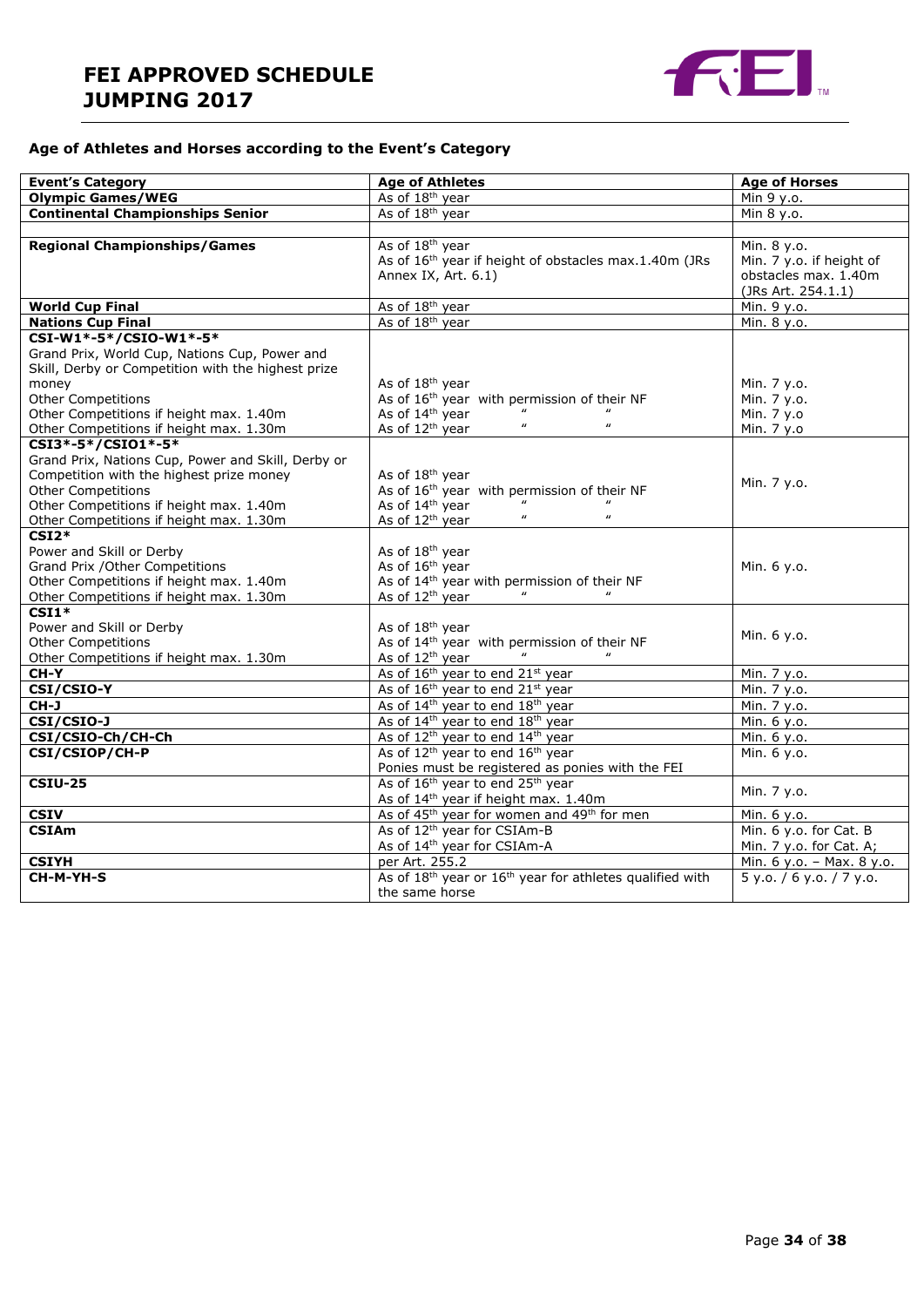

#### <span id="page-34-0"></span>**8. PRIZE MONEY DISTRIBUTION**

#### Standardised prize money distribution

Chart 1: Prize money distribution with 25% of prize money offered to the winner

| N° of<br>starters                                                                                                                                                                                                                                                                                                                                                                                                                                                                                                                                                                                                                                                                                                                                                                                                                                                                                                                                                                                                                                  | up to $11$                                                                                           |                | $12 - 48$  |                        | over 48                                                                                                                                                                                                      |  |
|----------------------------------------------------------------------------------------------------------------------------------------------------------------------------------------------------------------------------------------------------------------------------------------------------------------------------------------------------------------------------------------------------------------------------------------------------------------------------------------------------------------------------------------------------------------------------------------------------------------------------------------------------------------------------------------------------------------------------------------------------------------------------------------------------------------------------------------------------------------------------------------------------------------------------------------------------------------------------------------------------------------------------------------------------|------------------------------------------------------------------------------------------------------|----------------|------------|------------------------|--------------------------------------------------------------------------------------------------------------------------------------------------------------------------------------------------------------|--|
| $N^{\circ}$ of<br>prizes                                                                                                                                                                                                                                                                                                                                                                                                                                                                                                                                                                                                                                                                                                                                                                                                                                                                                                                                                                                                                           | Same as the number of starters who finish the competition<br>$12 \overline{ }$                       |                |            | more than 12           |                                                                                                                                                                                                              |  |
| <b>Prize</b><br>money                                                                                                                                                                                                                                                                                                                                                                                                                                                                                                                                                                                                                                                                                                                                                                                                                                                                                                                                                                                                                              | $40'000 -$<br>$40'000 -$                                                                             |                |            | $40'000 -$             |                                                                                                                                                                                                              |  |
|                                                                                                                                                                                                                                                                                                                                                                                                                                                                                                                                                                                                                                                                                                                                                                                                                                                                                                                                                                                                                                                    |                                                                                                      | $\frac{9}{6}$  |            | $\%$                   |                                                                                                                                                                                                              |  |
| winner                                                                                                                                                                                                                                                                                                                                                                                                                                                                                                                                                                                                                                                                                                                                                                                                                                                                                                                                                                                                                                             |                                                                                                      | 25             | $10'000 -$ | 25                     | $10'000 -$                                                                                                                                                                                                   |  |
| 2                                                                                                                                                                                                                                                                                                                                                                                                                                                                                                                                                                                                                                                                                                                                                                                                                                                                                                                                                                                                                                                  |                                                                                                      | 20             | 8000 .-    | 20                     | $8000 -$                                                                                                                                                                                                     |  |
| з                                                                                                                                                                                                                                                                                                                                                                                                                                                                                                                                                                                                                                                                                                                                                                                                                                                                                                                                                                                                                                                  | All athletes having completed the competition receive prize money, to be distributed                 | 15             | $6000 -$   | 15                     | $6000 -$                                                                                                                                                                                                     |  |
| 4                                                                                                                                                                                                                                                                                                                                                                                                                                                                                                                                                                                                                                                                                                                                                                                                                                                                                                                                                                                                                                                  | according to the percentages at right from the 1 <sup>st</sup> placed to the last placed athlete.    | 10             | 4000 .-    | 10                     | $4000 -$                                                                                                                                                                                                     |  |
| 5                                                                                                                                                                                                                                                                                                                                                                                                                                                                                                                                                                                                                                                                                                                                                                                                                                                                                                                                                                                                                                                  | The remaining prizes, i.e. the prizes foreseen up to 12 <sup>th</sup> place, are then distributed in | $\overline{7}$ | 2800 .-    | $\overline{7}$         | 2800 .-                                                                                                                                                                                                      |  |
| 6                                                                                                                                                                                                                                                                                                                                                                                                                                                                                                                                                                                                                                                                                                                                                                                                                                                                                                                                                                                                                                                  | descending order starting again with the 1 <sup>st</sup> placed athlete until there are no more      | 5.5            | $2200 -$   | 5.5                    | $2200 -$                                                                                                                                                                                                     |  |
| $\overline{7}$                                                                                                                                                                                                                                                                                                                                                                                                                                                                                                                                                                                                                                                                                                                                                                                                                                                                                                                                                                                                                                     | prizes to be distributed.                                                                            | 4              | $1600 -$   | $\overline{4}$         | $1600 -$                                                                                                                                                                                                     |  |
| 8                                                                                                                                                                                                                                                                                                                                                                                                                                                                                                                                                                                                                                                                                                                                                                                                                                                                                                                                                                                                                                                  |                                                                                                      | 3              | $1200 -$   | $\overline{3}$         | $1200 -$                                                                                                                                                                                                     |  |
| 9                                                                                                                                                                                                                                                                                                                                                                                                                                                                                                                                                                                                                                                                                                                                                                                                                                                                                                                                                                                                                                                  | See examples below*.                                                                                 | 3              | $1200 -$   | $\overline{3}$         | 1200.-                                                                                                                                                                                                       |  |
| 10                                                                                                                                                                                                                                                                                                                                                                                                                                                                                                                                                                                                                                                                                                                                                                                                                                                                                                                                                                                                                                                 |                                                                                                      | 2.5            | $1000 -$   | 2.5                    | $1000 -$                                                                                                                                                                                                     |  |
| 11                                                                                                                                                                                                                                                                                                                                                                                                                                                                                                                                                                                                                                                                                                                                                                                                                                                                                                                                                                                                                                                 |                                                                                                      | 2.5            | $1000.-$   | 2.5                    | $1000 -$                                                                                                                                                                                                     |  |
| 12                                                                                                                                                                                                                                                                                                                                                                                                                                                                                                                                                                                                                                                                                                                                                                                                                                                                                                                                                                                                                                                 | n/a                                                                                                  | 2.5            | $1000.-$   | 2.5                    | $1000.-$                                                                                                                                                                                                     |  |
| total                                                                                                                                                                                                                                                                                                                                                                                                                                                                                                                                                                                                                                                                                                                                                                                                                                                                                                                                                                                                                                              | 40'000                                                                                               | 100            | 40'000 .-  | 100                    | 40'000                                                                                                                                                                                                       |  |
| *Examples:<br><b>5 athletes:</b> winner gets prize for $1st$ (25%) and the other athletes get the relevant percentages<br>down to the last athlete, i.e. $5th$ place (7%). The prize for $6th$ (5.5%) is then given to the winner,<br>the prize for 7 <sup>th</sup> (4%) is given to the 2 <sup>nd</sup> placed athlete, the prize for 8 <sup>th</sup> (3%) is given to the 3 <sup>nd</sup><br>placed athlete, the prize for 9 <sup>th</sup> (3%) is given to the 4 <sup>th</sup> placed athlete and the prize for 10 <sup>th</sup><br>$(2.5\%)$ is given to the 5 <sup>th</sup> placed athlete. The prize for $11th$ (2.5%) is then given to the 1 <sup>st</sup> place<br>athlete and the prize for $12^{th}$ (2.5%) is given to the $2^{nd}$ placed athlete.<br>10 athletes: winner gets prize for $1st$ (25%) and $11th$ (2.5%), second placed gets prize for $2nd$<br>$(20%)$ and $12th$ $(2.5%)$ ; the remaining athletes receive the prize money for their placing as per<br>the percentages from 3 <sup>rd</sup> to 10 <sup>th</sup> place. |                                                                                                      |                |            | athletes.<br>Schedule. | OC must provide<br>additional prizes<br>for the remaining<br>placed athletes to<br>fulfil quota of one<br>prize per four<br>The amount to be<br>given to each of<br>these athletes is to<br>be stated in the |  |

Chart 2: Prize money distribution with 33% of prize money offered to the winner

| N° of<br>starters                                                                                                                                                                                                                                                                                                                                                                                                                                                                                                                                                                                                                                                                                                                                                                             | up to $11$                                                                                   |                | $12 - 48$ |                | over 48                                                                                                                                                                                  |  |
|-----------------------------------------------------------------------------------------------------------------------------------------------------------------------------------------------------------------------------------------------------------------------------------------------------------------------------------------------------------------------------------------------------------------------------------------------------------------------------------------------------------------------------------------------------------------------------------------------------------------------------------------------------------------------------------------------------------------------------------------------------------------------------------------------|----------------------------------------------------------------------------------------------|----------------|-----------|----------------|------------------------------------------------------------------------------------------------------------------------------------------------------------------------------------------|--|
| N° of<br>prizes                                                                                                                                                                                                                                                                                                                                                                                                                                                                                                                                                                                                                                                                                                                                                                               | Same as the number of starters who finish the competition<br>12                              |                |           | more than 12   |                                                                                                                                                                                          |  |
| <b>Prize</b><br>money                                                                                                                                                                                                                                                                                                                                                                                                                                                                                                                                                                                                                                                                                                                                                                         | 40'000                                                                                       | $40'000 -$     |           | $40'000 -$     |                                                                                                                                                                                          |  |
|                                                                                                                                                                                                                                                                                                                                                                                                                                                                                                                                                                                                                                                                                                                                                                                               |                                                                                              | %              |           | $\%$           |                                                                                                                                                                                          |  |
| winner                                                                                                                                                                                                                                                                                                                                                                                                                                                                                                                                                                                                                                                                                                                                                                                        |                                                                                              | 33             | 13'200    | 33             | 13'200                                                                                                                                                                                   |  |
| 2                                                                                                                                                                                                                                                                                                                                                                                                                                                                                                                                                                                                                                                                                                                                                                                             |                                                                                              | 20             | 8000      | 20             | 8000                                                                                                                                                                                     |  |
| з                                                                                                                                                                                                                                                                                                                                                                                                                                                                                                                                                                                                                                                                                                                                                                                             | All athletes having completed the competition receive prize money, to be                     | 15             | 6000      | 15             | 6000                                                                                                                                                                                     |  |
| 4                                                                                                                                                                                                                                                                                                                                                                                                                                                                                                                                                                                                                                                                                                                                                                                             | distributed according to the percentages at right from the 1st placed to the last            | 10             | 4000      | 10             | 4000                                                                                                                                                                                     |  |
| 5                                                                                                                                                                                                                                                                                                                                                                                                                                                                                                                                                                                                                                                                                                                                                                                             | placed athlete. The remaining prizes, i.e. the prizes foreseen up to 12 <sup>th</sup> place, | 6              | 2400      | 6              | 2400                                                                                                                                                                                     |  |
| 6                                                                                                                                                                                                                                                                                                                                                                                                                                                                                                                                                                                                                                                                                                                                                                                             | are then distributed in descending order starting again with the 1 <sup>st</sup> placed      | 4.5            | 1800      | 4.5            | 1800                                                                                                                                                                                     |  |
| $\overline{7}$                                                                                                                                                                                                                                                                                                                                                                                                                                                                                                                                                                                                                                                                                                                                                                                | athlete until there are no more prizes to be distributed.                                    | 3              | 1200      | $\overline{3}$ | 1200                                                                                                                                                                                     |  |
| 8                                                                                                                                                                                                                                                                                                                                                                                                                                                                                                                                                                                                                                                                                                                                                                                             | See examples below*.                                                                         | 2.5            | 1000      | 2.5            | 1000                                                                                                                                                                                     |  |
| 9                                                                                                                                                                                                                                                                                                                                                                                                                                                                                                                                                                                                                                                                                                                                                                                             |                                                                                              | $\overline{2}$ | 800       | $\overline{2}$ | 800                                                                                                                                                                                      |  |
| 10                                                                                                                                                                                                                                                                                                                                                                                                                                                                                                                                                                                                                                                                                                                                                                                            |                                                                                              | $\overline{2}$ | 800       | $\overline{2}$ | 800                                                                                                                                                                                      |  |
| 11                                                                                                                                                                                                                                                                                                                                                                                                                                                                                                                                                                                                                                                                                                                                                                                            |                                                                                              | $\mathbf{1}$   | 400       | $\mathbf{1}$   | 400                                                                                                                                                                                      |  |
| 12                                                                                                                                                                                                                                                                                                                                                                                                                                                                                                                                                                                                                                                                                                                                                                                            | n/a                                                                                          | $\mathbf{1}$   | 400       | $\mathbf{1}$   | 400                                                                                                                                                                                      |  |
| total                                                                                                                                                                                                                                                                                                                                                                                                                                                                                                                                                                                                                                                                                                                                                                                         | 40'000                                                                                       | 100            | 40'000    | 100            | 40'000                                                                                                                                                                                   |  |
| *Examples:<br>5 athletes: winner gets the prize for 1 <sup>st</sup> (33%) and the other athletes get the relevant<br>percentages down to the last athlete, i.e. 5 <sup>th</sup> place (6%). The prize for 6 <sup>th</sup> (4.5%) is then<br>given to the winner, the prize for 7 <sup>th</sup> (3%) is given to the 2 <sup>nd</sup> placed athlete, the prize for<br>$8th$ (2.5%) is given to the 3 <sup>rd</sup> placed athlete, the prize for 9 <sup>th</sup> (2%) is given to the 4 <sup>th</sup><br>placed athlete and the prize for 10 <sup>th</sup> (2%) is given to the 5 <sup>th</sup> placed athlete. The prize for<br>$11^{th}$ (1%) is then given to the 1 <sup>st</sup> placed athlete and the prize for 12 <sup>th</sup> (1%) is given to the<br>2 <sup>nd</sup> placed athlete. |                                                                                              |                |           | athletes.      | OC must provide<br>additional prizes<br>for the remaining<br>placed athletes to<br>fulfil quota of one<br>prize per four<br>The amount to be<br>given to each of<br>these athletes is to |  |
| 10 athletes: winner gets prize for $1st$ (33%) and $11th$ (1%), second placed gets prize for<br>$2^{nd}$ (20%) and 12 <sup>th</sup> (1%); the remaining athletes receive the prize money for their placing<br>as per the percentages from 3rd to 10th place.                                                                                                                                                                                                                                                                                                                                                                                                                                                                                                                                  |                                                                                              |                |           | Schedule.      | be stated in the                                                                                                                                                                         |  |

updated 17 October 2011 In case of a tie for the 12<sup>th</sup> place in a competition with 12 to 48 starters, the prize money foreseen for the 12<sup>th</sup> place will be divided equally among the athletes concerned.

#### **For Competitions run in two rounds with more than 12 starters in 2nd round:**

*OCs that indicate in the schedule that a specific number (that is more than 12) of athletes will return for the second round will be permitted to distribute the prize money for that competition among all the athletes taking part in the second round, even if the second round is followed by a jump-off in case of a tie on penalties for first place after the second round.*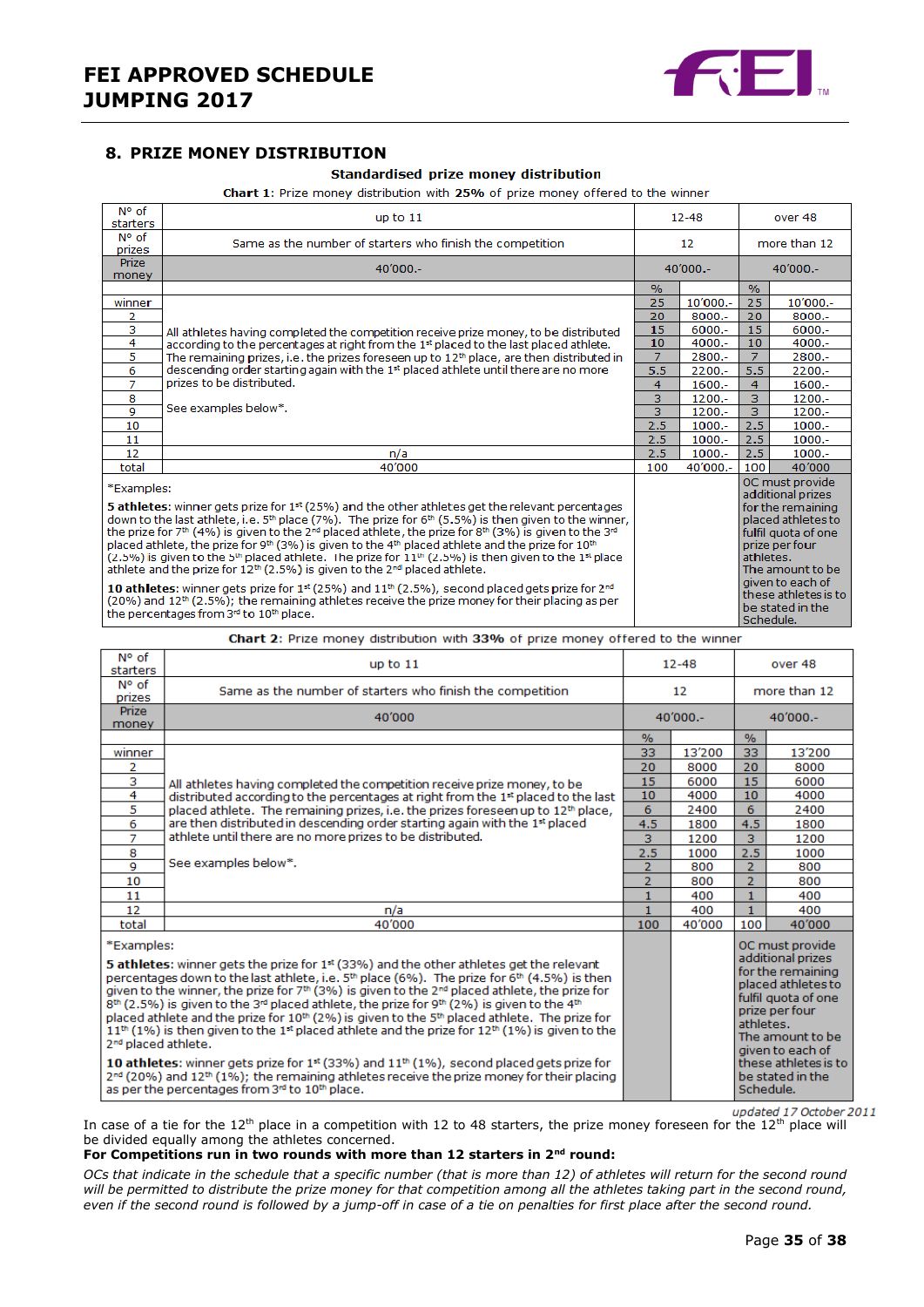

#### **DEDUCTIONS FROM PRIZE MONEY AT COMPETITIONS:**

**Full details of any deductions from prize money must be outlined in the schedule. This includes government taxes. If it is necessary for Organisers to deduct such taxes, they must provide participants with an official form indicating the amount of tax deducted.** 

#### **The tax form must be provided to the athletes upon arrival and returned to the Organiser prior to departing.**

The O.C. is allowed to deduct all outstanding fees from the prize-money. All payments will be due to Belgian Law and Tax regulations, which means that from all prize money won by foreign (not Belgian) riders, 18% will be deducted.

#### **IMPORTANT**

#### **The total amount of prize money shown for each Competition in the schedule must be distributed. (FEI General Regulations articles 127 and 128)**

For details of the prize money breakdown for each competition please refer to the tables at the end of this document; the Organiser must specify which of the two (2) tables will be used. The total prize money for the Competition must be distributed among the first twelve (12) placed athletes.

The Organiser must provide additional created prizes for athletes placed beyond twelfth  $(12<sup>th</sup>)$  place. The minimum amount for each of these additional prizes, for athletes placed from thirteenth  $(13<sup>th</sup>)$  to last place, must be clearly specified in the approved schedule and not exceed the prize money of the athlete placed twelfth  $(12<sup>th</sup>)$ 

#### **IMPORTANT**

\*: Maximum Number of starters per competition: 100.

If more than 100 starters are declared, the OC must split the class and provide the equivalent amount of prize money for the additional Competition. OCs may apply either of the following methods for splitting the Competition:

The competition is split into two groups before it starts. There may be a different number of starters in each group. There may be athletes with multiple horses in each group but all horses of any one athlete must be in the same group.

OR

The competition is run as one single competition and split afterwards into two groups and the classification established as follows: the athlete with the best score is the winner of the first group, the athlete with the second best score is the winner of the second group and so on until prizes have been allocated to 25% of the total number of starters. *NB:*  In this case separate results must be sent to the FEI for each of the two groups, e.g. *results for Competition 1a and for Competition 1b.*

In both cases above ach group must offer the same amount of prize money as indicated for the original Competition. For the avoidance of doubt, it is the number of declared starters in the Competition, not the actual number of starters, that determines whether the Competition must be split.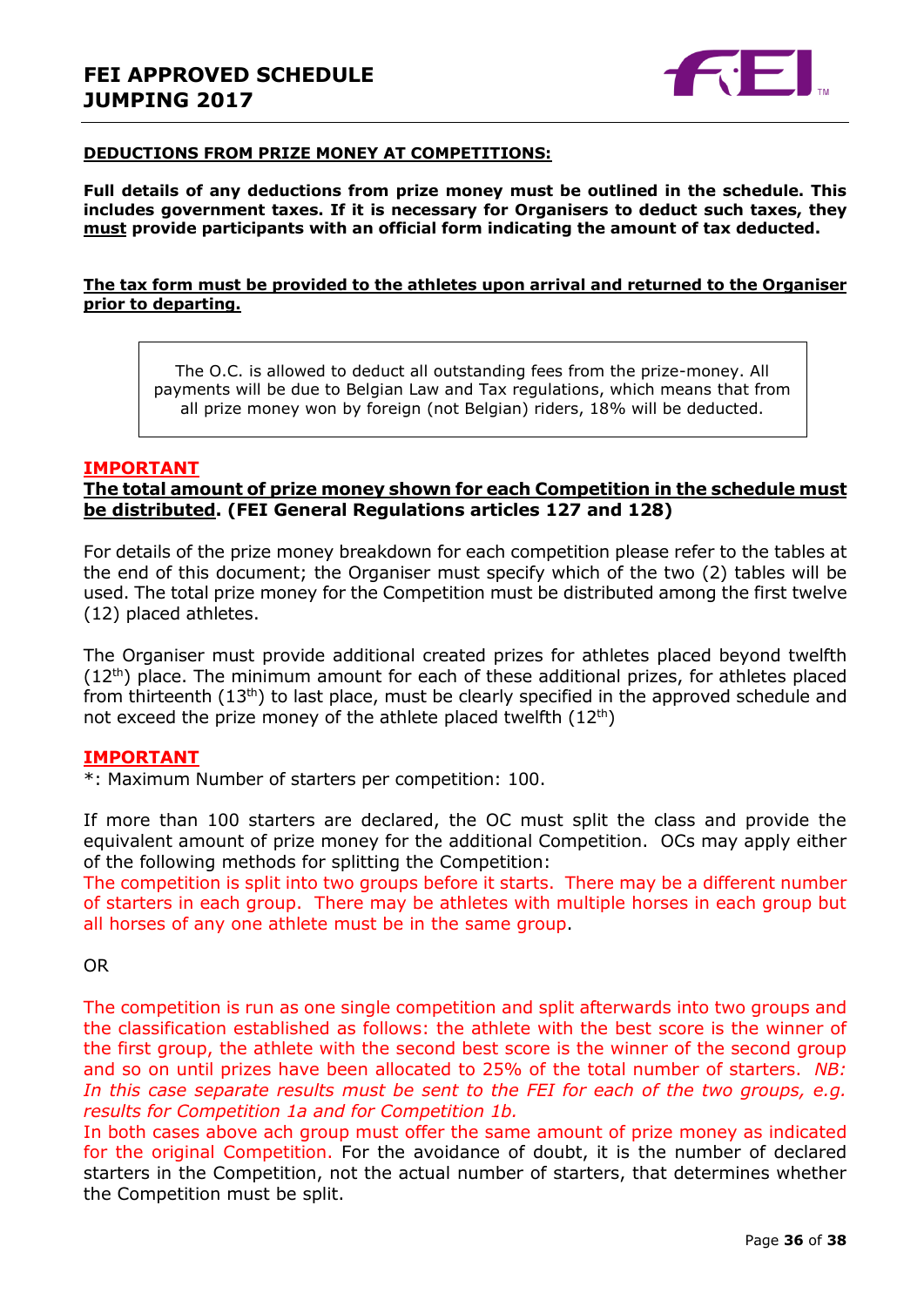

### <span id="page-36-0"></span>**XII. ANNEXES**

### **1. FEI ENTRY SYSTEM**

Please fill the form below in order to provide you and the other members of your committee or your IT Providers access to the FEI Entry System.

| FEI ID <sup>1</sup> : | 10094561                       |                             |
|-----------------------|--------------------------------|-----------------------------|
| Name*:                | Cremers                        |                             |
| First Name*:          | <b>Bianca</b>                  |                             |
| E-Mail*:              | cremers@zangersheide.com       |                             |
| Access Rights*:       | $\boxtimes$ Admin <sup>2</sup> | $\Box$ Consult <sup>3</sup> |
| Events <sup>4</sup> : |                                |                             |
| FEI ID <sup>1</sup> : | 10095418                       |                             |
| Name*:                | Ruben                          |                             |
| First Name*:          | Rinus                          |                             |
| E-Mail*:              | ruben@zangersheide.com         |                             |
| Access Rights*:       | $\boxtimes$ Admin <sup>2</sup> | Consult <sup>3</sup>        |
| Events <sup>4</sup> : |                                |                             |
| FEI ID <sup>1</sup> : | 10095965                       |                             |
| Name*:                | Ludewig                        |                             |
| First Name*:          | Editha                         |                             |
| E-Mail*:              | eddyelwaf@gmx.de               |                             |
| Access Rights*:       | $\boxtimes$ Admin <sup>2</sup> | Consult $3$                 |
| Events $4$ :          |                                |                             |

**\* Mandatory Fields**

<sup>&</sup>lt;sup>1</sup> If already have an FEI user account.

<sup>&</sup>lt;sup>2</sup> Provides you the required access to manage entries and substitutions and download entries/lists.

<sup>&</sup>lt;sup>3</sup> You are just able to consult and download the entries/lists.

<sup>4</sup> Leave the field blank if the user deals with the entries of all events in the show.